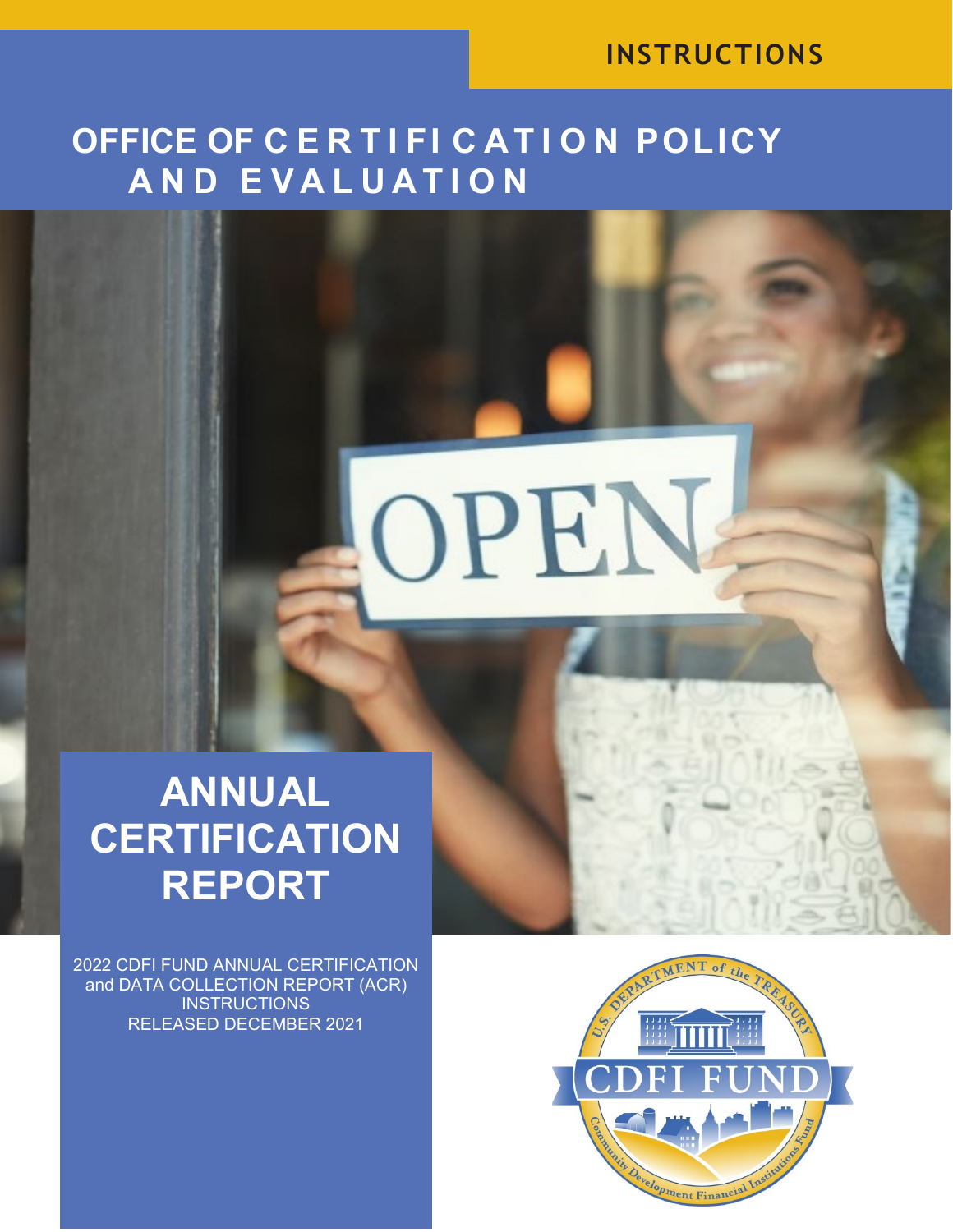OMB Approval No. 1559-0046

Freedom of Information Act (FOIA) Statement:

The CDFI Fund does not publish proprietary or confidential information submitted by CDFI's as a general practice. However, any information submitted by CDFI's in the Annual Certification and Data Collection Report (ACR) or other reports made in connection with ACR (e.g., ACR Summary Report) is subject to the Freedom of Information Act (FOIA) (5 U.S.C. 552) and other federal laws and regulations. In general, FOIA makes federal agency records available to the public, unless the information requested is exempt from disclosure. Trade secrets and commercial or financial information submitted by CDFI's may be exempt from disclosure pursuant to the FOIA. CDFI's should consult their legal counsel for further guidance on this matter.

The CDFI Fund reserves the right to publish responses to select questions provided during the reporting process. This information may include, but may not be limited to organization name, date certified, financial institution type, organization's address and organization's website.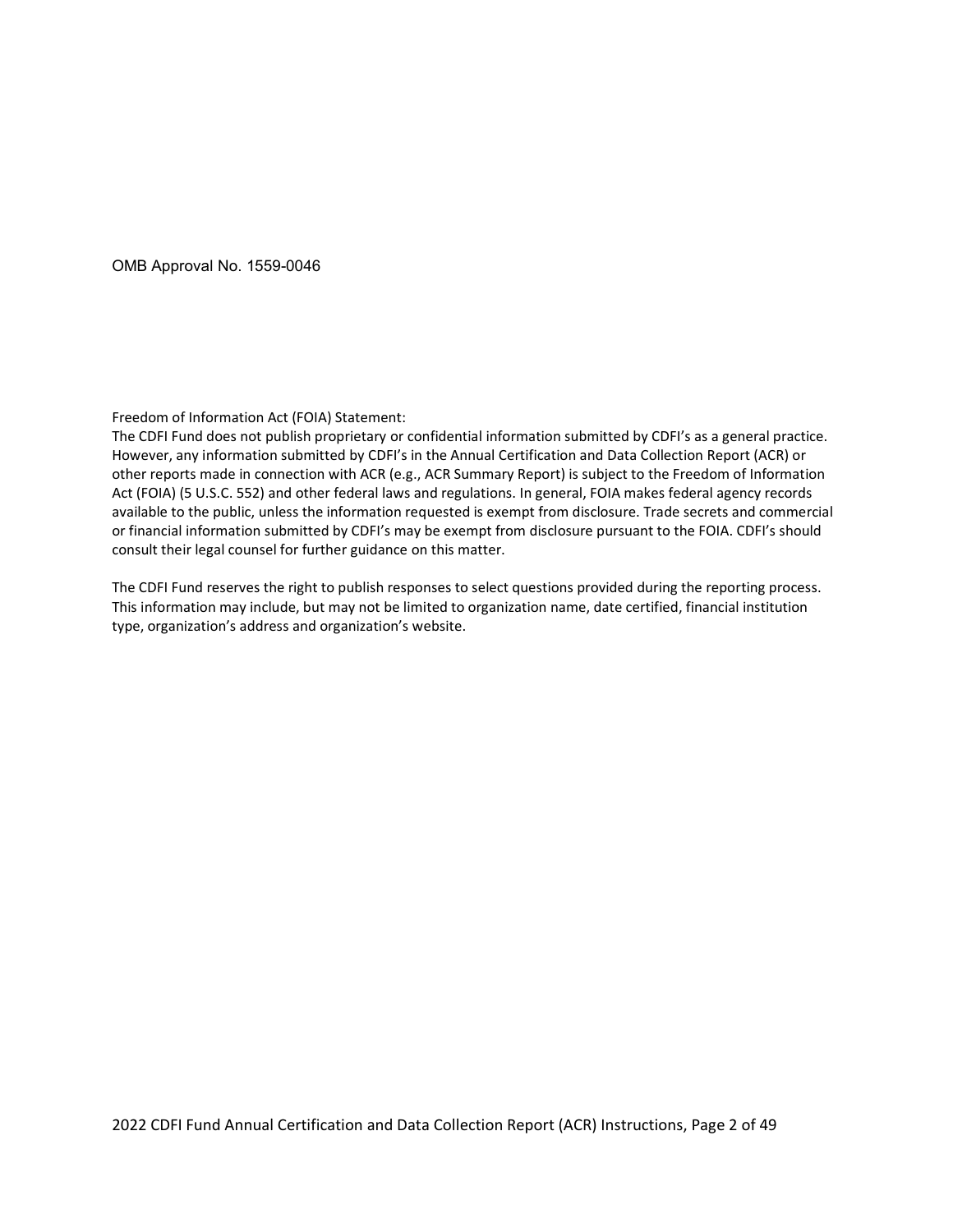#### **CDFI Fund Annual Certification and Data Collection Report Instructions**

#### **Purpose:**

The primary intent of the Annual Certification and Data Collection Report (ACR) is to ensure that Community Development Financial Institutions (CDFI) continue to meet the requirements to be certified CDFIs.[1](#page-2-0) It is also a method to ensure that organizational information is updated annually. The financial and portfolio data will be used by the CDFI Fund to gain insight on the CDFI industry. Information provided in these sections will notimpact a CDFI's certification status or applicationsfor CDFI Fund programs.

#### **Overview:**

Please refer to these instructions for greater clarity and detail regarding what information should be included in order to respond to each question in the ACR. It is highly recommended that you have access to the following documents/information, if applicable to your organization type, in order to accurately and thoroughly complete the ACR:

- Your most recent CDFI Certification Determination letter,
- Analysis of your Target Market related originations
- Your organization's Balance Sheet (Statement of Financial Position),
- Your organization's Income Statement (Statement of Activities or Statement of Operations or Profit and Loss Statement), and
- For Banks and Thrifts, Consolidated Reports of Condition and Income;or
- For Credit Unions, 5300 Call Report; or
- For Cooperativas, AITSA Call Report.

For questions requiring a dollar amount value, it is recommended that you enter any dollar amounts as single dollars (0s), i.e. convert any values written in thousands of dollars (000s), for example, enter 850,000 if your call report form shows a value of 850.

All numbers related to a CDFI's financial data must be entered as a positive whole integer, greater or equal to zero (">= 0"). This includes the line item for "Allowance for Loan and Lease Losses" (ALLL) listed under the "Assets" section and the line item for "Total Charge-Offs" listed under the "Loan Investment Portfolio Values" section. Auditors commonly express ALLL as a contra asset and present it as a negative number on audited financial statements. In such instances, where ALLL and Total Charge-offs are

- 3. Be a financing entity;
- 4. Primarily serve one or more Target Markets;
- 5. Provide development services in conjunction with its financing activities;
- 6. Maintain accountability to its defined Target Market; and
- 7. Be a non-government entity and not under the control of any government entity (tribal governments excluded).

2022 CDFI Fund Annual Certification and Data Collection Report (ACR) Instructions, Page 3 of 49

<span id="page-2-0"></span><sup>&</sup>lt;sup>1</sup> The following seven criteria are required to be certified as a CDFI:

<sup>1.</sup> Be a legal entity;

<sup>2.</sup> Have a primary mission of promoting community development;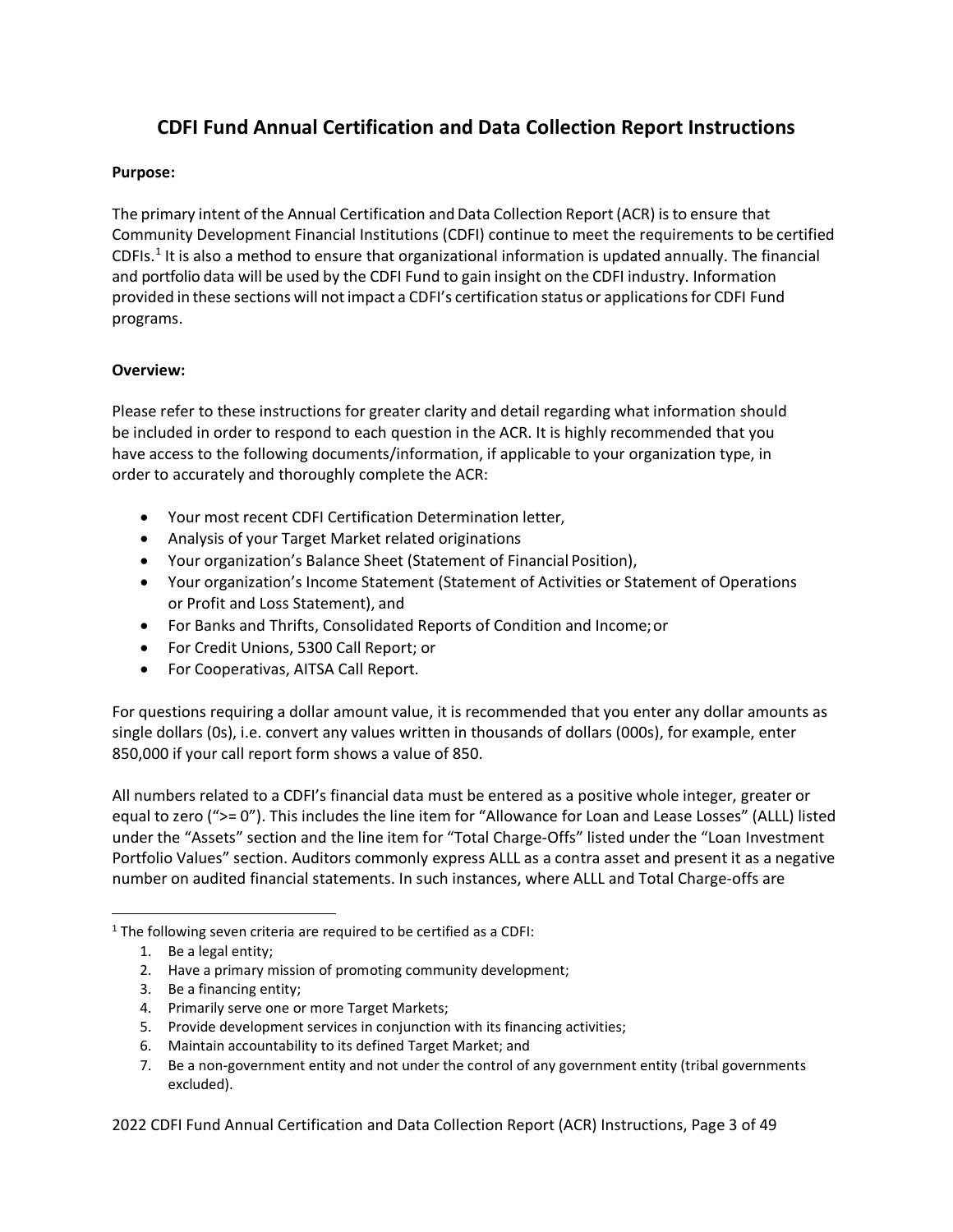negative numbers on a CDFI's financial statements, the CDFI should convert these numbers to their absolute value (a positive number), and enter the positive number in the CDFI's Financial Data inputs subsection of the ACR for the ALLL and Total-Charge-offs line items. If the CDFI forgets to do so and enters a negative value for ALLL and Total Charge-offs data fields, the newly implemented ACR automated validations will cause a message to pop-up about the negative value and inform you that AMIS will convert the entered negative value to a positive value.

In instances other than line items noted above where the CDFI has a negative value expressed on its Audit or internal financial statements, CDFIs are to enter a zero ("0") on the corresponding line item on the ACR Financial Data inputs page and then select a reason from the list of pull-down options for why the value is zero. If the actual reported value is negative, then the CDFI should select "The actual numeric value is negative".

In an effort to better understand financial data fields where CDFIs have entered a zero value, the user will be asked to select a reason from the list of pull-down options for why the value is zero. The list of options includes:

- "This data point is not applicable to my organization's institution type"
- "My organization's accounting system does not track this data point"
- "The actual numeric value is negative"
- "The actual numeric value is zero"
- "Other (please describe)"

If the none of the reasons listed in the pull-down menu are appropriate for why the CDFI entered zero as their answer, then select "Other (please describe)" and provide an explanation of at least 20 characters in the open text box.

All sections of the ACR must be completed including the related list records (Development Services Detail, Financial Data, and Financial Products Portfolio Breakdown) with at least one record.

#### **Reporting Paycheck Protection Program (PPP)[2](#page-3-0) Activity:**

In the CDFI Annual Certification Report Detail section, you will be directly asked if your organization had any PPP loan originations in the most recently ended fiscal year for Financial Product activity purposes. If the fiscal year includes part of calendar year 2020 or all or part of calendar year 2021, any new PPP transactions closed during this timeframe should be included as part of the overall Financial product activity originated for attesting to the Target Market requirement. Likewise, any PPP transactions still in the Financial Product portfolio must be included as part of the overall portfolio assessed in order to respond to the level of Target Market-directed transactions within the Financial Product portfolio.

For the purpose of CDFI Certification, Financial Products excludes forgivable loans unless pre-approved by the CDFI Fund. Although PPP loans, in some cases, will be forgiven, all PPP loans must be included as Financial Products under the circumstances described above. For the CDFI certification 60% Target Market benchmark test, any PPP loans originated during the most recently ended fiscal year that were

<span id="page-3-0"></span> $2$  The Paycheck Protection Program (PPP) is authorized in sections 1102 and 1106 of the Coronavirus Aid, Relief, and Economic Security Act of 2020 (CARES Act). The application window for PPP opened on April 3, 2020. The program closed on August 8, 2020. On December 27, 2020, the Consolidated Appropriations Act 2021 (Pub. L. 116-260) extended the authority to make PPP loans. The application window for PPP opened on January 11, 2021. The program closed on May 31, 2021.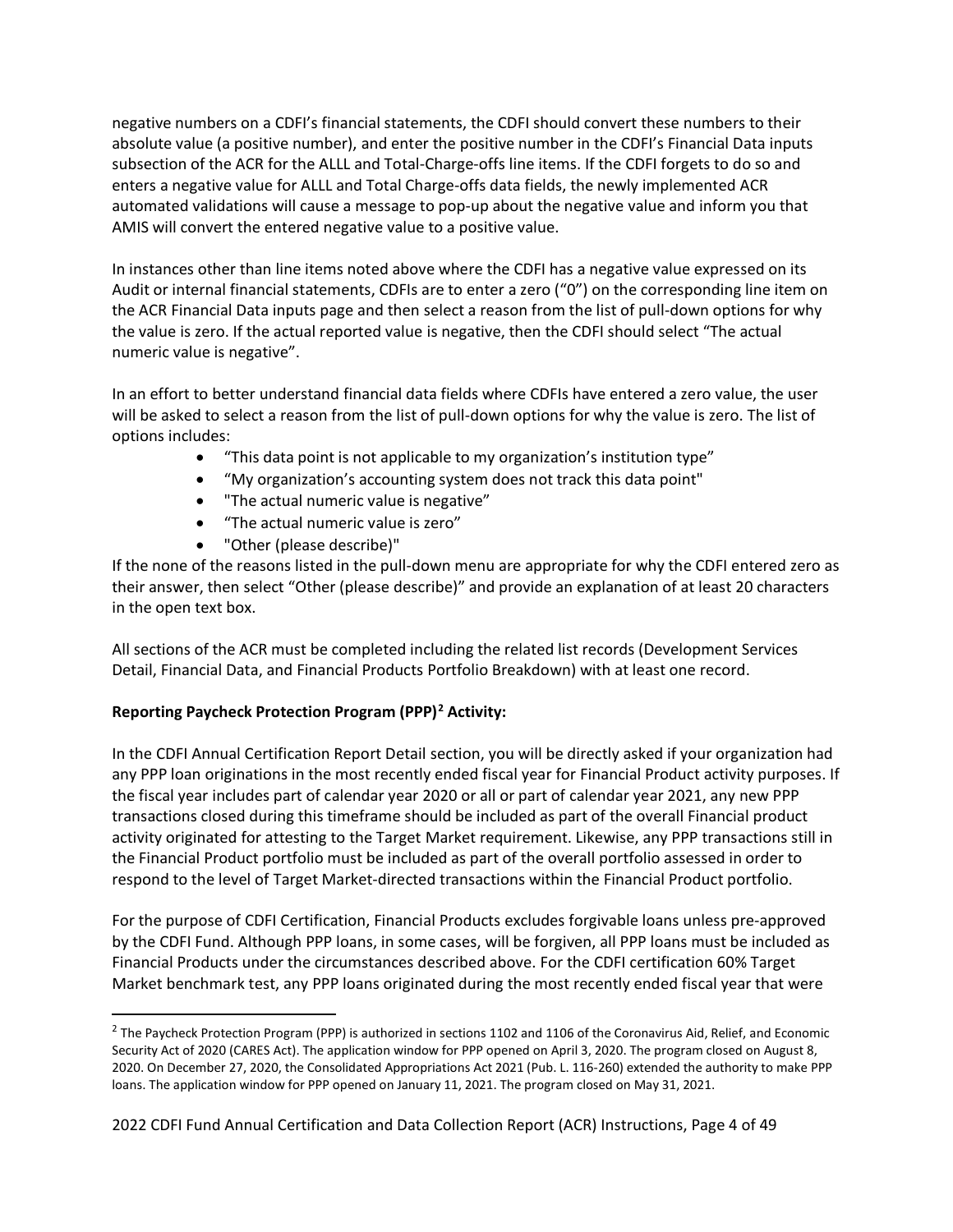closed during either calendar year 2020 or 2021 and that were directed to either the reporting entity's approved Target Markets or Eligible Markets<sup>[3](#page-4-0)</sup>, may be counted towards meeting the 60% requirement. **These temporary exceptions apply to the PPP loan activity conducted in calendar years 2020 or 2021 only**. For additional assistance in determining the "geographic-related" Eligible Markets (Investment Areas) made outside of the current approved Target Market(s), please refer to the CDFI Program 2011- 2015 ACS Eligible Investment Areas [Data File](https://www.cdfifund.gov/Documents/CDFI%20Investment%20Areas%20ACS%202011-2015.xlsb) an[d FAQ materials](https://www.cdfifund.gov/Documents/CDFI%20Investment%20Areas%20potential%20FAQs%20FINAL%20100118.pdf) posted under "Mapping Tools" in the CDFI Certification section of the CDFI Fund's website. "Allowed population" Eligible Markets (Target Populations) includes: Low Income Targeted Population, African-Americans, Hispanic-Americans, Native Americans, Native Hawaiians residing in Hawaii, Native Alaskan residing in Alaska, or other Pacific Islanders residing in American Samoa, Guam or Northern Mariana Islands.

In answering the Target Market Attestation Question – "At least 60% of the organization's transactions are directed to currently approved TMs and Eligible Markets in accordance with the CDFI Fund's policies and guidance" – if the most recently ended fiscal year includes any part of calendar year 2020 or 2021, your organization should include any PPP transactions originated during the most recently ended fiscal year that were closed during calendar year 2020 or 2021 in the overall set of originated Financial Product transactions being assessed and, for the PPP transactions only, can count transactions directed to either the current approved Target Market(s) or to Eligible Market(s) in determining whether the CDFI certification 60% benchmark requirements have been met. You may temporarily use this expanded definition of Target Market activity without having to apply for a Target Market modification. If your organization selects either of the "No" answer choices to this attestation, please follow the instructions given on page 26 for the specific data points that should be included in your explanation. The expanded definition of where financial activity can take place in order to meet the Target Market attestation is only applicable at this time to the 2022 ACR Reporting Cycle.

In the Financial Products Portfolio Breakdown Detail section, your organization will have the opportunity to report on any loan activity involving PPP as its own type of loan rather than the other standard types such as "Business Financing" or "Microfinance Financing." If your organization selects "PPP" as the type of loan, then your organization is asked to provide the total number and total dollar amount of PPP loans in your organization's total portfolio as well as target market. If your organization originated PPP loans during your most recently ended fiscal year, but they no longer appear on your organization's balance sheet or portfolio, select "PPP" as the type of loan and then enter "0" for the total number and total dollar amount of PPP loans in your total portfolio as well as target market.

#### **Use of Call Report Data from Regulators (Applicable only to Banks, Thrifts, and Credit Unions)**

For the 2022 ACR reporting cycle, regulator quarterly call report data will be used to pre-populate certain financial data fields on the ACR form.

For banks and thrifts, the affected ACR data fields are as follows:

- Unrestricted Cash and Cash Equivalents
- Interest Income

<span id="page-4-0"></span> $3$  Eligible Market is defined as (i) a geographic area meeting the requirements set forth in 12 CFR 1805.201(b)(3)(ii), or (ii) individuals that are Low-Income, African American, Hispanic, Native American, Native Hawaiians residing in Hawaii, Alaska Natives residing in Alaska, or Other Pacific Islanders residing in American Samoa, Guam or the Northern Mariana Islands.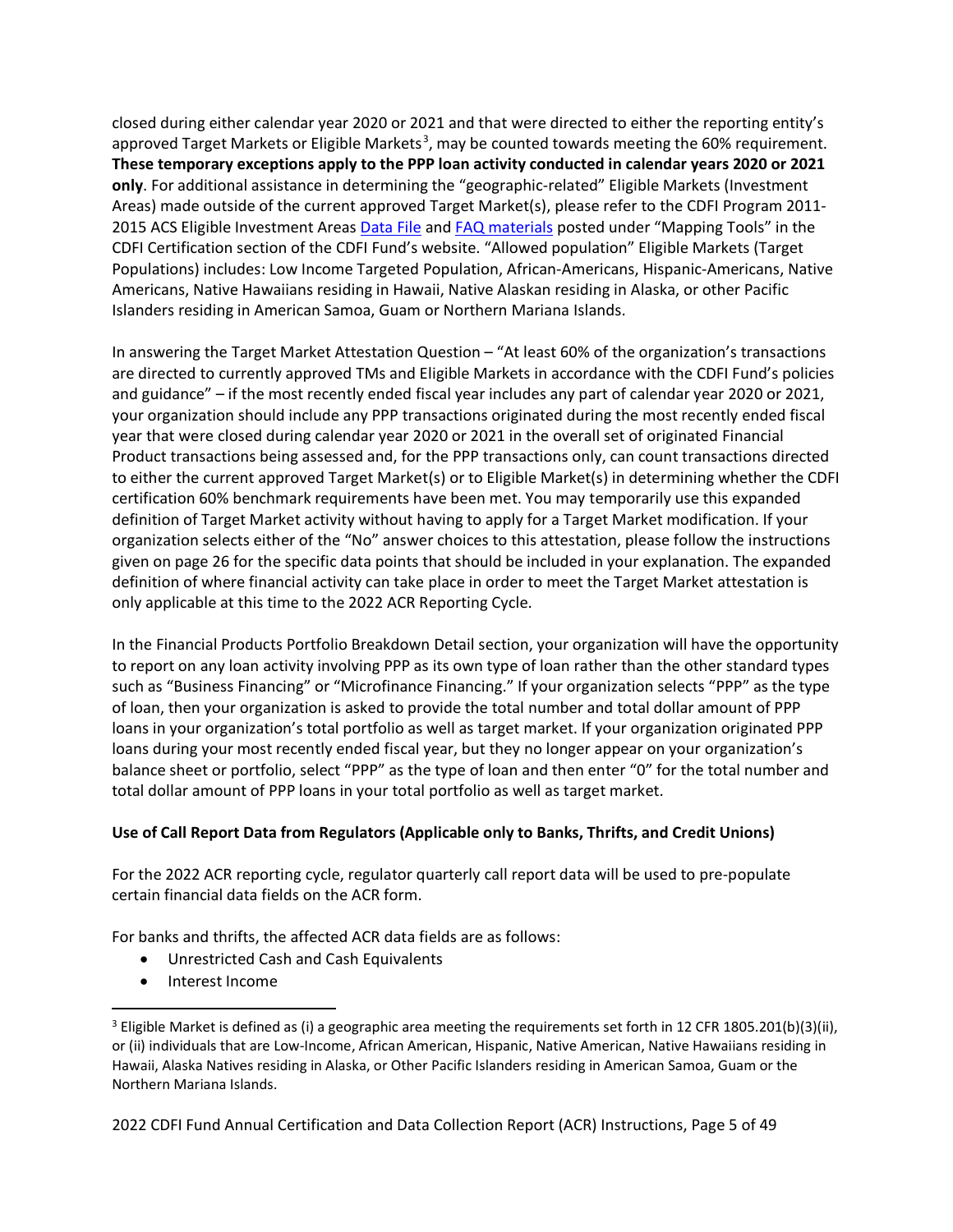- Average Assets
- Interest Expense
- Allowance Loan and Lease Losses Reserve
- Total Charge-Offs
- Total Assets
- Total Recoveries
- Total Liabilities
- Loans 90-Days or More Past Due
- Tier 1 Capital
- Other Real Estate Owned

For credit unions, the affected ACR data fields are as follows:

- Allowance Loan and Lease Losses Reserve
- Interest Expense
- Total Assets
- Total Charge-Offs
- Total Net Worth
- Total Recoveries
- Interest Income
- Loans 60 Days or More Past Due
- Total Liabilities

Bank or Depository Holding Companies and Cooperativas will not have any pre-populated financial data fields in the ACR.

When you open up the Financial Data section, you will see the financial data fields listed above as grayed out. After you enter your financial data into all of the other data fields and hit "Save," you will be able to view the pre-populated data fields and verify whether the values pulled from the call report data are accurate.

If there are values in the pre-populated data fields that are incorrect, you will indicate this by answering "No" to the "Regulator Attestation" question on the ACR Certification Detail Section. If you answer "No" to the "Regulator Attestation" question, you must also check the box that you acknowledge the review of your ACR submission may be delayed if you select "No" to the "Regulator Attestation" question and fail to attach supporting documentation. The "Related Attachments" section of the ACR should be used to submit any supporting documentation for your requested value changes. As part of the ACR review process, CDFI Fund staff will review the submitted documentation and decide if it supports the requested changes. Please provide a detailed answer/note explaining which data fields are incorrect and why as well as what the correct values should be. An example of such a complete explanation can be found below: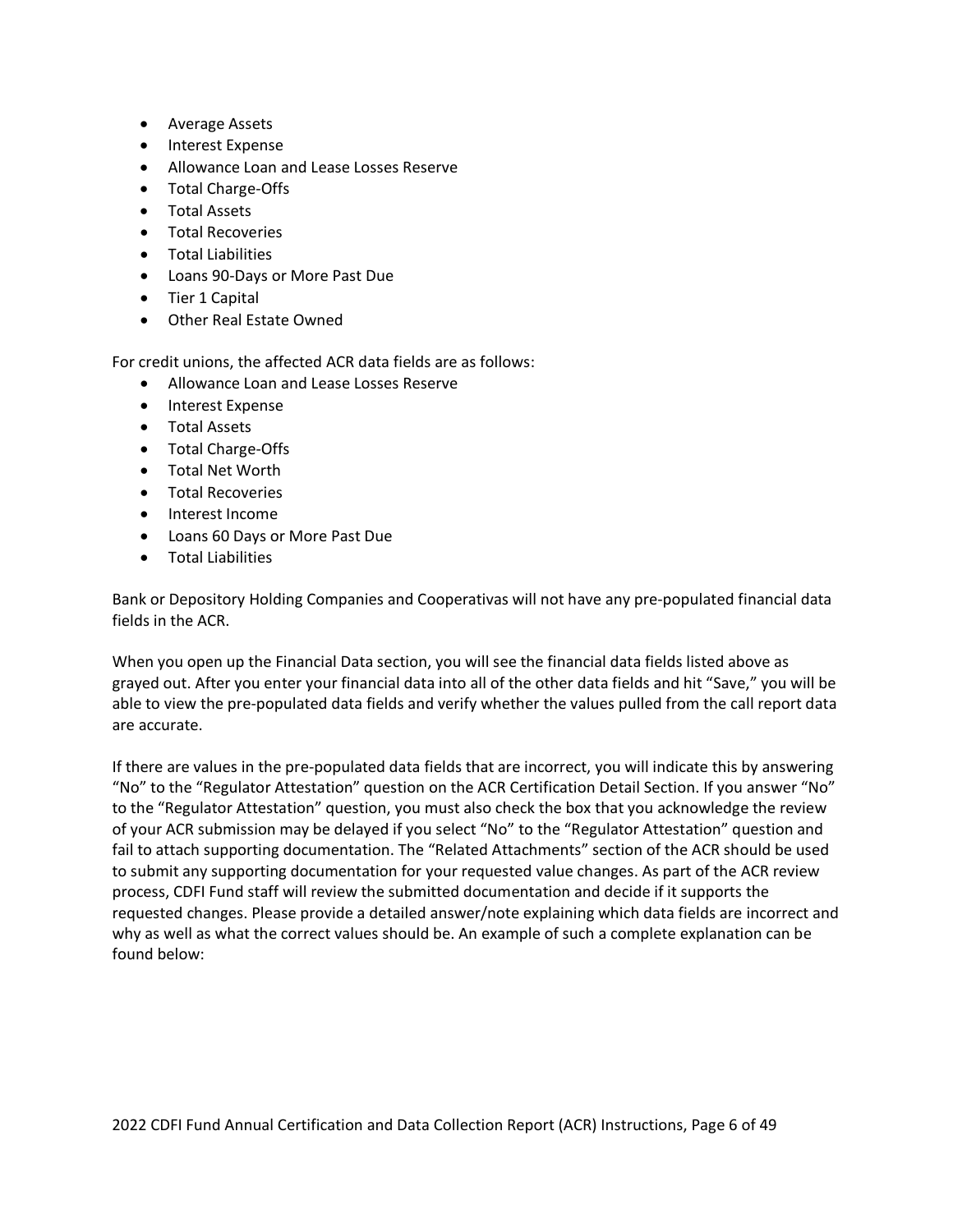The prepopulated AMIS ACR Financial Input tables is picking up the wrong net worth account number which causes the balance sheet to be out of balance, and an orange flag to show up in the financial data for total assets.

The 5300 has the net worth that balances the balance sheet and an adjusted net worth that is used to calculate the net worth ratio. Your tables are picking up Acct 997, which is the net worth account that is used to calculate the net worth ratio.

In order for the balance sheets to balance you must add the following accts to get total net worth: Acct\_940, Acct\_931, Acct\_668, Acct\_658, Acct\_658A, Acct\_996, Acct\_945B, Acct\_945A, Acct\_EQ0009, Acct\_945C, Acct\_ 602.

Please see the below call report for correct numbers to calculate the actual net worth. Please note the differences of the balance sheet net worth and the adjusted net worth for the calculation of the net worth ratio.

| Actual Net Worth:                                | \$19,585,662.00 |
|--------------------------------------------------|-----------------|
|                                                  |                 |
| Adjusted Net Worth<br>(populated in the report): | \$21,291,146.00 |

Your organization may be asked to provide additional documentation. CDFI Fund staff will make the approved data changes directly in AMIS. After your organization receives their ACR certification reaffirmation notice, you may go in and review your submitted ACR to verify the changes were entered correctly. If there is an error, you will need to submit an AMIS service request detailing the error and the appropriate correction.

If your organization's ACR does have errors in the financial data fields pre-populated from regulator data, we encourage your organization to contact the appropriate regulatory agency and alert them to the data errors so they can take the appropriate steps to make corrections for future public data releases.

**NOTE:** The financial data section will not be pre-populated with the regulator call report data until your regulator releases it to the public. This typically occurs 2 to 2.5 months after the end of the quarter. The CDFI Fund will send an email to your organization's key contacts<sup>[4](#page-6-0)</sup> alerting them to when the call report data has been added to your organization's ACR. Once someone in your organization has received the email, your organization can complete the ACR financial data section and submit its ACR. **PLEASE DO NOT SUBMIT YOUR ACR BEFORE THE FINANCIAL DATA SECTION PRE-POPULATION OCCURS!**

**NOTE:** Be aware that some of the validation rules and indicator flags discussed later in the "Financial Data" section will not be in effect for the pre-populated financial data fields and the other financial data fields with which they may have a validation relationship.

**NOTE:** The regulator call report data is being pre-populated based on the RSSD ID that we have on

<span id="page-6-0"></span> <sup>4</sup> ACR Reporting Schedule notifications and other ACR-related emails are sent to individuals identified as "Active" with a "Type" field value of "Authorized Representative" or "Point of Contact" as listed in a reporting entity's AMIS Organization Detail page's "Contacts" section.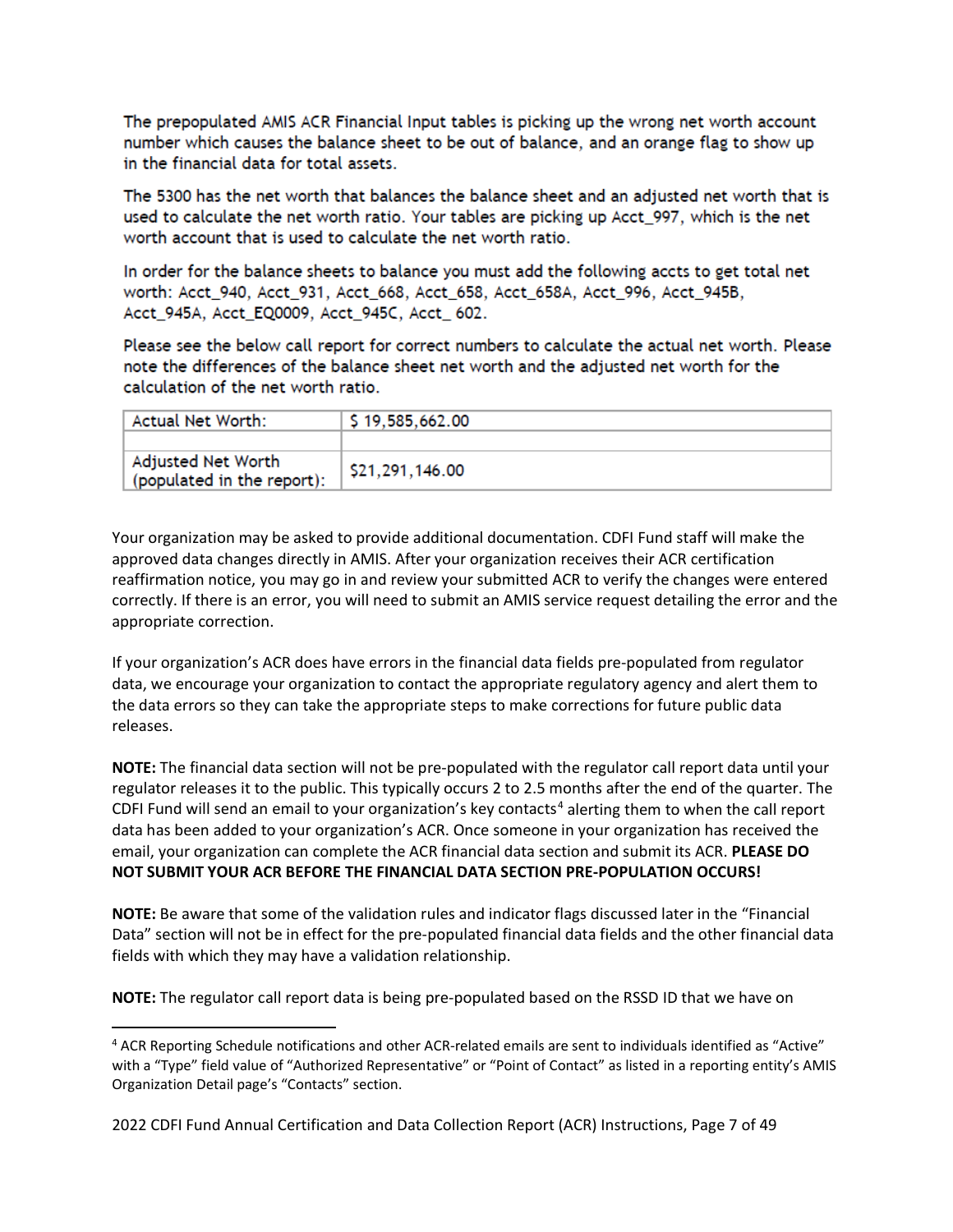record for you in your organizational profile in AMIS. If this unique identifier is inaccurate, then our system will load the incorrect data values for your regulated entity. Please be sure to keep this data field as up-to-date as possible.

#### **Access:**

To create and submit a CDFI Certification Report:

1. After logging into AMIS, you will see the AMIS Organization Detail page. From the Organization Detail page, click the **Certification** related list. The link will direct you to the **Certification** section found toward the bottom of the page. Another option is to scroll down to the **Certification** section on the Organization Detail page.

| Organization<br><b>AMIS Test2</b><br>« Back to List: Organizations | Org Related Attachments [4] | Certifications [1]<br>Financial Data [4]<br>Contacts <sup>[2]</sup> | Program Profiles [5+]           | Affiliates [0]<br>SF424s [2] |
|--------------------------------------------------------------------|-----------------------------|---------------------------------------------------------------------|---------------------------------|------------------------------|
| <b>Organization Detail</b>                                         |                             | Edit                                                                |                                 |                              |
| <b>Organization Name</b>                                           | AMIS Test2 [View Hierarchy] |                                                                     | Phone                           | $(301) 567 - 8700$           |
| <b>Parent Relationship</b>                                         |                             |                                                                     | Website                         |                              |
|                                                                    |                             |                                                                     | <b>EIN/TIN</b>                  | 12-8989013                   |
|                                                                    |                             |                                                                     | <b>DUNS</b>                     |                              |
| <b>Organization Type</b>                                           |                             | <b>Click the Certifications</b>                                     |                                 |                              |
| <b>Financial Institution Type</b>                                  | Venture Capital             | <b>Related List.</b>                                                | Date of Incorporation           | 1/1/1987                     |
| <b>Organization Structure</b>                                      |                             |                                                                     | al Activities Start Date        | 1/1/2012                     |
|                                                                    |                             |                                                                     | Total Asset Size \$2,000,000.00 |                              |
|                                                                    |                             |                                                                     | <b>Fiscal Year End Day</b>      |                              |
|                                                                    |                             |                                                                     | <b>Fiscal Year End Month</b>    |                              |
| <b>Certification Information</b>                                   |                             |                                                                     |                                 |                              |
| <b>CDFI Certification Status</b>                                   | <b>CDFI</b> Certified       |                                                                     | <b>CDE Certification Status</b> | Not Certified                |

2. From the Certifications section, click the **Certification Name** link. The organization's certification control number will display (XXXCEXXXXXX) as the Certification Name. If your organization has one or more **Certification Name** entries listed, be sure to select the entry that displays "CDFI-CERT" as the **Certification Type** and "Certified" as the **Certification Status**.

|                                  | Click the link.                     |                           |                                 |                             |
|----------------------------------|-------------------------------------|---------------------------|---------------------------------|-----------------------------|
| <b>Certifications</b>            |                                     |                           |                                 | <b>Certifications Help</b>  |
| <b>Action Certification Name</b> | <b>Certification Control Number</b> | <b>Certification Type</b> | <b>Certification Valid From</b> | <b>Certification Status</b> |
| 131CE012011<br>Edit              | 999CE011799                         | <b>CDFI-CFRT</b>          | 10/10/2015                      | Certified                   |

3. Click the **CDFI Annual Certification Report** related list. Select the **New CDFI Annual Certification Report** button to complete the required information.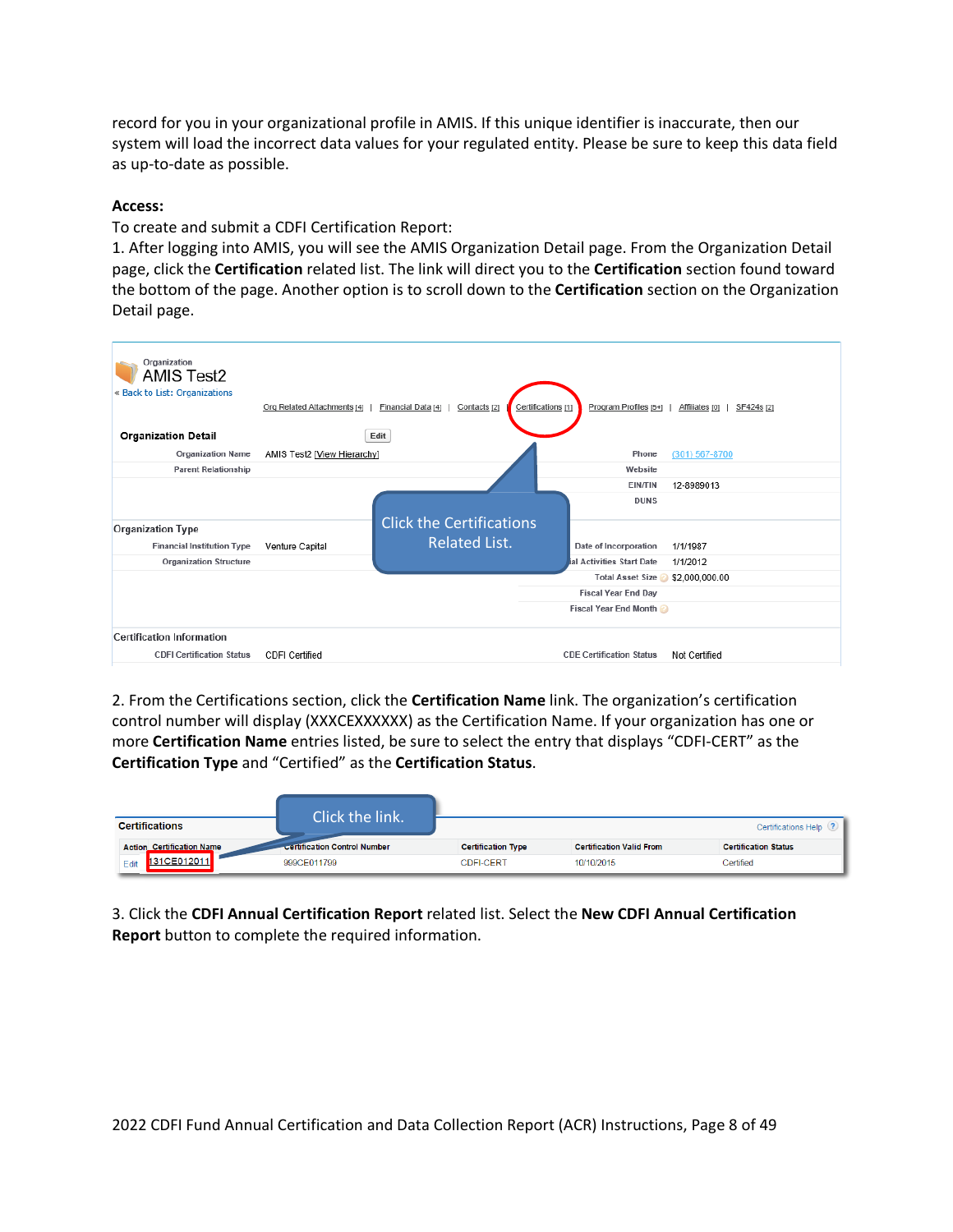| Certification<br>:DFI                      |                              |                                             |                                      |                   |                                     |                                 |
|--------------------------------------------|------------------------------|---------------------------------------------|--------------------------------------|-------------------|-------------------------------------|---------------------------------|
| « Back to Organization: AMIS Test2         |                              |                                             | CDFI Annual Certification Report [0] |                   |                                     |                                 |
| <b>Certification Detail</b>                |                              |                                             |                                      |                   |                                     |                                 |
| <b>Certification Name</b>                  | CDFI                         |                                             |                                      |                   | <b>Record Type</b>                  | CDFI                            |
| Organization                               | AMIS Test2                   |                                             |                                      |                   | Owner                               | <sup>o</sup> Lavanya K          |
| <b>Certification Type</b>                  |                              |                                             |                                      |                   | <b>Certification Control Number</b> |                                 |
| <b>Certification Valid From</b>            |                              |                                             |                                      |                   | <b>Service Area Description</b>     |                                 |
| <b>Certification Application Date</b>      |                              |                                             |                                      |                   | Service Area Geography              |                                 |
| <b>Certification Status</b>                |                              |                                             |                                      |                   |                                     |                                 |
| <b>Certification Application</b>           |                              |                                             |                                      |                   |                                     |                                 |
| <b>Establishment Date</b>                  |                              |                                             |                                      |                   |                                     |                                 |
| <b>CDFI Annual Certification Due Dates</b> |                              |                                             |                                      |                   |                                     |                                 |
| <b>Fiscal Year End Month</b>               |                              |                                             |                                      |                   | <b>Initial Report Deadline</b>      |                                 |
| <b>Fiscal Year End Day</b>                 |                              |                                             |                                      |                   | <b>1st Late Report Deadline</b>     |                                 |
| <b>Fiscal Year</b>                         |                              |                                             |                                      |                   | 2nd Late Report Deadline            |                                 |
| <b>Latest Report Revision Information</b>  |                              |                                             |                                      |                   |                                     |                                 |
| <b>Cure Period Start Date</b>              |                              |                                             |                                      | <b>Report Rey</b> |                                     |                                 |
| <b>Cure Period End Date</b>                |                              |                                             |                                      | Revis             |                                     | Select the "New CDFI Annual     |
| <b>Created By</b>                          | Lavanya K. 2/24/2016 5:24 PM |                                             |                                      |                   |                                     | Certification Report" button to |
| <b>CDFI Annual Certification Report</b>    |                              | <b>New CDFI Annual Certification Report</b> |                                      |                   |                                     | complete annual reports.        |
| No records to display                      |                              |                                             |                                      |                   |                                     |                                 |

#### **SECTION I: Organization Information**

The ACR requires you to verify, update, and correct organization profile information. In order to update some of the data in this part, an authorized organization account administrator must access the organization's organization profile in AMIS. This is an opportunity to verify, on an annual basis, that the organization contact information is accurate and that there have been no changes to the authorized account administrator(s) who should have access to the organization's account.

Newly certified CDFIs do not have to complete an ACR until the next fiscal year after their initial certification.<sup>[5](#page-8-0)</sup> Emerging CDFIs<sup>6</sup> are not required to complete the ACR Form.

**NOTE:** The dollar amount and count of Financial Product portfolio activity to the Target Market does not affect a reporting entity's ability to maintain its CDFI certification status. The CDFI Certification Criteria attestation section, including the Target Market Criteria attestation, is based on the number and dollar amount of Financial Product originations during a reporting entity's most recently completed fiscal year end.

#### **Attachment(s):**

<span id="page-8-0"></span><sup>&</sup>lt;sup>5</sup> CDFIs certified in 2020 and 2021 who received RRP awards are exempt from this policy as indicated in their RRP Award Assistance Agreements.

<span id="page-8-1"></span> $6$  An emerging CDFI is a non-certified CDFI that has received a TA award and is expected to become certified within 3 years.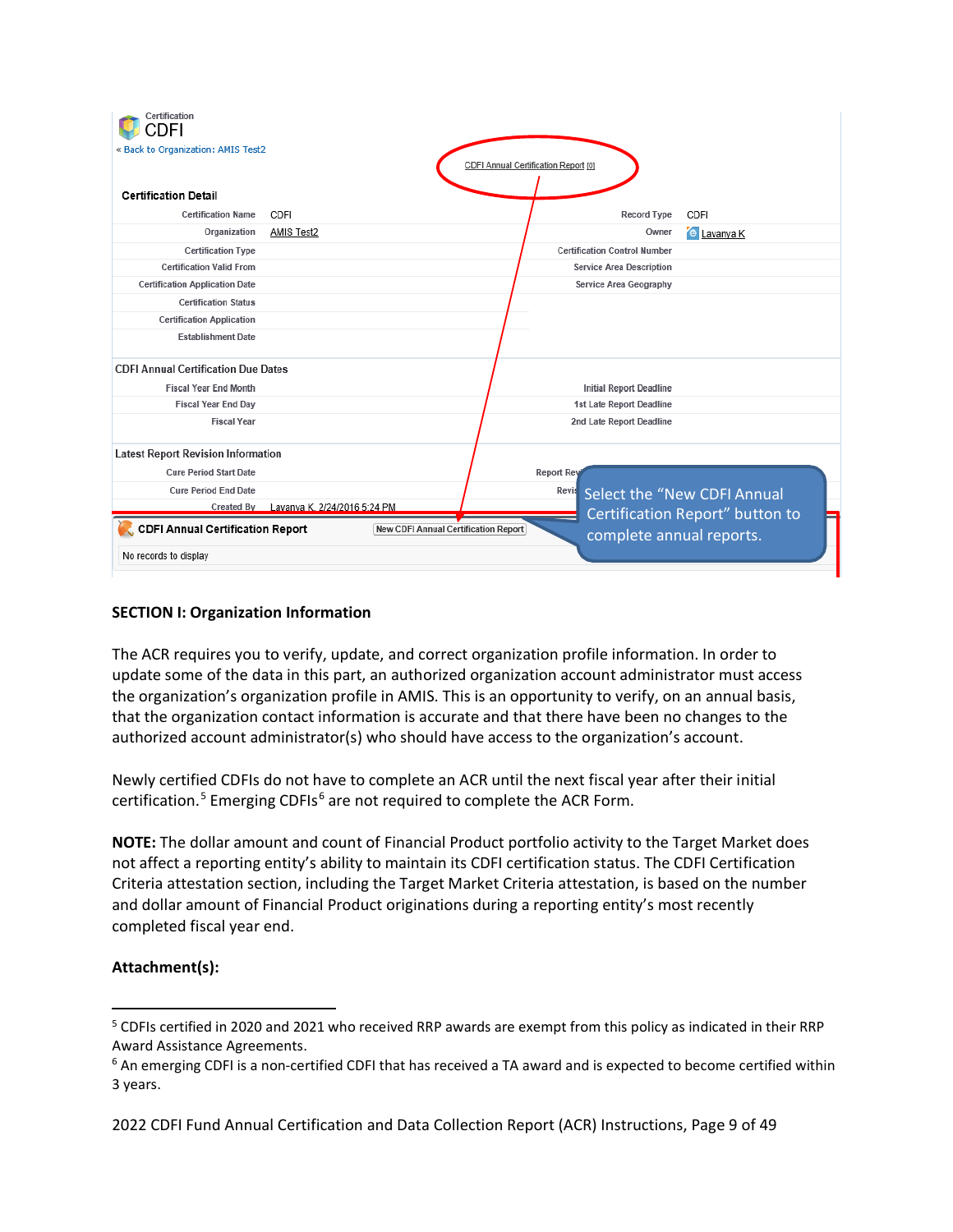#### 1. From the CDFI Certification Report Detail Page, click the **Related Attachments** link.

| <b>CDFI Annual Certification Report</b><br>CACR-00000022<br>Related Attachments [0]<br>Financial Products Portfolio Breakdown [1]<br>Financial Data [2]<br>Development Services [1] |                                                       |                                               |                                                                                                                                           |  |  |  |  |
|-------------------------------------------------------------------------------------------------------------------------------------------------------------------------------------|-------------------------------------------------------|-----------------------------------------------|-------------------------------------------------------------------------------------------------------------------------------------------|--|--|--|--|
| <b>CDFI Annual Certification Report Detail</b>                                                                                                                                      |                                                       | Sharing<br>Edit<br>Delete<br>Clone            | Submit CDFI Annual Certification Rep                                                                                                      |  |  |  |  |
| <b>Organization Information</b><br>Certification<br><b>CDFI Annual Certification Report ID</b><br>EIN<br><b>CDFI Certification Status</b>                                           | CDFI<br>CACR-00000022<br>12-8989013<br>CDFI Certified | <b>Click the Related</b><br>Attachments link. | <b>Tax Status</b><br><b>For Profit</b><br>1 Serving Native Com.<br>Date Submitted<br><b>Status</b><br>New<br>Certification Control Number |  |  |  |  |
| <b>Organization Type</b><br>Organization                                                                                                                                            | AMIS Test2                                            |                                               | Holding Company FDIC ID# / OTS<br>Docket <sub>2</sub>                                                                                     |  |  |  |  |
| <b>Organization Type</b>                                                                                                                                                            | Venture Capital                                       |                                               | <b>NCUA Number (Credit Unions</b><br>Only) $\odot$                                                                                        |  |  |  |  |

#### 2. Select the Add Related Attachments button to add related attachment records.

|                       | <b>Development Services</b>                         |                          |                             | <b>New Development Services</b>            |                       |                                  |         |                                |                                           |                        |                       |                                     |  |
|-----------------------|-----------------------------------------------------|--------------------------|-----------------------------|--------------------------------------------|-----------------------|----------------------------------|---------|--------------------------------|-------------------------------------------|------------------------|-----------------------|-------------------------------------|--|
| Action                | <b>Development Services ID</b>                      |                          | <b>Development Services</b> |                                            |                       | <b>Financial Product</b>         |         |                                | <b>Total Clients Served</b>               |                        |                       | <b>Target Market Clients Served</b> |  |
| Edit   Del            | DS-00000019                                         |                          |                             | <b>Business Technical Assistance</b>       |                       | Commerical Real Estate Financing |         |                                | 800                                       |                        |                       | 747                                 |  |
| <b>Financial Data</b> |                                                     |                          |                             | New Financial Data                         |                       |                                  |         |                                |                                           |                        |                       |                                     |  |
| Action                | <b>Financials ID</b>                                | <b>Organization Type</b> |                             | Values from audited financial statement    |                       |                                  |         |                                | <b>Total Revenue</b>                      |                        | <b>Total Expenses</b> | <b>Total Assets</b>                 |  |
| Edit   Del            | F-00000020                                          | Venture Capital          |                             | Yes                                        |                       |                                  |         |                                | \$9.00                                    |                        | \$9.00                | \$9,250,000.00                      |  |
|                       | Edit   Del F-00000025                               | Venture Capital          |                             | Yes                                        |                       |                                  |         |                                | \$659,000.00                              |                        | \$9.00                | \$9,250,000.00                      |  |
|                       | Financial Products Portfolio Breakdown              |                          |                             | New Financial Products Portfolio Breakdown |                       |                                  |         |                                |                                           |                        |                       |                                     |  |
| Action                | Financial Product Portfolio Breakdown ID            |                          |                             | <b>Financial Product</b>                   | Type                  |                                  | Subtype | <b>Total Loan Portfolio \$</b> |                                           | Total Loan Portfolio # | Target Market#        | <b>Target Market \$</b>             |  |
| Edit   Del            | FP-00000019                                         |                          |                             | <b>Equity Investments</b>                  | <b>Business Loans</b> |                                  |         | \$450,000.00                   |                                           | 100                    | 100                   | \$250,000.00                        |  |
|                       | <b>Related Attachments</b><br>No records to display |                          |                             | <b>Add Related Attachments</b>             |                       |                                  |         |                                | Select the button to<br>add a new record. |                        |                       |                                     |  |

- 3. Select the **Browse** button to upload an attachment.
- 4. Select the **Type** of attachment from the drop down menu.
	- a. The types of attachment include **Legal Entity Documentation changes**, **Regulator Attestation Documentation**, and **Other**.
- 5. Enter a brief description of the attachment in the description field.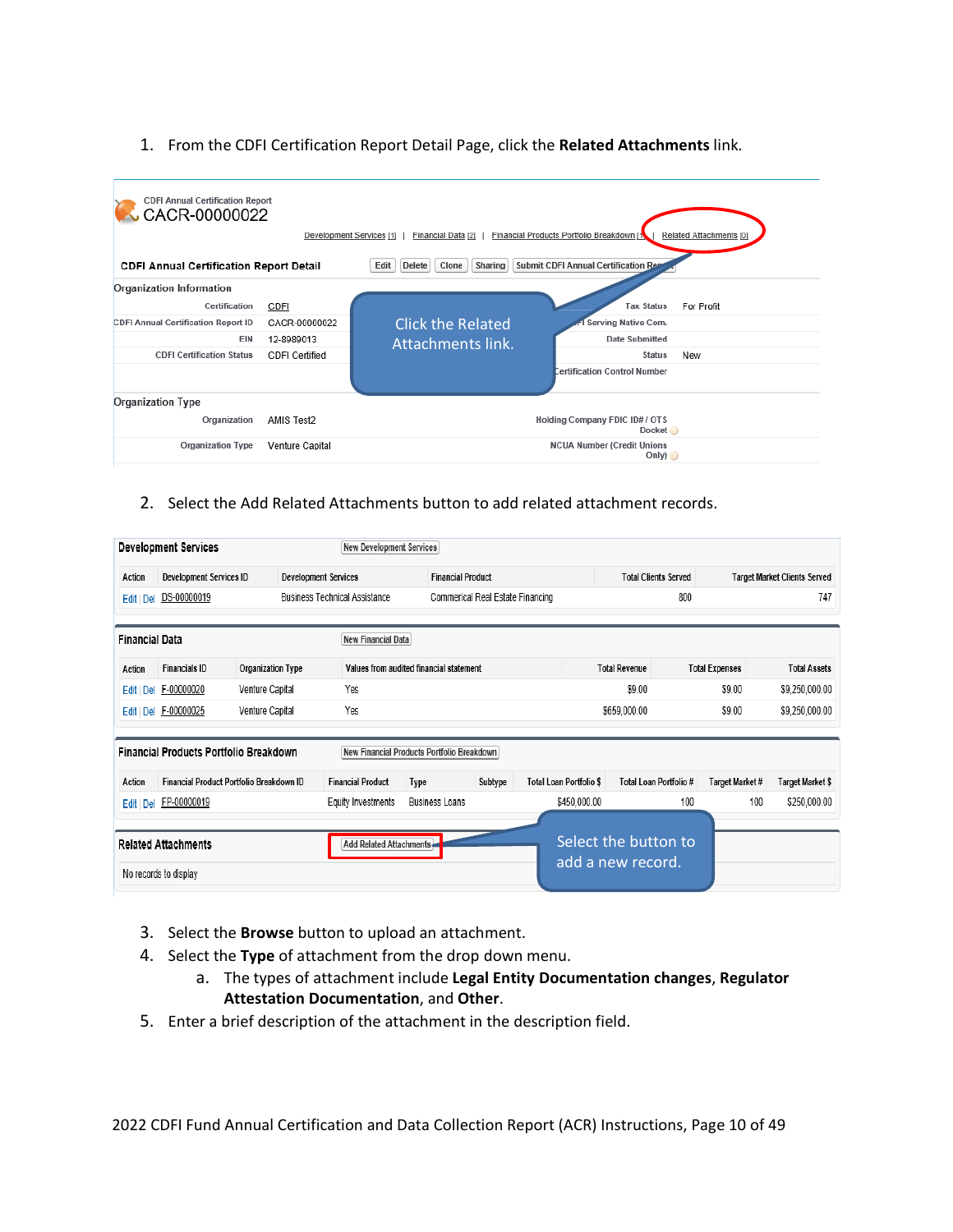| CACR-00005254<br><b>Attach File</b> |                    |                                                                                                             |  |
|-------------------------------------|--------------------|-------------------------------------------------------------------------------------------------------------|--|
|                                     |                    | Back to the Annual Report [CACR-00005254]<br>Cancel                                                         |  |
|                                     | File               | No file selected.<br>Browse                                                                                 |  |
|                                     | Type               | ---- None -----<br>$\check{ }$<br>Select the Type of                                                        |  |
|                                     | <b>Description</b> | ---- None -----<br>Attachment.<br>Legal Entity Documentation changes<br>Regulator Attestation Documentation |  |
|                                     |                    | Other                                                                                                       |  |
|                                     |                    | Back to the Annual Report [CACR-00005254]<br>Cancel                                                         |  |

6. Select the **Attach File** button to attach the document.

| CACR-00000022<br><b>Attach File</b> |                                            |                                                          |
|-------------------------------------|--------------------------------------------|----------------------------------------------------------|
|                                     | Back to the Annual Report [CACR-00000022]  | Cancel                                                   |
| File                                | C:\Users\Tiana Miller\Dov Browse           |                                                          |
| Type                                | Legal Entity Documentation changes $\vee$  |                                                          |
| Description                         | Here are the changes<br><b>Attach File</b> | Select the Attach File button to<br>attach the document. |
|                                     | Back to the Annual Report [CACR-00000022]  | Cancel                                                   |

- 7. You will be forwarded to the CDFI Annual Certification Report Detail page.
	- a. Multiple attachments can be added, if needed, by repeating the steps in this section.

**NOTE**: **Do not attach documents that are not required or requested to support the CDFI Certification Criteria or Regulator attestations.**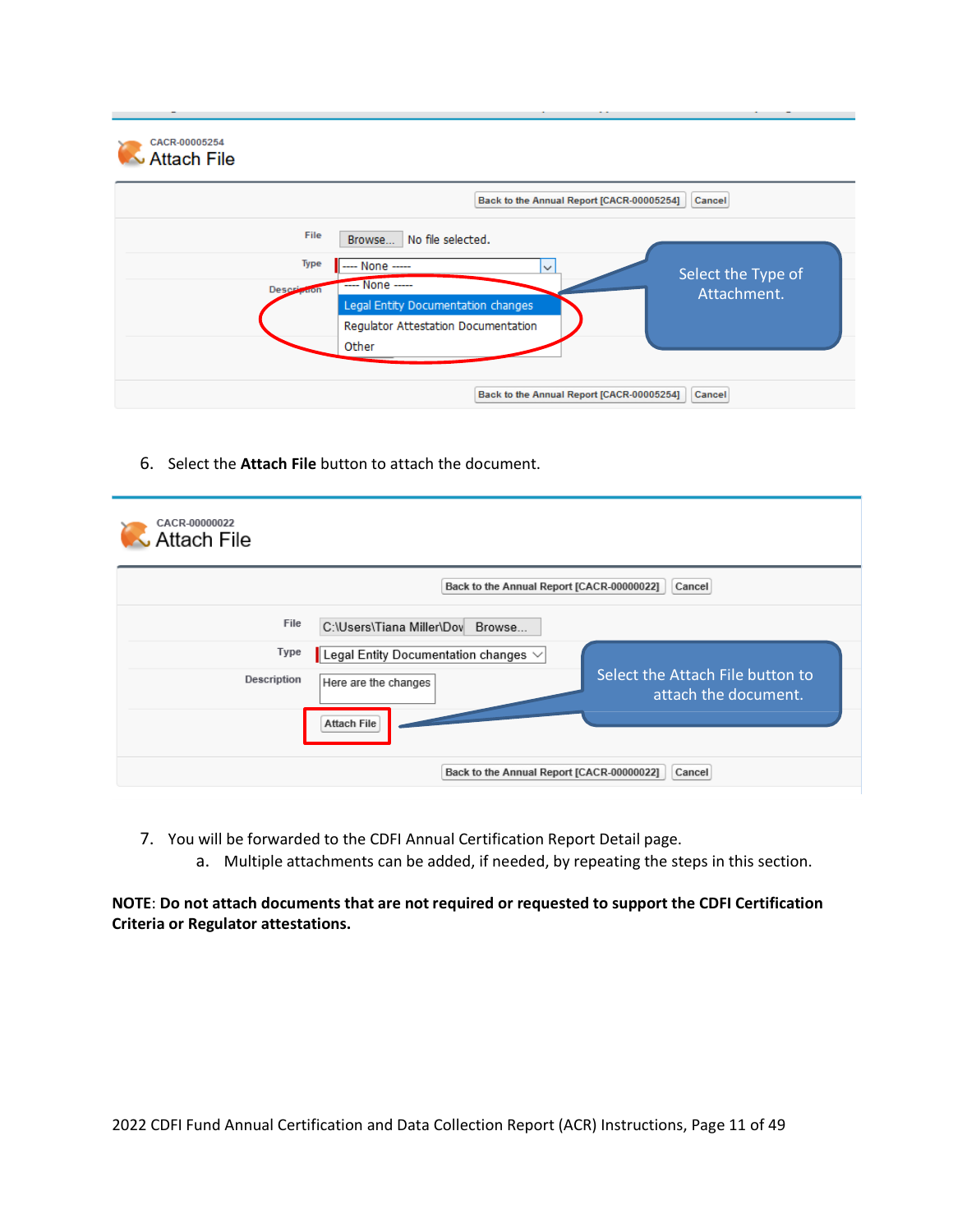<span id="page-11-0"></span>

| <b>REPORT ITEM</b>                                                  | <b>INSTRUCTIONS</b>                                                                                                                                                                                                                                                                                                                                                                                                       |
|---------------------------------------------------------------------|---------------------------------------------------------------------------------------------------------------------------------------------------------------------------------------------------------------------------------------------------------------------------------------------------------------------------------------------------------------------------------------------------------------------------|
| <b>SECTION 1. CDFI Annual</b><br><b>Certification Report Detail</b> |                                                                                                                                                                                                                                                                                                                                                                                                                           |
| <b>Organization Information</b>                                     |                                                                                                                                                                                                                                                                                                                                                                                                                           |
| Certification                                                       | Auto-generated                                                                                                                                                                                                                                                                                                                                                                                                            |
| <b>CDFI Annual Certification Report ID</b>                          | Auto-generated upon submission of Section                                                                                                                                                                                                                                                                                                                                                                                 |
| <b>Employer Identification Number</b><br>(EIN)                      | This information is Auto-generated from the<br>organization profile page upon submission of<br>Section. To make changes to this information, an<br>authorized account administrator must update the<br>organization profile page.                                                                                                                                                                                         |
| <b>CDFI Certification Status</b>                                    | Auto-generated upon submission of Section                                                                                                                                                                                                                                                                                                                                                                                 |
| <b>Tax Status</b>                                                   | Auto-generated upon submission of Section based on<br>information in AMIS Organizational Profile page.                                                                                                                                                                                                                                                                                                                    |
| <b>Certified CDFI Serving Native</b><br>Com.                        | Auto-generated upon submission of Section.<br>A value of "yes" means your CDFI meets the<br>definition of a Native CDFI which is a CDFI that has<br>certified to the CDFI Fund that at least 50 percent of<br>its activities are directed to benefit one or more<br>Native Communities.<br>To make changes to this information, an<br>authorized account administrator must update the<br>AMIS Organization Profile page. |
| Date Submitted                                                      | Auto-generated upon submission of Section                                                                                                                                                                                                                                                                                                                                                                                 |
| <b>Report Status</b>                                                | Auto-generated upon submission of Section                                                                                                                                                                                                                                                                                                                                                                                 |
| <b>Certification Control Number</b>                                 | Auto-generated upon submission of Section                                                                                                                                                                                                                                                                                                                                                                                 |
| <b>Organization Type</b>                                            |                                                                                                                                                                                                                                                                                                                                                                                                                           |
| Organization                                                        | This information is Auto-generated from the AMIS<br>Organization Profile page upon submission of<br>Section. To make changes to this information, an<br>authorized account administrator must update the<br>Organization Profile page.                                                                                                                                                                                    |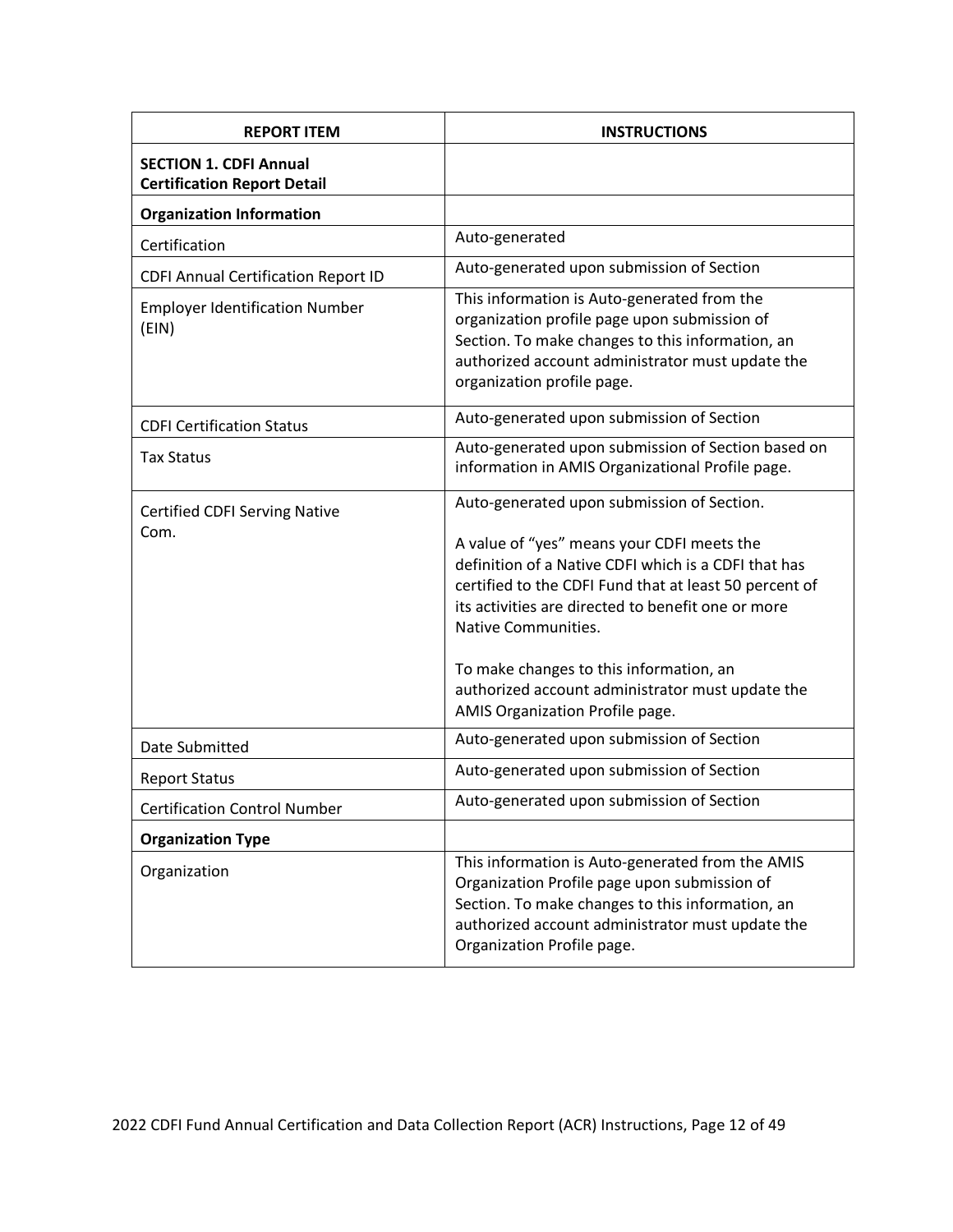| <b>REPORT ITEM</b>                                      | <b>INSTRUCTIONS</b>                                                                                                                                                                                                                                                                                             |
|---------------------------------------------------------|-----------------------------------------------------------------------------------------------------------------------------------------------------------------------------------------------------------------------------------------------------------------------------------------------------------------|
| <b>Organization Type</b>                                | This information is Auto-generated from the AMIS<br>Organization Profile page upon submission of<br>Section. To make changes to this information, an<br>authorized account administrator must update the<br>Organization Profile page.<br>The Organization Types include:<br>• Bank or Thrift<br>• Credit Union |
|                                                         | • Depository Institution Holding Company<br>• Loan Fund<br>• Venture Capital Fund<br>Definitions for each organization type may be found in<br>the ACR Glossary.                                                                                                                                                |
| FDIC Charter Number (Banks and<br>Thrifts Only)         | This information is Auto-generated from the AMIS<br>Organization Profile page upon submission of<br>Section. To make changes to this information, an<br>authorized account administrator must update the<br>Organization Profile page.                                                                          |
| Bank Holding Company Number (Banks<br>and Thrifts Only) | This information is Auto-generated from the AMIS<br>Organization Profile page upon submission of<br>Section. To make changes to this information, an<br>authorized account administrator must update the<br>Organization Profile page.                                                                          |
| Holding Company FDIC ID#/ OTS Docket<br>(Thrifts Only)  | This information is Auto-generated from the AMIS<br>Organization Profile page upon submission of<br>Section. To make changes to this information, an<br>authorized account administrator must update the<br>Organization Profile page.                                                                          |
| NCUA Number (Credit Unions Only)                        | This information is Auto-generated from the AMIS<br>Organization Profile page upon submission of<br>Section. To make changes to this information, an<br>authorized account administrator must update the<br>Organization Profile page.                                                                          |
| State or Federal Charter #/Control#                     | This information is Auto-generated from the AMIS<br>Organization Profile page upon submission of<br>Section. To make changes to this information, an<br>authorized account administrator must update the<br>Organization Profile page.                                                                          |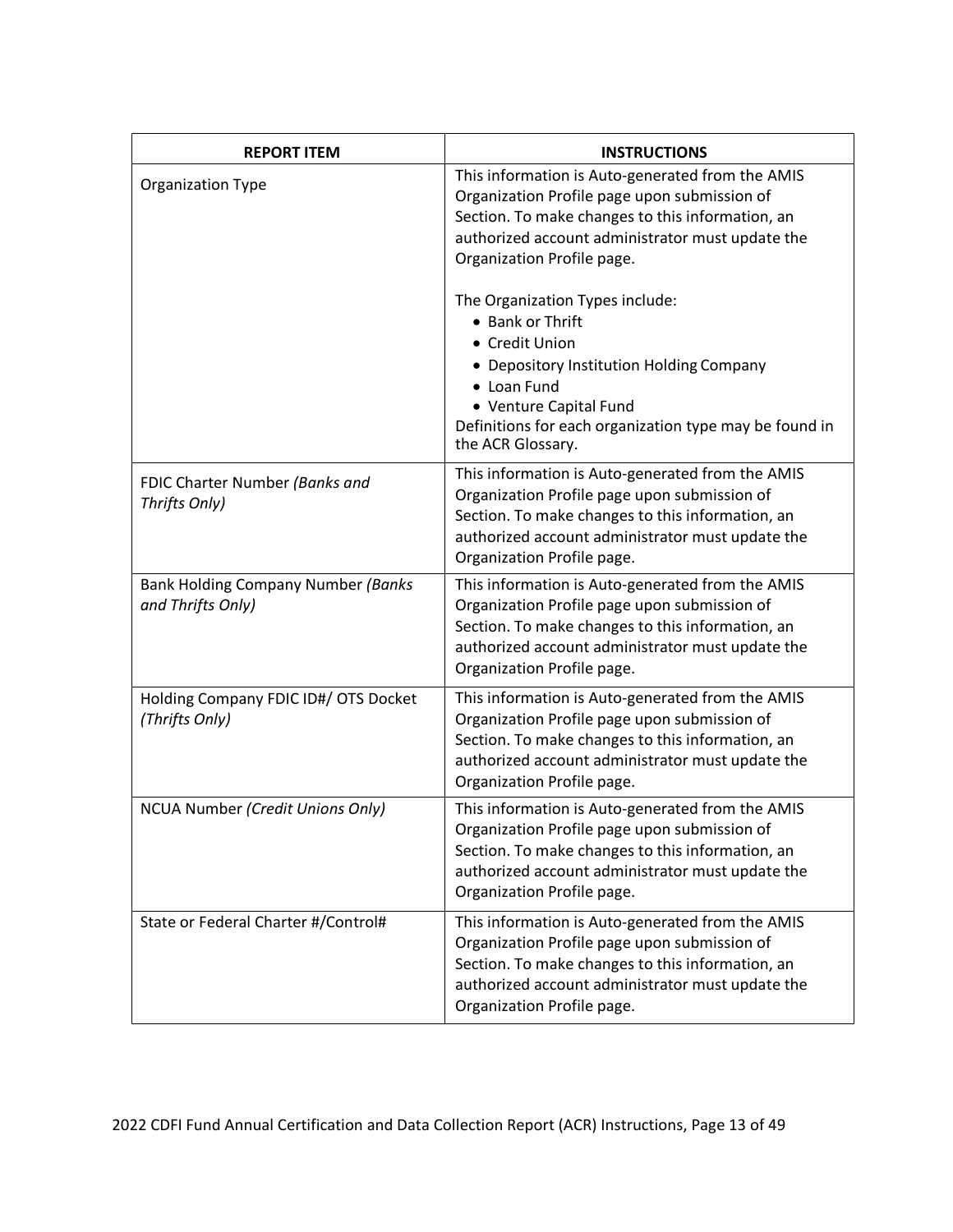| <b>REPORT ITEM</b>              | <b>INSTRUCTIONS</b>                                                                                                                                                                                                                                                                                  |
|---------------------------------|------------------------------------------------------------------------------------------------------------------------------------------------------------------------------------------------------------------------------------------------------------------------------------------------------|
| <b>Line of Business</b>         |                                                                                                                                                                                                                                                                                                      |
| <b>Primary Line of Business</b> | Identify the CDFI's Primary Line of Business using the<br>dropdown menu. You arelimited to only one primary<br>Financing Activity for this question.                                                                                                                                                 |
|                                 | <b>NOTE:</b> The Primary Line of Business selected should<br>correspond to the organization's predominant<br>Financing Activity based on the dollar amount of<br>dedicated to support the provision of Financial<br>Products.                                                                        |
|                                 | The Lines of Business include:<br>• Business Finance<br>• Climate-Centered Finance<br><b>Climate Resilience</b><br>$\circ$                                                                                                                                                                           |
|                                 | <b>Extreme Weather Preparation or</b><br>$\circ$<br>Response<br><b>Emissions Reduction</b><br>$\circ$<br>Energy/ Water/ Location Efficiency<br>$\circ$<br>Sustainability<br>$\circ$<br>Clean Energy<br>$\circ$                                                                                       |
|                                 | • Commercial Real Estate Finance<br><b>Real Estate Loans</b><br>$\circ$<br>Community Facilities Finance (e.g.,<br>$\circ$<br>Charter Schools, Health Centers)                                                                                                                                        |
|                                 | • Consumer Finance<br><b>Student Loans</b><br>$\circ$<br><b>Unsecured Credit Card Loans</b><br>$\circ$<br>Vehicle Loans<br>$\circ$<br><b>Other Unsecured Loans</b>                                                                                                                                   |
|                                 | $\circ$<br>• Intermediary Finance<br>• Microfinance<br>• Residential Real Estate Finance<br>$1 - 4$ Family Residential Loans<br>$\circ$<br><b>Multifamily Housing Loans</b><br>$\circ$                                                                                                               |
|                                 | • Other<br><b>NOTE:</b> Loans to Business reported by banks may<br>include those for Agricultural Production, Commercial<br>and Industrial, Construction and Land Development,<br>and Farmland. Credit Unions typically classify business<br>loans (including lines or letters of credit) to include |
|                                 | commercial, corporate, business investment or<br>agricultural purposes. Loan Funds typically provide                                                                                                                                                                                                 |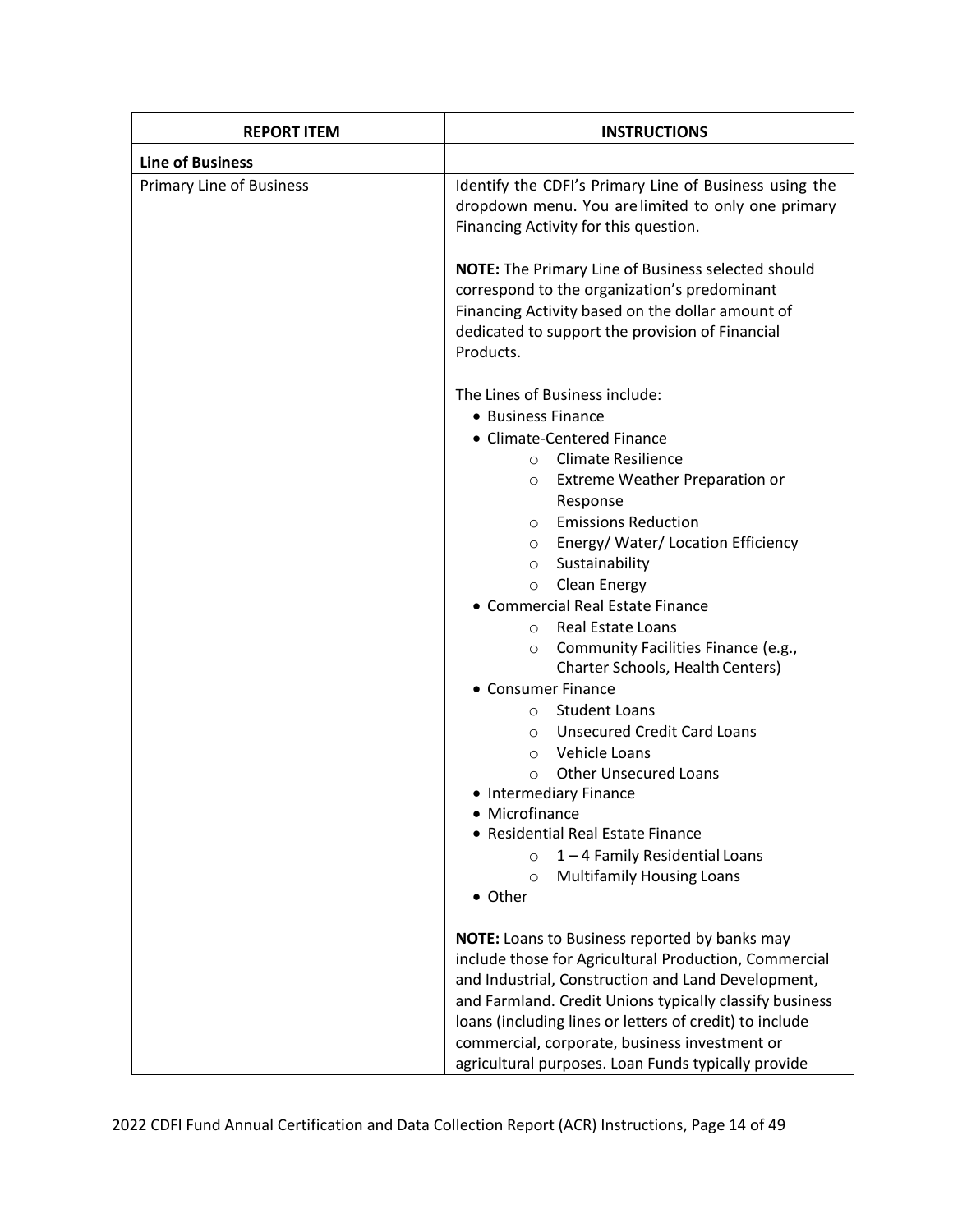| <b>REPORT ITEM</b>                                     | <b>INSTRUCTIONS</b>                                                                                                                                                                                                                                                                                                                                                                                                                                                                                                                                          |
|--------------------------------------------------------|--------------------------------------------------------------------------------------------------------------------------------------------------------------------------------------------------------------------------------------------------------------------------------------------------------------------------------------------------------------------------------------------------------------------------------------------------------------------------------------------------------------------------------------------------------------|
|                                                        | small business loans including lines of credit and<br>working capital loans. Please note however that all<br>certified CDFIs should report separately any business<br>loan less than \$50,000 under the category<br>"microfinance."                                                                                                                                                                                                                                                                                                                          |
|                                                        | <b>NOTE:</b> When Real Estate Finance is used for mixed<br>use properties the amounts should be associated<br>with the predominant use of the property. For<br>example, if 80 percent of a property is used towards<br>Housing Finance and 20 percent is used towards<br>Commercial Real Estate Finance the amount should<br>be attributed to Housing Finance.                                                                                                                                                                                               |
|                                                        | <b>NOTE:</b> Examples of Climate-Centered financing could<br>include projects related to climate resilience;<br>response to or preparation for extreme weather;<br>reduction of emissions; sustainability; energy, water,<br>or location efficiency; or clean energy projects,<br>including Solar (NAICS 221114), Wind power (NAICS<br>221115), Geothermal power (NAICS 221116),<br>Biomass (NAICS 221117), as well as other terms such<br>as "LEED", "recycling", "waste processing", "Biofuel",<br>"brownfield", "renewable energy" or "green<br>lending". |
| Secondary Line of Business                             | Identify the CDFI's Secondary Line of Business using<br>the dropdown menu. You are limited to one<br>secondary Financing Activity for this question. If the<br>CDFI only has one line of business, select "None" for<br>this question.                                                                                                                                                                                                                                                                                                                       |
|                                                        | <b>NOTE:</b> The Secondary Line of Business selected<br>should correspond to the organization's second most<br>predominant Financing Activity based on dollar<br>amount dedicated to support the provision of<br><b>Financial Products.</b>                                                                                                                                                                                                                                                                                                                  |
| Credit Union Membership (Credit<br><b>Unions Only)</b> |                                                                                                                                                                                                                                                                                                                                                                                                                                                                                                                                                              |
| <b>Total CU Members</b>                                | Report the total number of Credit Union Members as of<br>the last day of the Credit Union's fiscal year.                                                                                                                                                                                                                                                                                                                                                                                                                                                     |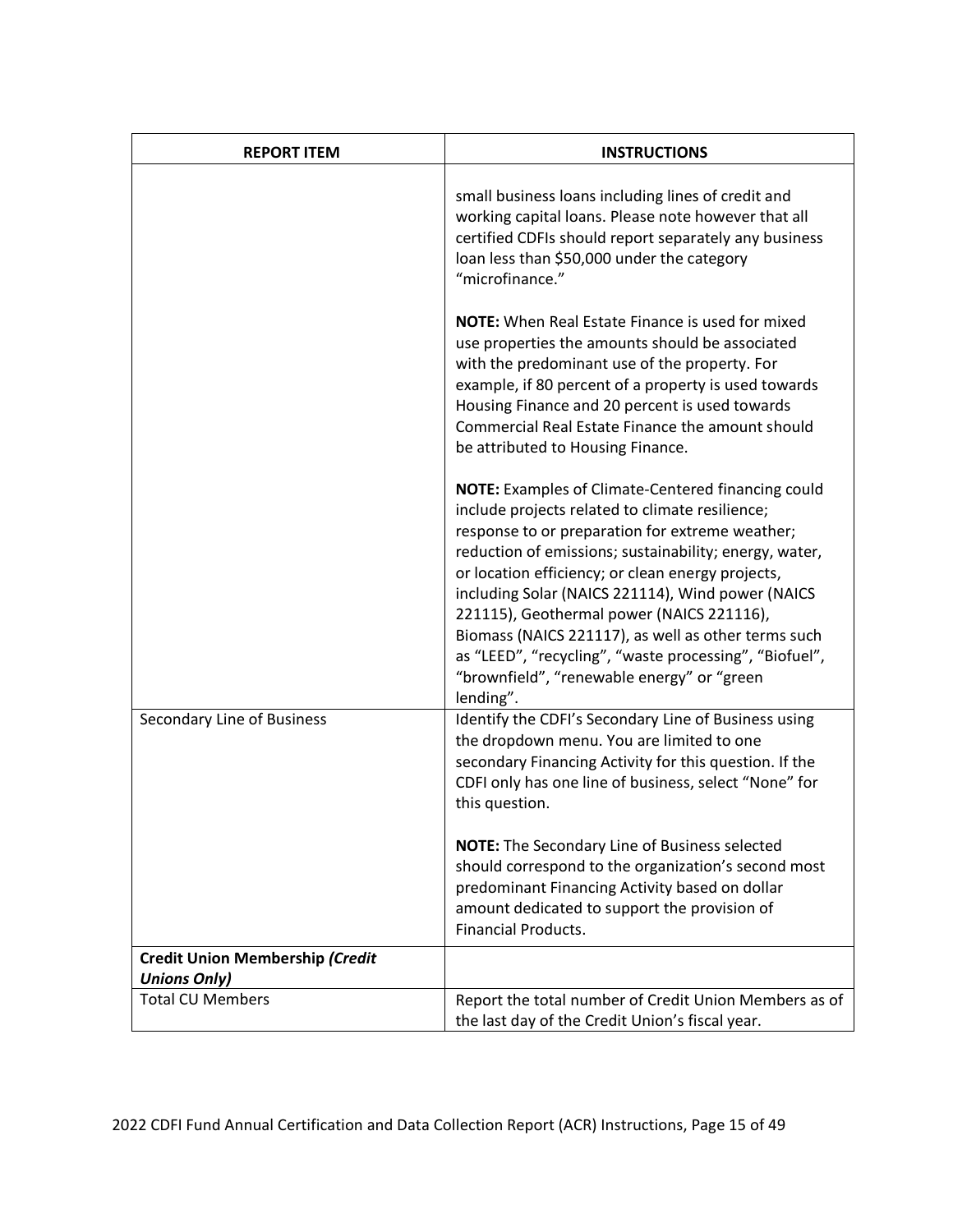| <b>REPORT ITEM</b>                      | <b>INSTRUCTIONS</b>                                                                                                                                                                                                                                                                                                                                     |
|-----------------------------------------|---------------------------------------------------------------------------------------------------------------------------------------------------------------------------------------------------------------------------------------------------------------------------------------------------------------------------------------------------------|
| <b>Total TM CU Members</b>              | Report the total number of Credit Union Members in<br>the CDFI's currently Approved Target Market(s) as of<br>the last day of the Credit Union's fiscal year. If the CU<br>is approved for more than one TM, do not double<br>count.                                                                                                                    |
| <b>Human Resources and Staffing</b>     |                                                                                                                                                                                                                                                                                                                                                         |
| % Financial Staff Time-Unregulated Only | Estimate the percentage of FTE time dedicated to<br>providing Financial Products and/or Services. This may<br>include products such as: Loans, Equity Investments,<br>Loan purchases, Loan Guarantees, and similar<br>financing activities. If applicable, include FTE<br>information for staff that manage activities.                                 |
| % DS Staff Time-Unregulated Only        | Estimate the percentage of FTE time dedicated to<br>providing Development Services. May include:<br>Business Technical Assistance, Credit Counseling,<br>Financial Education, Homeownership Counseling,<br>Housing Technical Assistance, Real Estate Technical<br>Assistance. If applicable, include FTE information for<br>staff that manage services. |
| Leadership turnover past Fiscal Year?   | Has the organization seen the departure,<br>replacement or change within its senior leadership<br>team during the last fiscal year?                                                                                                                                                                                                                     |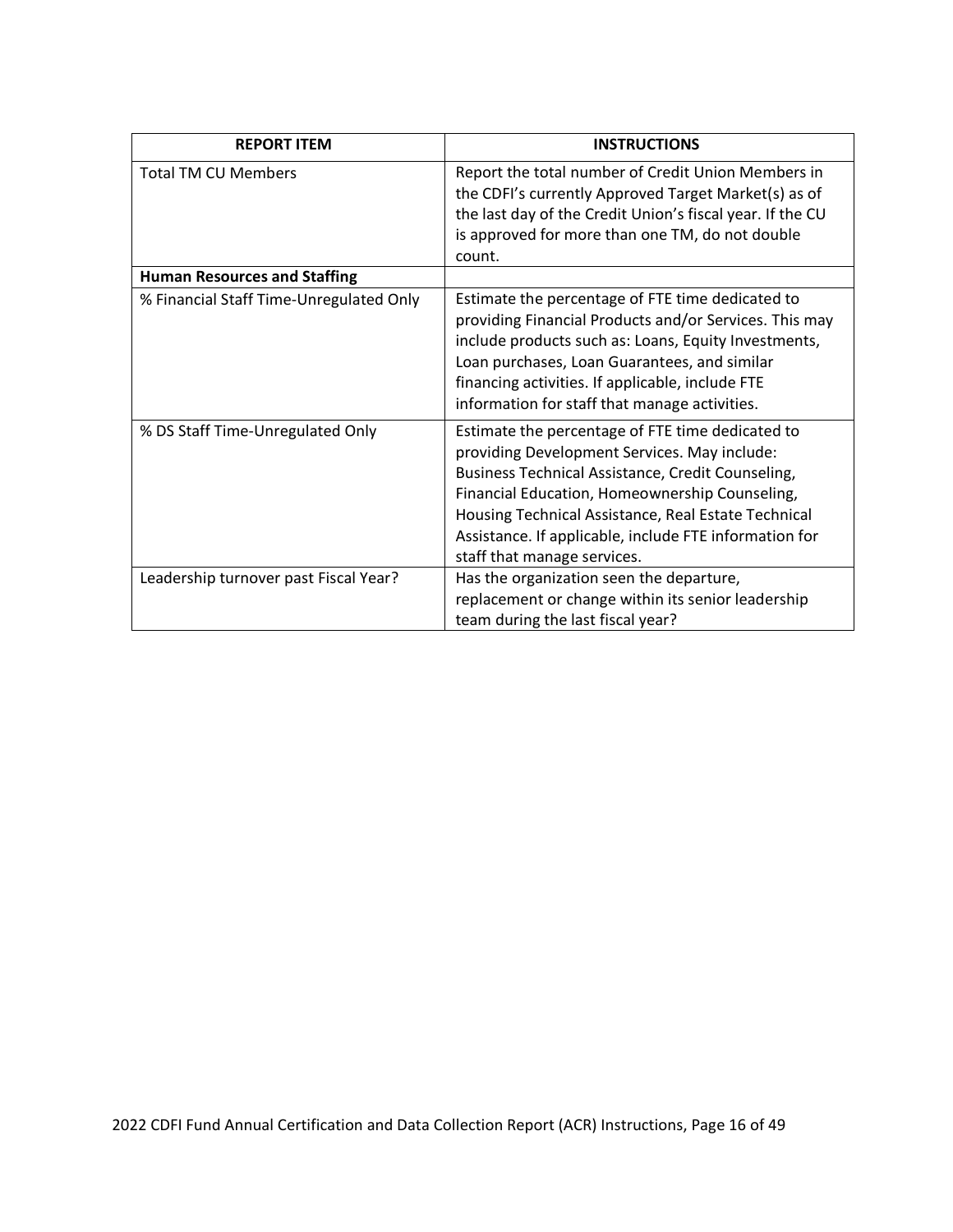| <b>REPORT ITEM</b>                      | <b>INSTRUCTIONS</b>                                                                                                                                                                                                                                                                                                                                                                                                                                                                                                                                                                                                                                                                                                                                                                                                           |
|-----------------------------------------|-------------------------------------------------------------------------------------------------------------------------------------------------------------------------------------------------------------------------------------------------------------------------------------------------------------------------------------------------------------------------------------------------------------------------------------------------------------------------------------------------------------------------------------------------------------------------------------------------------------------------------------------------------------------------------------------------------------------------------------------------------------------------------------------------------------------------------|
| <b>Total FTE Staff</b>                  | Report the total number of Full-Time Equivalent<br>(FTE) Staff. This number should include contractor<br>hours. The purpose of this section is to determine if<br>an organization is a Financing Entity based on a<br>predominant amount of staff time dedicated to the<br>provision of financial products or services. In<br>addition, FTE data will be used to report on FTEs<br>within the certified CDFI industry. The total should<br>represent 100% of FTE time dedicated to support of<br>Financial Products and/or Services and Development<br>Services. An FTE is defined as an employee, or sum of<br>employees, that work at least 35 hours per week. If<br>two part-time employees work 20 hours per week,<br>they would represent one FTE. FTEs may also include<br>staff that manage administrative activities. |
|                                         | NOTE: This should:<br>Include all full-time and part-time employees.<br>Include contractors, consultants and volunteers that<br>perform ongoing operations.<br>Exclude temporary employees.<br>Exclude professional services conducted outside of the<br>office by third parties such as accounting,<br>bookkeeping, and legal counsel.                                                                                                                                                                                                                                                                                                                                                                                                                                                                                       |
| <b>Total Full Time Staff Turnover?</b>  | <b>Total FTE Staff Turnover</b><br>NOTE: "FTE turnover" is defined as the number of FTE<br>staff that resigned, were replaced, or were terminated in<br>the last fiscal year. FTE turnover information is needed<br>to calculate the Employee Turnover Ratio, which is a key<br>component of evaluating potential management risk for<br>a CDFI.                                                                                                                                                                                                                                                                                                                                                                                                                                                                              |
| <b>Strategic Plan</b>                   |                                                                                                                                                                                                                                                                                                                                                                                                                                                                                                                                                                                                                                                                                                                                                                                                                               |
| New Business/Strategic<br>Plan last FY? | Did the organization adopt a new<br>business/strategic plan during the last fiscal year?                                                                                                                                                                                                                                                                                                                                                                                                                                                                                                                                                                                                                                                                                                                                      |
| Governance                              |                                                                                                                                                                                                                                                                                                                                                                                                                                                                                                                                                                                                                                                                                                                                                                                                                               |
| Governance Structure changed last FY?   | Has the organization's governance structure been<br>changed during the last fiscal year?                                                                                                                                                                                                                                                                                                                                                                                                                                                                                                                                                                                                                                                                                                                                      |
| <b>Management Information Systems</b>   |                                                                                                                                                                                                                                                                                                                                                                                                                                                                                                                                                                                                                                                                                                                                                                                                                               |
| MIS System implemented in the last FY?  | Has the organization implemented a new<br>management information system over the last fiscal<br>year?                                                                                                                                                                                                                                                                                                                                                                                                                                                                                                                                                                                                                                                                                                                         |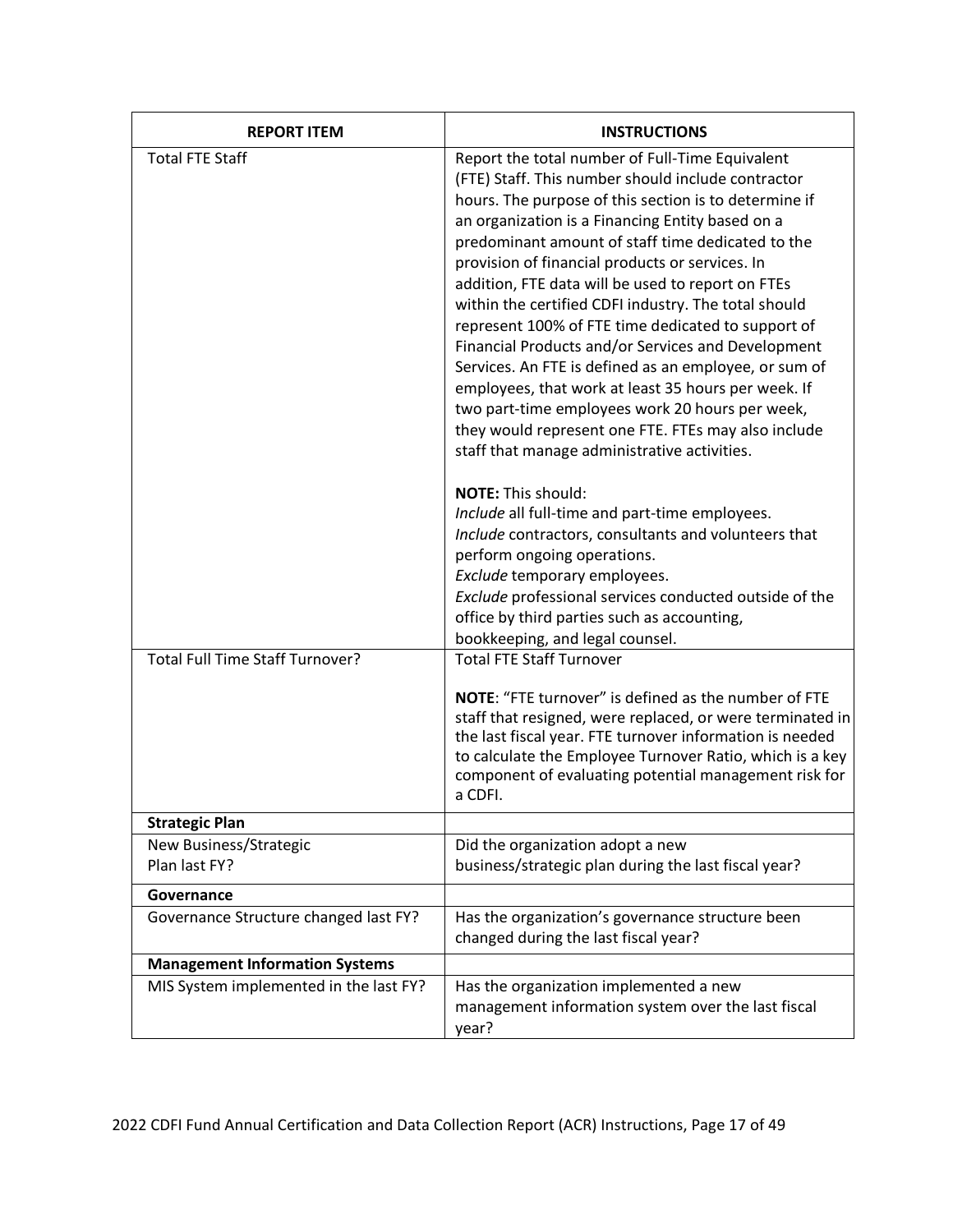| <b>REPORT ITEM</b>                      | <b>INSTRUCTIONS</b>                                                                                                                                                                                                                                                                                                                                                                                                                                                                                                                                                                                       |
|-----------------------------------------|-----------------------------------------------------------------------------------------------------------------------------------------------------------------------------------------------------------------------------------------------------------------------------------------------------------------------------------------------------------------------------------------------------------------------------------------------------------------------------------------------------------------------------------------------------------------------------------------------------------|
| IT infrastructure support Acct sys?     | Does the CDFI's information technology<br>infrastructure support an accounting system?                                                                                                                                                                                                                                                                                                                                                                                                                                                                                                                    |
| Legal                                   |                                                                                                                                                                                                                                                                                                                                                                                                                                                                                                                                                                                                           |
| Party to adverse legal action last FY?  | Has the organization been party to any adverse legal<br>actions during the last fiscal year?                                                                                                                                                                                                                                                                                                                                                                                                                                                                                                              |
|                                         | NOTE: A proceeding, including any enforcement action,<br>instituted against the organization or CDFI, by or before<br>any court, governmental or administrative body or<br>agency, which proceeding or its outcome could have a<br>material adverse effect upon the financial condition or<br>business operations of the Organization or CDFI.                                                                                                                                                                                                                                                            |
| <b>Organizational Structure</b>         |                                                                                                                                                                                                                                                                                                                                                                                                                                                                                                                                                                                                           |
| Audit findings in the last FY?          | Did the organization have any audit findings for its last<br>complete fiscal year?                                                                                                                                                                                                                                                                                                                                                                                                                                                                                                                        |
| <b>Credit and Portfolio Management</b>  |                                                                                                                                                                                                                                                                                                                                                                                                                                                                                                                                                                                                           |
| Delinquent loan management policy?      | Does the organization have a delinquent loan<br>management policy?                                                                                                                                                                                                                                                                                                                                                                                                                                                                                                                                        |
| Missed or overdue payment to creditors? | In the last year, has the organization had one or more<br>missed or overdue payments to its creditors?                                                                                                                                                                                                                                                                                                                                                                                                                                                                                                    |
| <b>Legal Entity</b>                     |                                                                                                                                                                                                                                                                                                                                                                                                                                                                                                                                                                                                           |
| Legal Entity attestation                | Indicate whether the reporting entity is a Legal Entity,<br>duly formed and in good standing under the laws of its<br>state of incorporation.<br>A "yes" response means the legal entity status is the<br>same as when the reporting entity's CDFI certification<br>was last affirmed by the CDFI Fund. A "no" response<br>means the legal entity status has changed. A "no"<br>response requires the reporting entity to describe the<br>legal entity status change(s) and provide information<br>to demonstrate that it can be accepted as meeting the<br>CDFI certification Legal Entity requirements. |
|                                         | NOTE: If any aspect of the reporting entity's legal<br>status, such as name or incorporation information,<br>have changed since its CDFI certification was last<br>affirmed by the CDFI Fund, you must select "no".                                                                                                                                                                                                                                                                                                                                                                                       |
| If No, explain Legal Entity attestation | If the Legal Entity status has changed since the<br>reporting entity's CDFI certification was last affirmed<br>by the CDFI Fund, please describe the change and<br>attach any related, modified Legal Entity documents to<br>the ACR.                                                                                                                                                                                                                                                                                                                                                                     |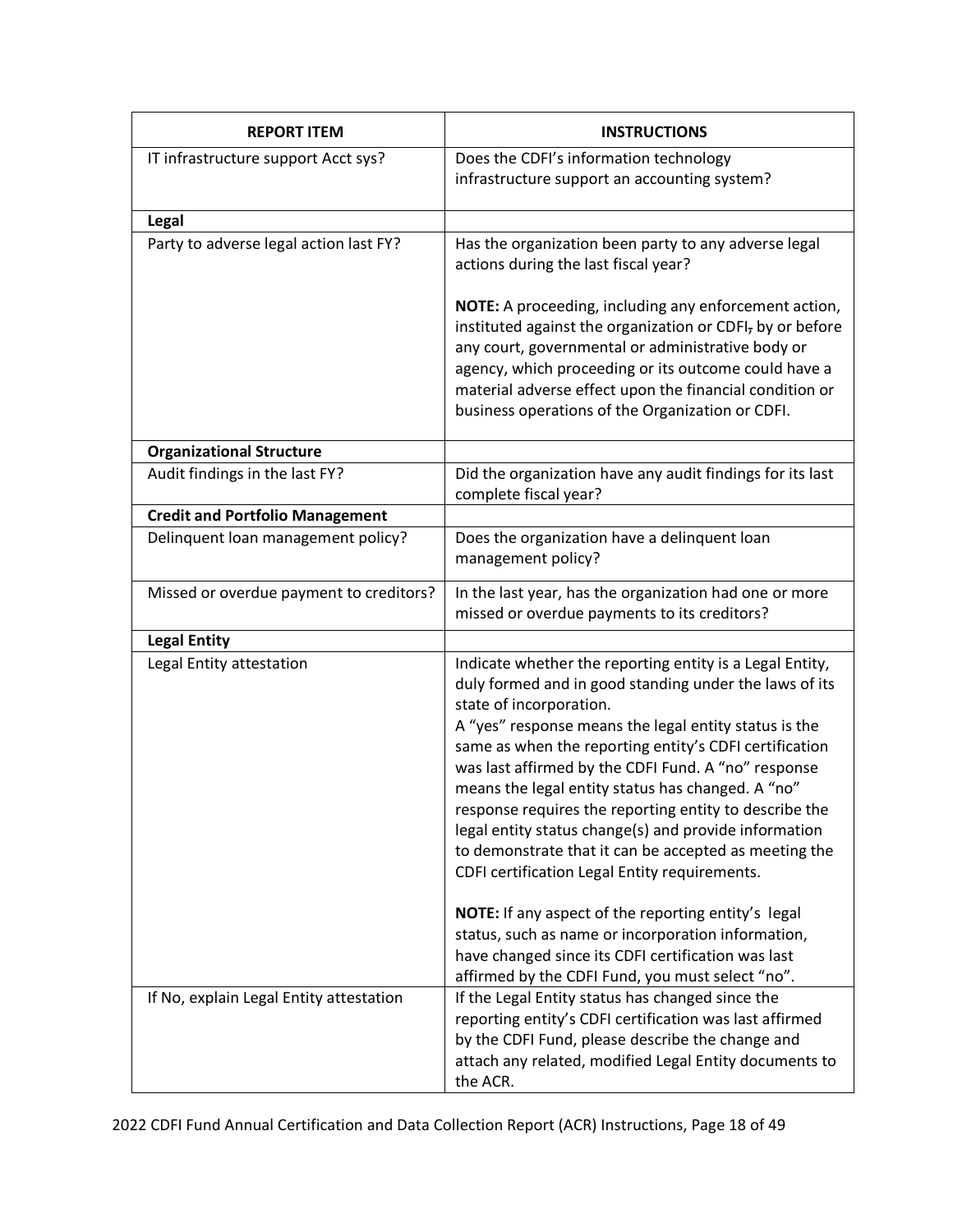| <b>REPORT ITEM</b>                   | <b>INSTRUCTIONS</b>                                                                                                                                                                                                                                                                                                                                                                                                                                                                                                                                                                                                    |
|--------------------------------------|------------------------------------------------------------------------------------------------------------------------------------------------------------------------------------------------------------------------------------------------------------------------------------------------------------------------------------------------------------------------------------------------------------------------------------------------------------------------------------------------------------------------------------------------------------------------------------------------------------------------|
| Legal documentation changes          | Indicate whether the reporting entity amended<br>any of its organizing and/or governance<br>documentation since its CDFI certification was<br>last affirmed by the CDFI Fund.<br>A "yes" response means the legal entity<br>documentation is the same (e.g., articles of<br>incorporation, bylaws, charter). A "no" response<br>means a legal entity documentation has changed. A<br>"no" response requires the reporting entity to<br>describe the legal entity document change(s) and<br>provide information to demonstrate that it can be<br>accepted as meting the CDFI certification Legal<br>Entity reuirements. |
|                                      | NOTE: If reporting entity modified its<br>organizational documentation in any way in the<br>last fiscal year, you must select "no".                                                                                                                                                                                                                                                                                                                                                                                                                                                                                    |
| If No, explain documentation changes | If any of the reporting entity's legal entity<br>documents have changed since its CDFI<br>certification was last affirmed by the CDFI Fund,<br>describe the change(s) and attach the related<br>document(s) to the ACR.                                                                                                                                                                                                                                                                                                                                                                                                |
| <b>Primary Mission</b>               |                                                                                                                                                                                                                                                                                                                                                                                                                                                                                                                                                                                                                        |
| <b>Primary Mission attestation</b>   | Indicate whether the reporting entity's Primary<br>Mission, as evidenced in a governing leadership-<br>approved organizational document, has changed<br>since its CDFI certification was last affirmed by the<br>CDFI Fund.<br>A "yes" response means the Primary Mission remains the<br>same.<br>A "no" response means the Primary Mission has<br>changed. A "no" response requires the<br>respondent to describe the change and provide<br>information to demonstrate that the reporting<br>entity can be accepted as meeting the CDFI<br>certification Primary Mission requirements.                                |
|                                      | NOTE: If the language in a governing leadership-<br>approved organizational document that describes the<br>reporting entity's Primary Mission has changed in any<br>way since its CDFI certification was last affirmed by the<br>CDFI Fund, you must select "no".                                                                                                                                                                                                                                                                                                                                                      |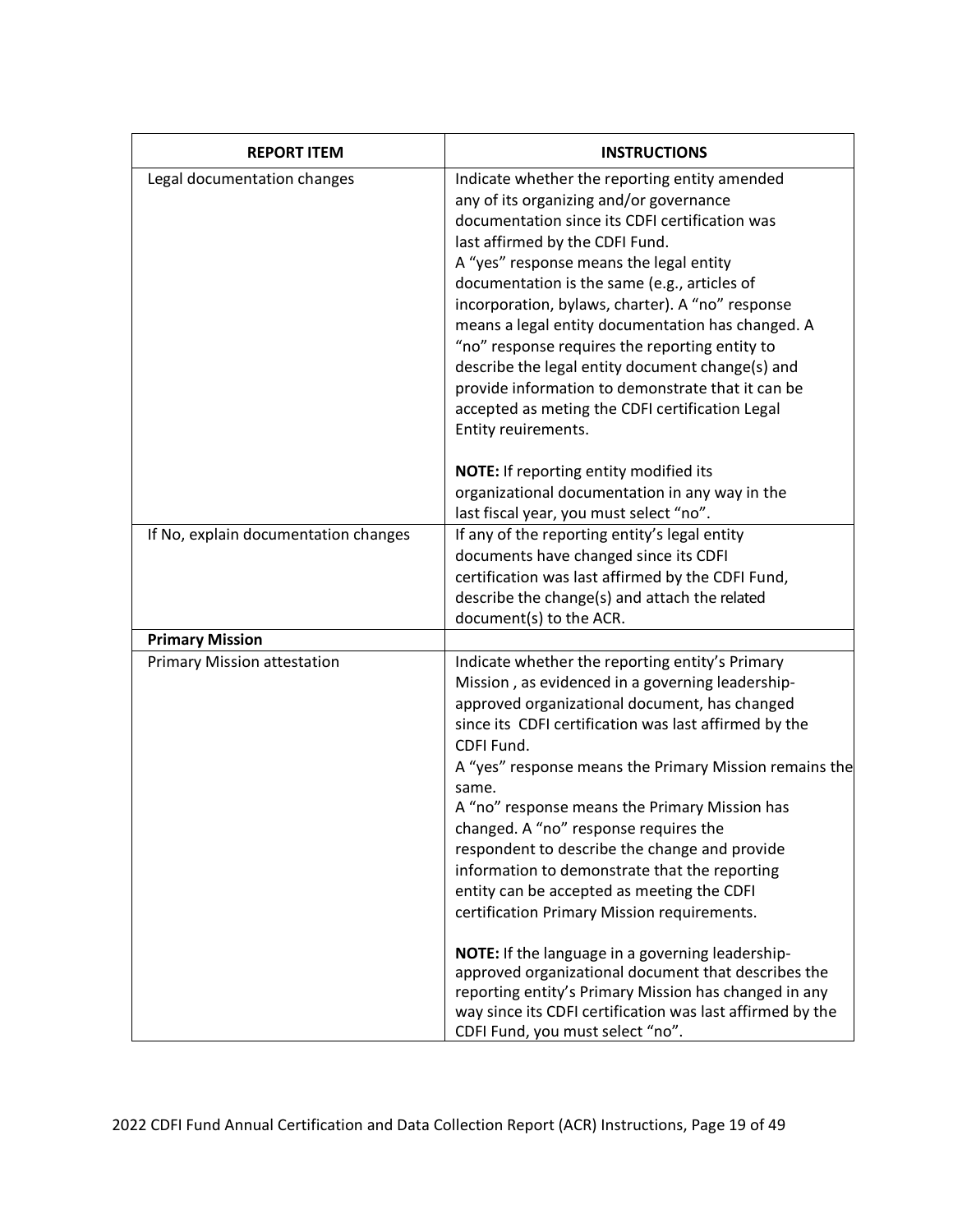| <b>REPORT ITEM</b>                                                                  | <b>INSTRUCTIONS</b>                                                                                                                                                                                                                                                                                                                                                                                                                                                                                                                                                                                                                                                                                                                                                                  |
|-------------------------------------------------------------------------------------|--------------------------------------------------------------------------------------------------------------------------------------------------------------------------------------------------------------------------------------------------------------------------------------------------------------------------------------------------------------------------------------------------------------------------------------------------------------------------------------------------------------------------------------------------------------------------------------------------------------------------------------------------------------------------------------------------------------------------------------------------------------------------------------|
| If No, Provide Updated Primary Mission                                              | If the reporting entity's Primary Mission, as evidenced in<br>a governing leadership-approved organizational<br>document, has changed since its CDFI certification was<br>last affirmed by the CDFI Fund, provide an explanation of<br>the change(s) and attach the related governing<br>leadership-approved organizational document to the<br>ACR.                                                                                                                                                                                                                                                                                                                                                                                                                                  |
| <b>Financing Entity (For loan funds and</b>                                         |                                                                                                                                                                                                                                                                                                                                                                                                                                                                                                                                                                                                                                                                                                                                                                                      |
| venture funds only). Credit Unions and<br><b>Banks are presumed to be financing</b> |                                                                                                                                                                                                                                                                                                                                                                                                                                                                                                                                                                                                                                                                                                                                                                                      |
| entities and do not need to complete                                                |                                                                                                                                                                                                                                                                                                                                                                                                                                                                                                                                                                                                                                                                                                                                                                                      |
| this section.                                                                       |                                                                                                                                                                                                                                                                                                                                                                                                                                                                                                                                                                                                                                                                                                                                                                                      |
| <b>Financing Entity attestation</b>                                                 | Indicate whether the predominant business activity<br>for the reporting entity continues to be the provision,<br>in Arms-Length Transactions, of Financial Products, as<br>reflected on its financial statements and executed<br>notes.<br>A "yes" response means the predominant activity is<br>financing.<br>A "no" response means the predominant activity is not<br>financing. A "no" response requires the respondent to<br>describe how the reporting entity's status as an entity<br>for which the predominant business activity is the<br>provision, in Arms-Length Transactions, of Financial<br>Products has changed and provide information to<br>demonstrate that it can be accepted as meeting the<br>CDFI certification Financing Entity predominance<br>requirements. |
| If No, explain Fin. Entity attestation                                              | If response to Financing Entity attestation is "No",<br>please explain. If the change is related to the level of<br>assets dedicated to the provision, Arms-Length<br>Transactions, of Financial Products, please attach<br>current financial statements (including a current<br>balance sheet; audited statements are not required)<br>to the ACR.                                                                                                                                                                                                                                                                                                                                                                                                                                  |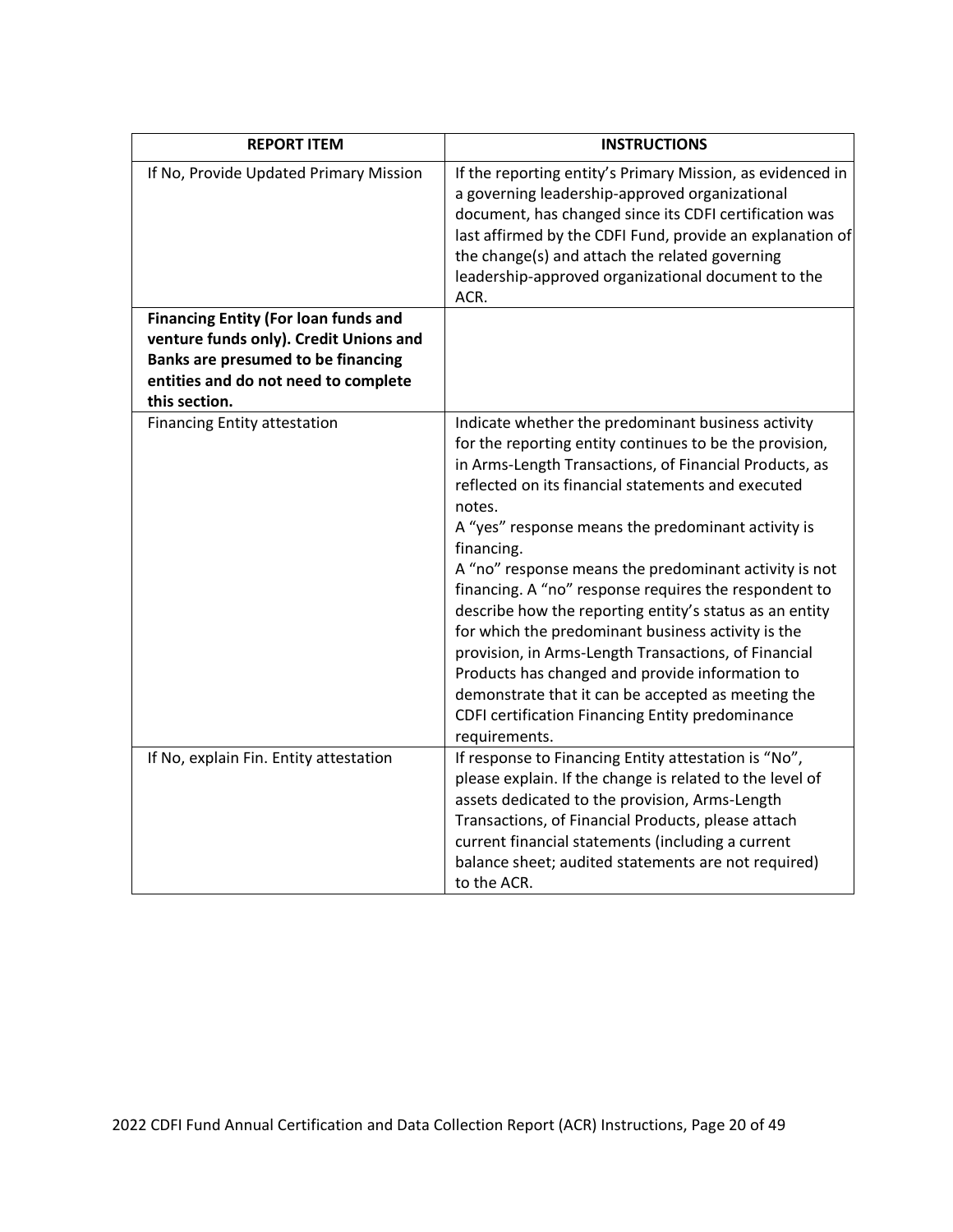| <b>REPORT ITEM</b>                  | <b>INSTRUCTIONS</b>                                                                                                                                                                                                                                                                                                                                                                                                                                                                                                                                                                                                                                                                                                                                                                                                                                                                                                                                                                                                                                           |
|-------------------------------------|---------------------------------------------------------------------------------------------------------------------------------------------------------------------------------------------------------------------------------------------------------------------------------------------------------------------------------------------------------------------------------------------------------------------------------------------------------------------------------------------------------------------------------------------------------------------------------------------------------------------------------------------------------------------------------------------------------------------------------------------------------------------------------------------------------------------------------------------------------------------------------------------------------------------------------------------------------------------------------------------------------------------------------------------------------------|
| Maintains sufficient capital        | Indicate whether the reporting entity continues to<br>maintain sufficient capital to continue its provision, in<br>Arms-Length Transactions, of Financial Products for at<br>least three months after the submission date of the<br>ACR.<br>A "yes" response means there is sufficient capital to<br>continue Financial Product activity for at least 3<br>months after the submission date of the ACR.<br>A "no" response means there is insufficient capital to<br>continue Financial Product activity for at least 3<br>months after the submission date of the ACR. A "no"<br>response requires the respondent to describe the<br>reporting entity's normal level of Financial Product<br>activity and the sources and amount of capital it has<br>available to maintain that level of activity and to<br>provide information to demonstrate that it can be<br>accepted as meeting the CDFI certification Financing<br>Entity requirement that it maintain sufficient capital<br>to continue its Financial Product activity for at least<br>three months. |
| If No, explain insufficient capital | If response to "sufficient capital" is "No", please<br>provide an explanation that includes a descriptive of<br>the reporting entity's normal level of Financial<br>Product activity and the sources and amount of<br>capital it has available to maintain that level of<br>activity. Attach current financial statements<br>(including a current balance sheet; audited<br>statements are not required) to the ACR.                                                                                                                                                                                                                                                                                                                                                                                                                                                                                                                                                                                                                                          |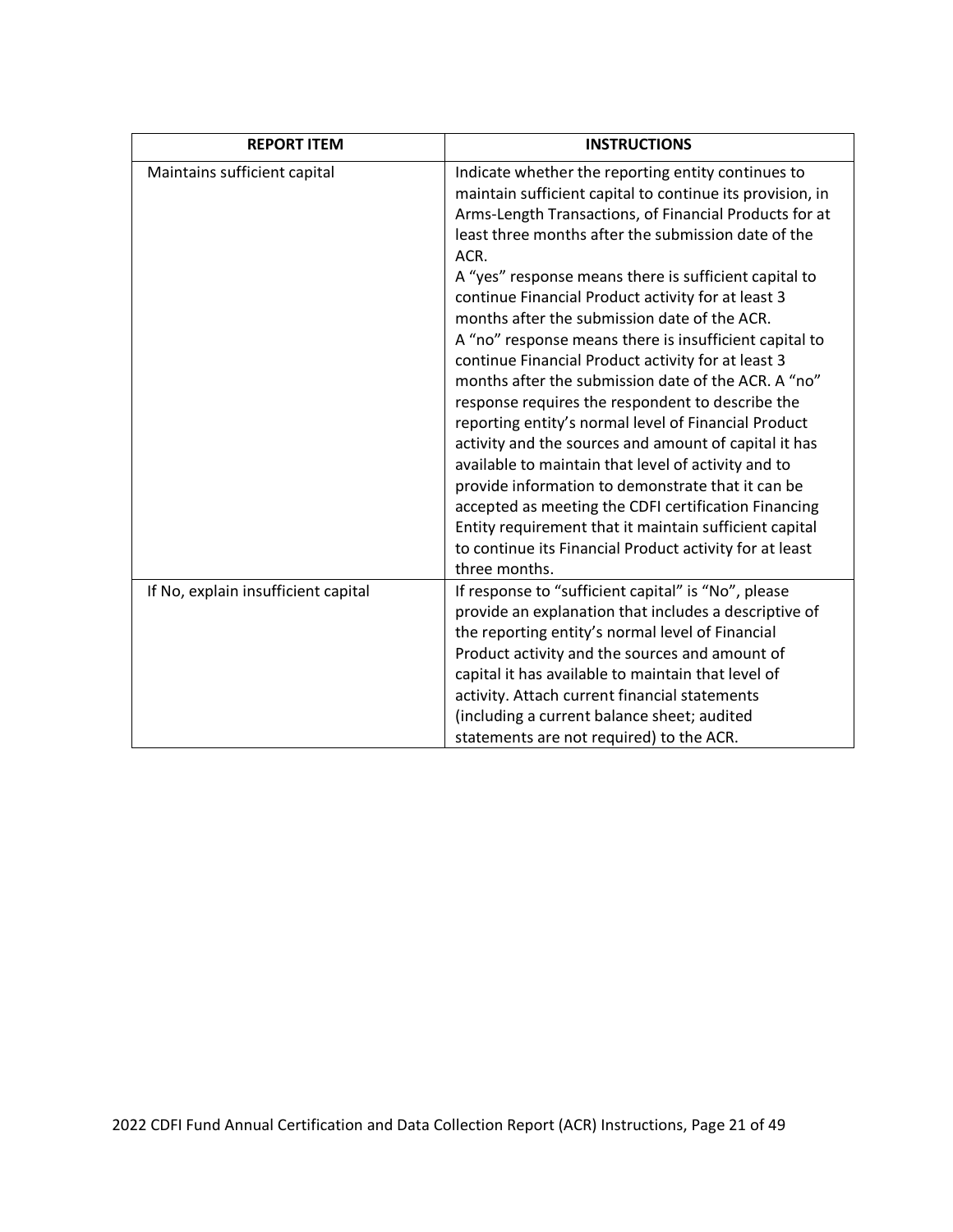| <b>REPORT ITEM</b>                                 | <b>INSTRUCTIONS</b>                                                                                                                                                                                                                                                                                                                                                                                                                                                                                                                                                                                                                                                                                                                                                                                                  |
|----------------------------------------------------|----------------------------------------------------------------------------------------------------------------------------------------------------------------------------------------------------------------------------------------------------------------------------------------------------------------------------------------------------------------------------------------------------------------------------------------------------------------------------------------------------------------------------------------------------------------------------------------------------------------------------------------------------------------------------------------------------------------------------------------------------------------------------------------------------------------------|
| <b>Assets to Financial Products</b><br>Predominant | Indicate if the reporting entity continues to dedicate<br>the predominance of its assets to the provision, in<br>Arms-Length Transactions, of Financial Products.<br>A "yes" response means the predominance of assets<br>are dedicated to the provision of Financial Products.<br>A "no" response means the predominance of assets<br>are not dedicated to the provision of Financial Products.<br>A "no" response requires the respondent to describe<br>the change in the level of the reporting entity's assets<br>that are dedicated to the provision of Financial<br>Products and provide information to demonstrate that<br>it can be accepted as meeting the CDFI certification<br>Financing Entity requirement that the predominance<br>of its assets are dedicated to eligible financing activity.         |
| If No, explain Fin. assets predominance            | If response is "No" to Assets to Financial Products<br>Predominant, please explain. Attach updated<br>documentation (e.g. a current balance sheet (final<br>audited statements are not required)) to the ACR.                                                                                                                                                                                                                                                                                                                                                                                                                                                                                                                                                                                                        |
| Staff to Financial Products predominant            | The reporting entity continues to dedicate a<br>predominance of its staff time to the provision, in<br>Arms-Length Transactions, of Financial Products.<br>A "yes" response means the predominance of staff<br>time is dedicated to the provision of Financial<br>Products.<br>A "no" response means the predominance of staff<br>time is not dedicated to the provision of Financial<br>Products. A "no" response requires the respondent to<br>describe the change in the level of the reporting<br>entity's staff time that is dedicated to the provision of<br>Financial Products and provide information to<br>demonstrate that it can be accepted as meeting the<br>CDFI certification Financing Entity requirement that<br>the predominance of its staff time is dedicated to<br>eligible financing activity. |
| If No, explain fin. staff predominance             | If response to staff predominance in financial<br>products is "No", please explain. Attach any related<br>supporting documentation to the ACR.                                                                                                                                                                                                                                                                                                                                                                                                                                                                                                                                                                                                                                                                       |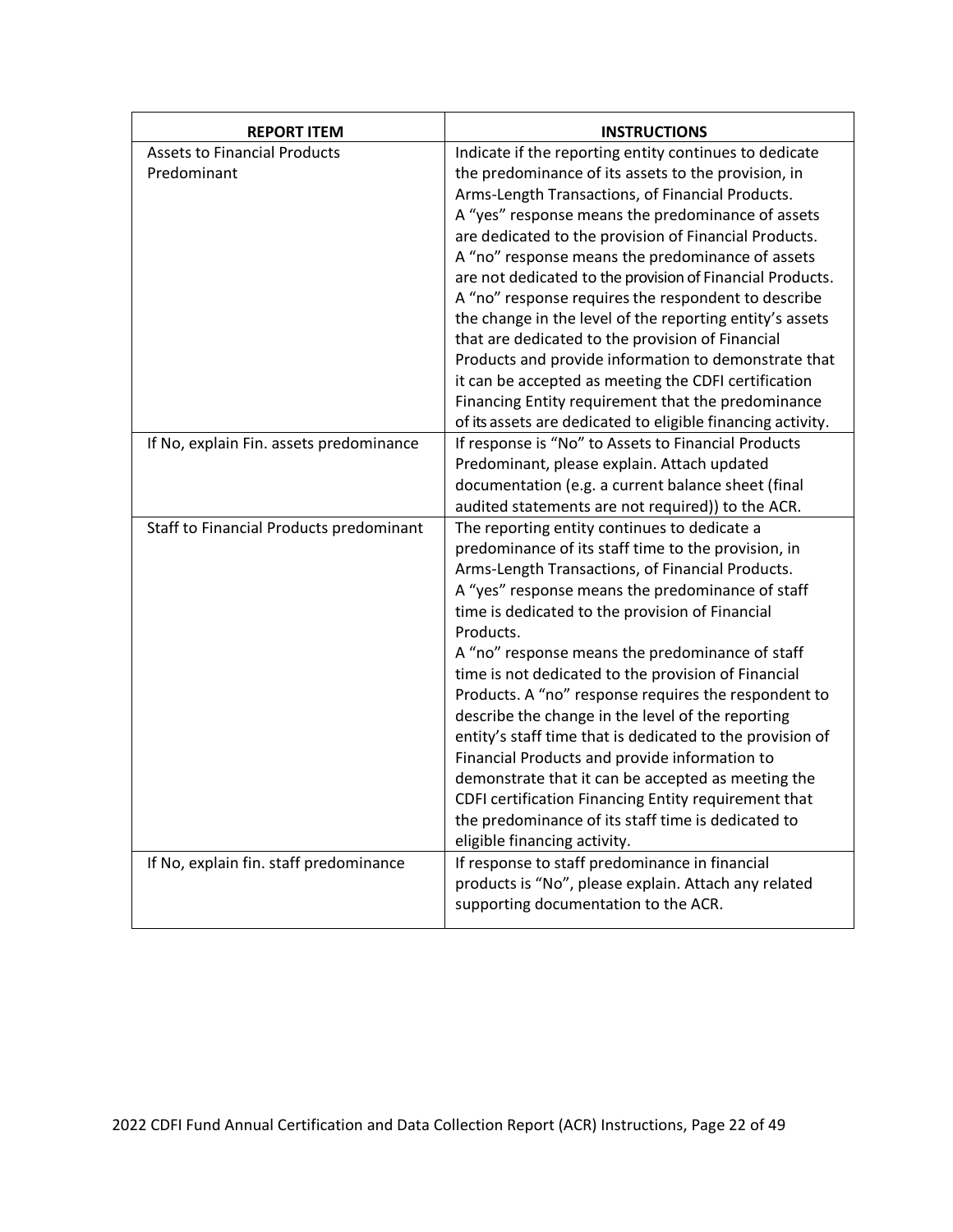| <b>REPORT ITEM</b>                    | <b>INSTRUCTIONS</b>                                                                                                                                                                                                                                                                                                                                                                                                                        |
|---------------------------------------|--------------------------------------------------------------------------------------------------------------------------------------------------------------------------------------------------------------------------------------------------------------------------------------------------------------------------------------------------------------------------------------------------------------------------------------------|
| Closed new Fin. Product Transactions  | Indicate whether the reporting entity has continued to<br>close new Financial Products at a level consistent with its<br>business strategy.                                                                                                                                                                                                                                                                                                |
|                                       | Yes, new transactions were closed during the<br>reporting fiscal year<br>No, new transactions were not closed during the<br>reporting fiscal year                                                                                                                                                                                                                                                                                          |
| Explain No closed new Fin. Prod Trans | If response to Closed new Financial Product transaction<br>is "No", please explain. Attach any related<br>documentation to the ACR.                                                                                                                                                                                                                                                                                                        |
| <b>Development Services</b>           |                                                                                                                                                                                                                                                                                                                                                                                                                                            |
| Development Services attestation      | Indicate whether the reporting entity made changes<br>to its Development Services since its CDFI certification<br>was last affirmed by the CDFI Fund.<br>Examples of Development Services include:                                                                                                                                                                                                                                         |
|                                       | • Business Technical Assistance<br>• Credit Counseling<br>• Financial Education<br>• Homeownership Counseling<br>• Housing Technical Assistance<br>• Real Estate Technical Assistance                                                                                                                                                                                                                                                      |
| If No, explain Development Services   | A "yes" response means the Development Services<br>remain the same.<br>A "no" response means that there have been changes to<br>Development Services. A "no" response requires the<br>respondent to describe the change(s) and to provide<br>information demonstrating that the reporting entity can<br>be accepted as meeting the CDFI certification<br>Development Services requirements.<br>If response is "No" to Development Services |
|                                       | attestation, please explain. Attach any related<br>documentation to the ACR.                                                                                                                                                                                                                                                                                                                                                               |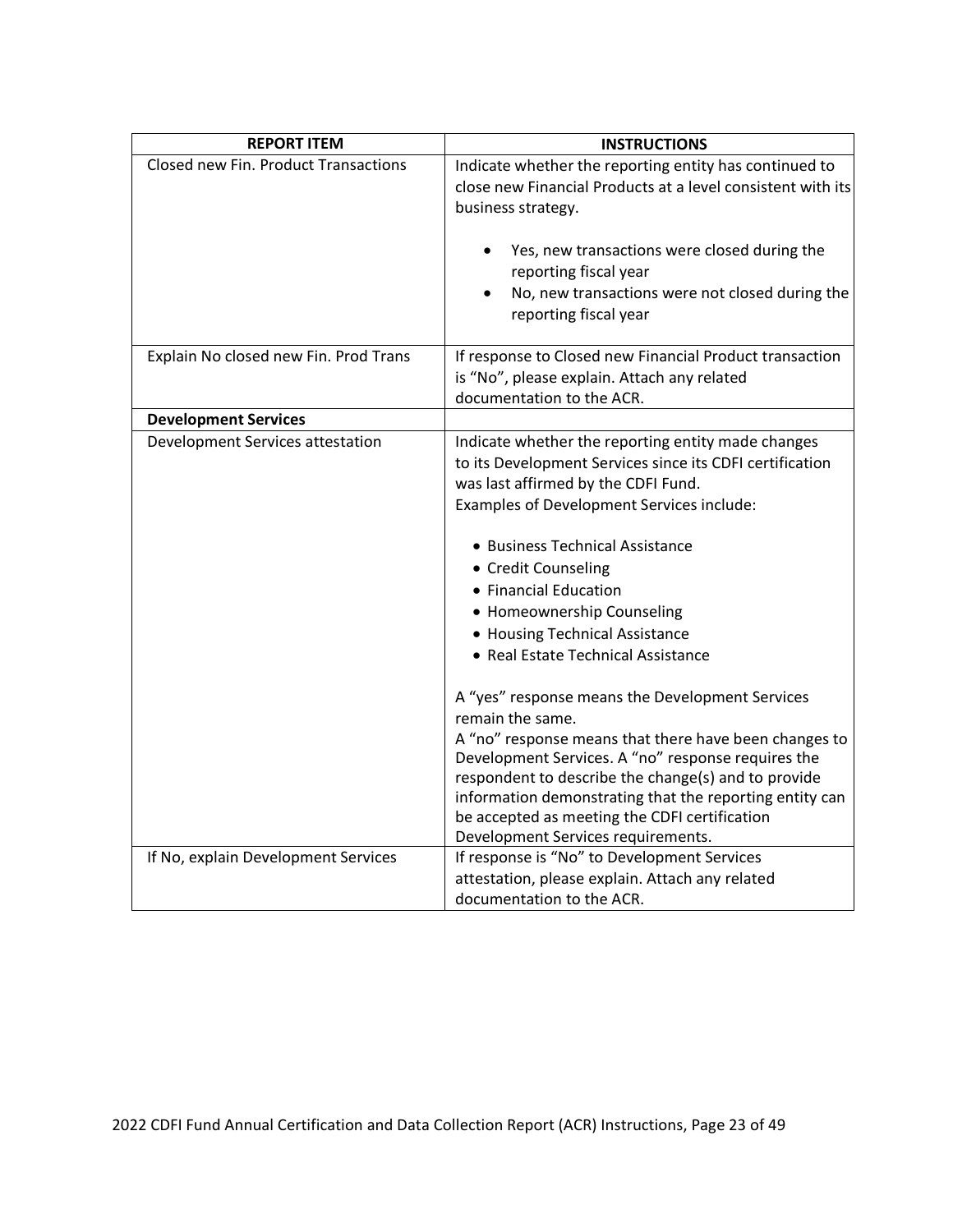| <b>REPORT ITEM</b>        | <b>INSTRUCTIONS</b>                                                                                                                                                                                                             |
|---------------------------|---------------------------------------------------------------------------------------------------------------------------------------------------------------------------------------------------------------------------------|
| <b>Target Market</b>      |                                                                                                                                                                                                                                 |
| TM Fiscal Year Begin Date | What fiscal year are the following values being taken<br>from? Enter the month, day, and year for the beginning<br>of the time period.                                                                                          |
|                           | <b>NOTE:</b> There are validations in place to ensure the<br>beginning and end dates add up to a 12 month time<br>period. Any date combination resulting in a shorter or<br>longer time period will result in an error message. |
| TM Fiscal Year End Date   | What fiscal year are the following values being taken<br>from? Enter the month, day, and year for the end of the<br>time period.                                                                                                |
|                           | NOTE: There are validations in place to ensure the<br>beginning and end dates add up to a 12 month time<br>period. Any date combination resulting in a shorter or<br>longer time period will result in an error message.        |
| <b>PPP Activities</b>     | Indicate if the reporting entity has originated any loans<br>in connection with the Payment Protection Program<br>(PPP) during the last fiscal year?                                                                            |
|                           | Yes<br>No                                                                                                                                                                                                                       |
|                           | <b>NOTE:</b> Responding "Yes" to the PPP Activities field<br>requires that a Financial Products Portfolio Breakdown<br>loan record be created with "Type" set to "Paycheck<br>Protection Program (PPP)".                        |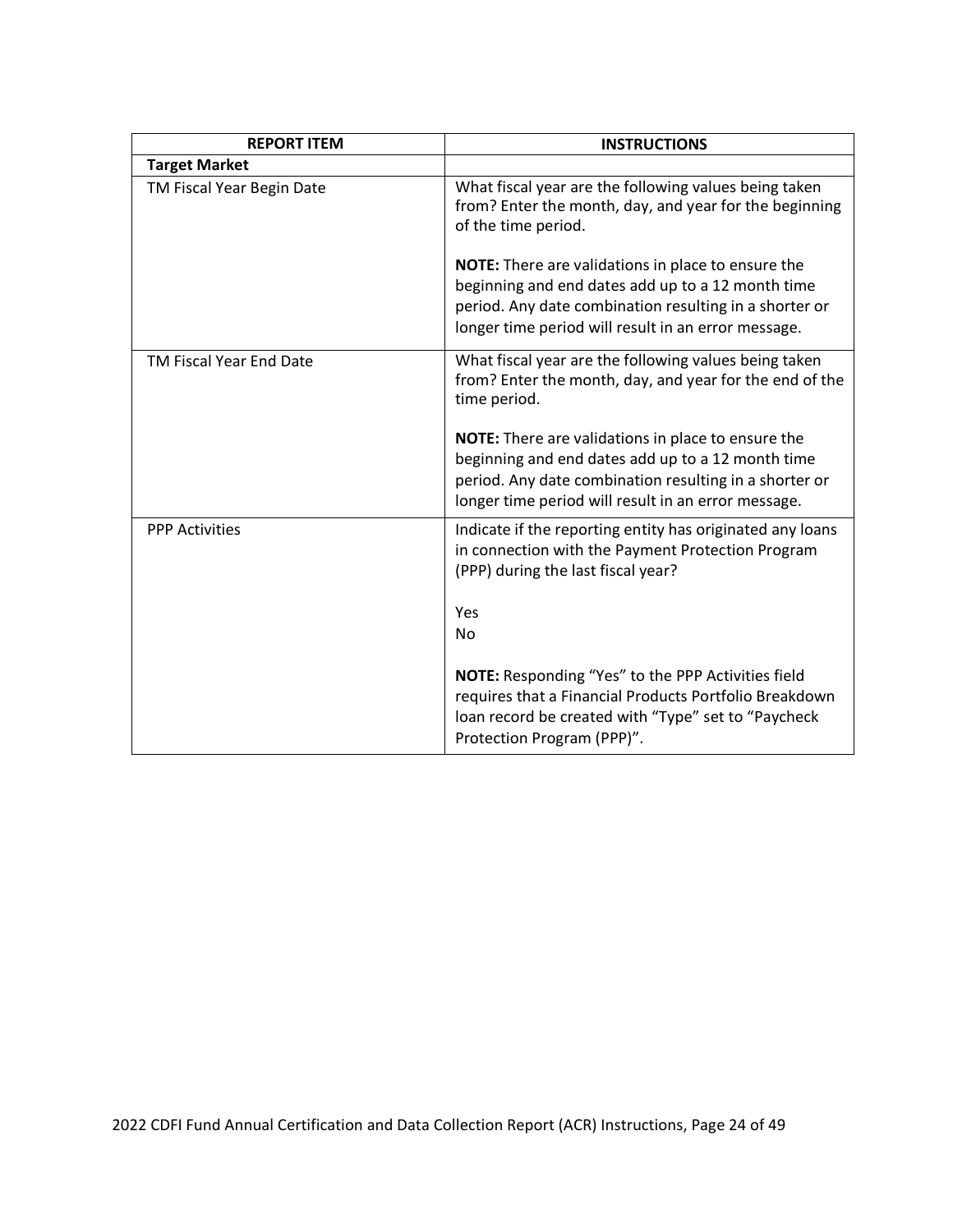| <b>REPORT ITEM</b>               | <b>INSTRUCTIONS</b>                                                                                                                                                                                                                                                                                                                                                                                                                                                                                    |
|----------------------------------|--------------------------------------------------------------------------------------------------------------------------------------------------------------------------------------------------------------------------------------------------------------------------------------------------------------------------------------------------------------------------------------------------------------------------------------------------------------------------------------------------------|
| <b>Target Market attestation</b> | Indicate whether at least 60% of the Arms-Length, on-<br>balance sheet Financial Product and, if the reporting<br>fiscal year includes any part of calendar year 2020 or<br>2021, of any Paycheck Protection Program (PPP)<br>transactions originated by the reporting entity during<br>the most recently ended fiscal year were directed to its<br>current approved Target Market or, for PPP<br>transactions only, to Eligible Markets, in accordance<br>with the CDFI Fund's policies and guidance. |
|                                  | Yes, at least 60% of transactions (# & \$) in the last FY<br>were to clients in the approved TMs - Non-PPP<br>participant or PPP participant                                                                                                                                                                                                                                                                                                                                                           |
|                                  | Yes, at least 60% of transactions (# & \$) in the last FY<br>were to clients in the approved TMs and Eligible<br>Markets that are not part of the CDFI's currently<br>approved TMs - PPP participant only                                                                                                                                                                                                                                                                                              |
|                                  | No, less than 60% of transactions (# or \$) in the last<br>FY were to clients in the approved TMs - Non-PPP<br>participant                                                                                                                                                                                                                                                                                                                                                                             |
|                                  | No, less than 60% of transactions (# or \$) in the last<br>FY were to clients in the approved TMs and Eligible<br>Markets that are not part of the CDFI's currently<br>approved TMs - PPP participant only                                                                                                                                                                                                                                                                                             |
|                                  | Either "no" response requires the respondent to                                                                                                                                                                                                                                                                                                                                                                                                                                                        |
|                                  | explain the missed CDFI certification 60% Target<br>Market benchmark test and to provide information to                                                                                                                                                                                                                                                                                                                                                                                                |
|                                  | demonstrate that it can be accepted as meeting the<br>Target Market requirements.                                                                                                                                                                                                                                                                                                                                                                                                                      |
|                                  | <b>NOTE:</b> If the fiscal year being used for Financial Product<br>activity reporting purposes including any part of calendar                                                                                                                                                                                                                                                                                                                                                                         |
|                                  | years 2020 or 2021, any PPP transactions originated by<br>the reporting entity during the reporting fiscal year                                                                                                                                                                                                                                                                                                                                                                                        |
|                                  | should be included as part of the overall Financial                                                                                                                                                                                                                                                                                                                                                                                                                                                    |
|                                  | Product transactions originated during the reporting<br>fiscal year that are assessed for the purposes of                                                                                                                                                                                                                                                                                                                                                                                              |
|                                  | responding to the Target Market attestation question.                                                                                                                                                                                                                                                                                                                                                                                                                                                  |
|                                  | For the CDFI certification 60% Target Market benchmark                                                                                                                                                                                                                                                                                                                                                                                                                                                 |
|                                  | test, any PPP loans originated during the reporting fiscal<br>year that were closed during either calendar year 2020                                                                                                                                                                                                                                                                                                                                                                                   |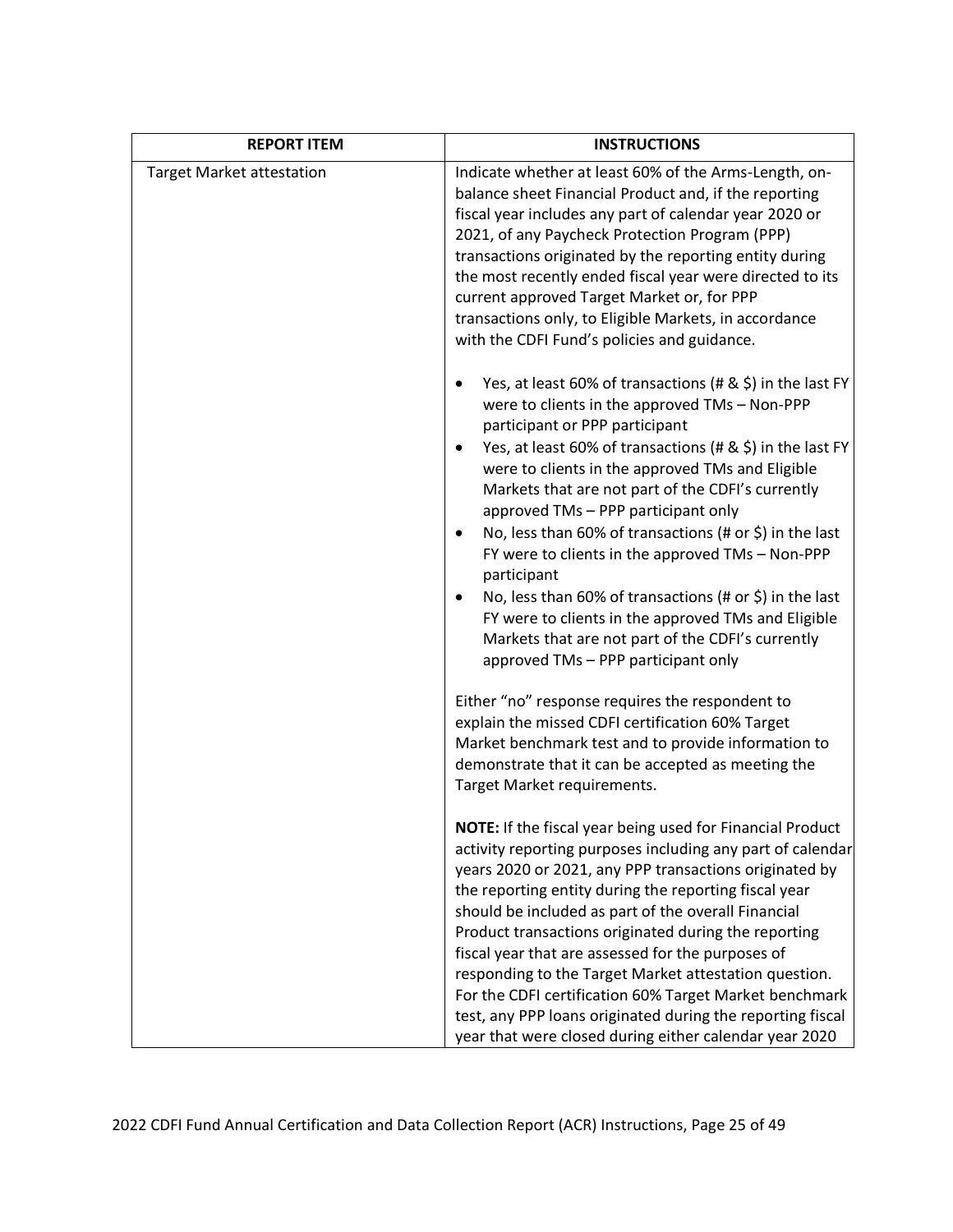| <b>REPORT ITEM</b>           | <b>INSTRUCTIONS</b>                                                                                                                                                                                                                                                                                                                                                                                                                                                                                                                                                                                                                                                                                     |
|------------------------------|---------------------------------------------------------------------------------------------------------------------------------------------------------------------------------------------------------------------------------------------------------------------------------------------------------------------------------------------------------------------------------------------------------------------------------------------------------------------------------------------------------------------------------------------------------------------------------------------------------------------------------------------------------------------------------------------------------|
|                              | or 2021 and that were directed to either the reporting<br>entity's approved Target Market or Eligible Markets, may<br>be counted towards meeting the 60% requirements. This<br>is only applicable for the ACR 2022 Reporting Cycle.                                                                                                                                                                                                                                                                                                                                                                                                                                                                     |
|                              | NOTE: For non-PPP transactions, only those Financial<br>Product transactions originated, during the reporting<br>fiscal year that would show up, at least at the time of<br>closing, on the reporting entity's non-consolidated<br>balance sheet should be included in the Financial<br>Product data used to assess compliance with the CDFI<br>certification 60% Target Market benchmark<br>requirements. Financial Product transactions<br>originated during the reporting fiscal year that may<br>have been sold or paid off by the last day of the<br>reporting fiscal year should be included in the<br>Financial Product activity data even though they no<br>longer appear on the balance sheet. |
|                              | <b>NOTE:</b> The reporting entity should refer to the map(s)<br>that represent its approved CDFI certification Target<br>Market components in the CDFI Fund's CDFI<br>Information Mapping System (CIMS) to confirm that<br>Financial Product transactions being counted as<br>Target Market-directed were directed to the<br>approved Target Market geography(ies).                                                                                                                                                                                                                                                                                                                                     |
|                              | <b>NOTE:</b> Credit Unions certified using the Streamlined<br>Application process must state their current Target<br>Market verification process(es) if NCUA did not<br>provide the Target Market analysis used to respond<br>to the Target Market Attestation question.                                                                                                                                                                                                                                                                                                                                                                                                                                |
| If No, explain Target Market | If the response to Target Market attestation is "No",<br>please explain why the reporting entity's Target Market<br>activity level has fallen below the required 60 percent<br>threshold and discuss its ability to continue to meet the<br>Target Market requirements. The explanation is required<br>to include the following elements:                                                                                                                                                                                                                                                                                                                                                               |
|                              | The total number (#) of Financial Product<br>originations in the reporting fiscal year;<br>The total dollar amount (\$) of Financial Product<br>originations in the reporting fiscal year;                                                                                                                                                                                                                                                                                                                                                                                                                                                                                                              |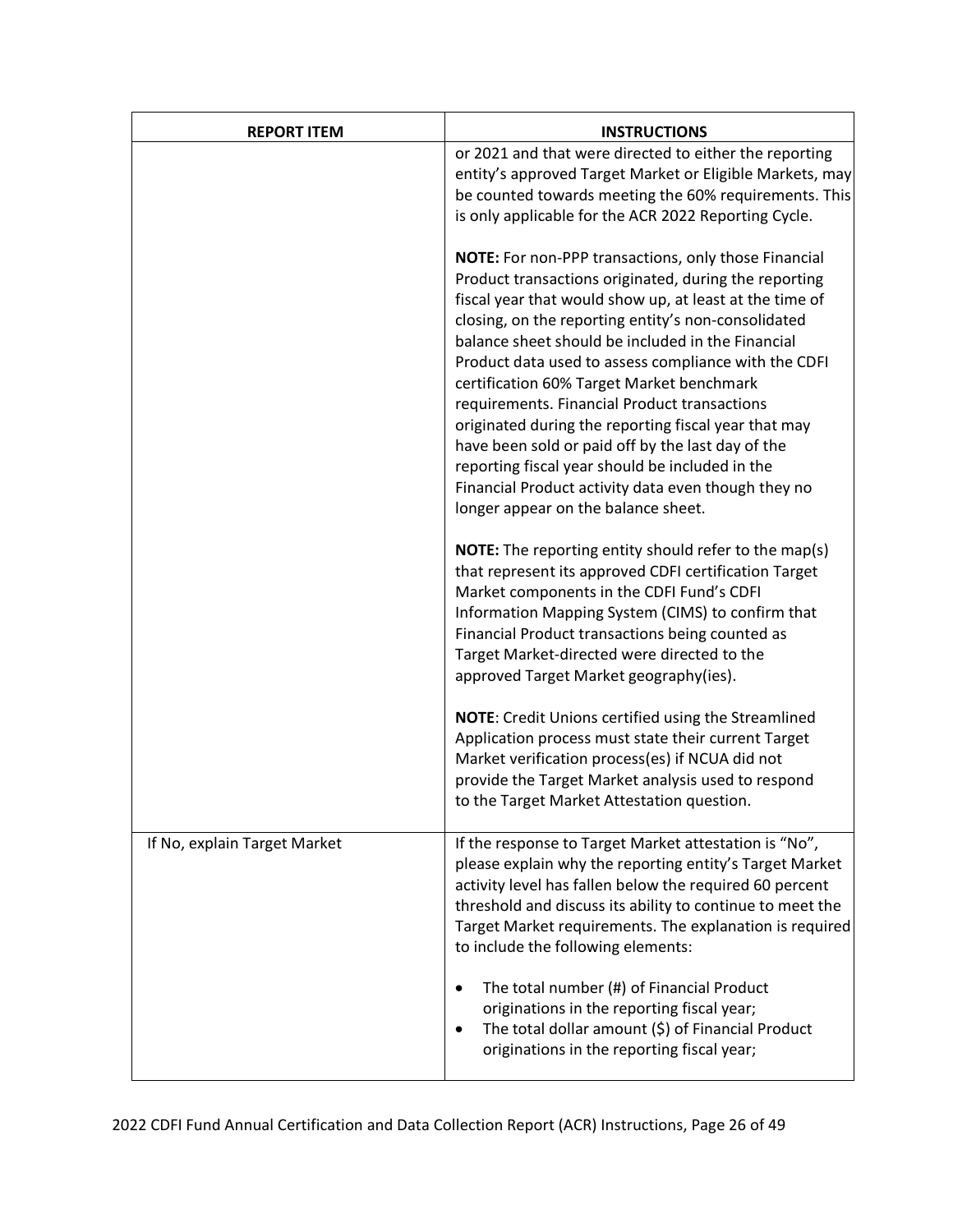| <b>REPORT ITEM</b> | <b>INSTRUCTIONS</b>                                                                                                                                                                                                                                                                                                                                                                                                                                                                                                                                                                                                                                                                                                                                                                                                                                                                                                                                         |
|--------------------|-------------------------------------------------------------------------------------------------------------------------------------------------------------------------------------------------------------------------------------------------------------------------------------------------------------------------------------------------------------------------------------------------------------------------------------------------------------------------------------------------------------------------------------------------------------------------------------------------------------------------------------------------------------------------------------------------------------------------------------------------------------------------------------------------------------------------------------------------------------------------------------------------------------------------------------------------------------|
|                    | The total number (#) of Financial Product<br>originations in the reporting fiscal year that were<br>directed to the approved Target Market;<br>The total dollar amount (\$) of Financial Product<br>originations in the reporting fiscal year that were<br>directed to the approved Target Market;<br>Percentage (%) of the number and dollar volume of<br>Financial Product originations in the reporting fiscal<br>year that were directed to the approved Target<br>Market.                                                                                                                                                                                                                                                                                                                                                                                                                                                                              |
|                    | If, during the reporting fiscal year, any Financial Product<br>transactions were originated outside the reporting<br>entity's approved CDFI certification Target Market,<br>please provide the following additional information:<br>The total number (#) of PPP-related originations<br>during the reporting fiscal year that were closed<br>during either calendar year 2020 or 2021;<br>The total dollar amount (\$) of PPP-related<br>٠<br>originations during the reporting fiscal year that<br>were closed during either calendar year 2020 or<br>2021;<br>The total number (#) of originations to an Eligible<br>Market but not part of the currently approved Target<br>Market in the reporting fiscal year;<br>The total dollar amount (\$) of originations to an<br>Eligible Market but not part of the currently<br>approved Target Market in the reporting fiscal year;<br>Other financing activity (explain with supporting<br>financial data). |
|                    | NOTE: By providing the CDFI Fund with this level of data,<br>we will be able to more quickly assess whether the<br>reporting entity's failure to meet the CDFI certification<br>60 percent Target Market threshold can be disregarded.                                                                                                                                                                                                                                                                                                                                                                                                                                                                                                                                                                                                                                                                                                                      |
|                    | NOTE: Forgivable loans can be included in the Target<br>Market assessment ONLY if they are PPP-related or if<br>they were pre-approved as a Financial Product by the<br>CDFI Fund.                                                                                                                                                                                                                                                                                                                                                                                                                                                                                                                                                                                                                                                                                                                                                                          |
|                    | NOTE: A Target Market Modification may be necessary<br>to maintain adherence to the Target Market criterion.                                                                                                                                                                                                                                                                                                                                                                                                                                                                                                                                                                                                                                                                                                                                                                                                                                                |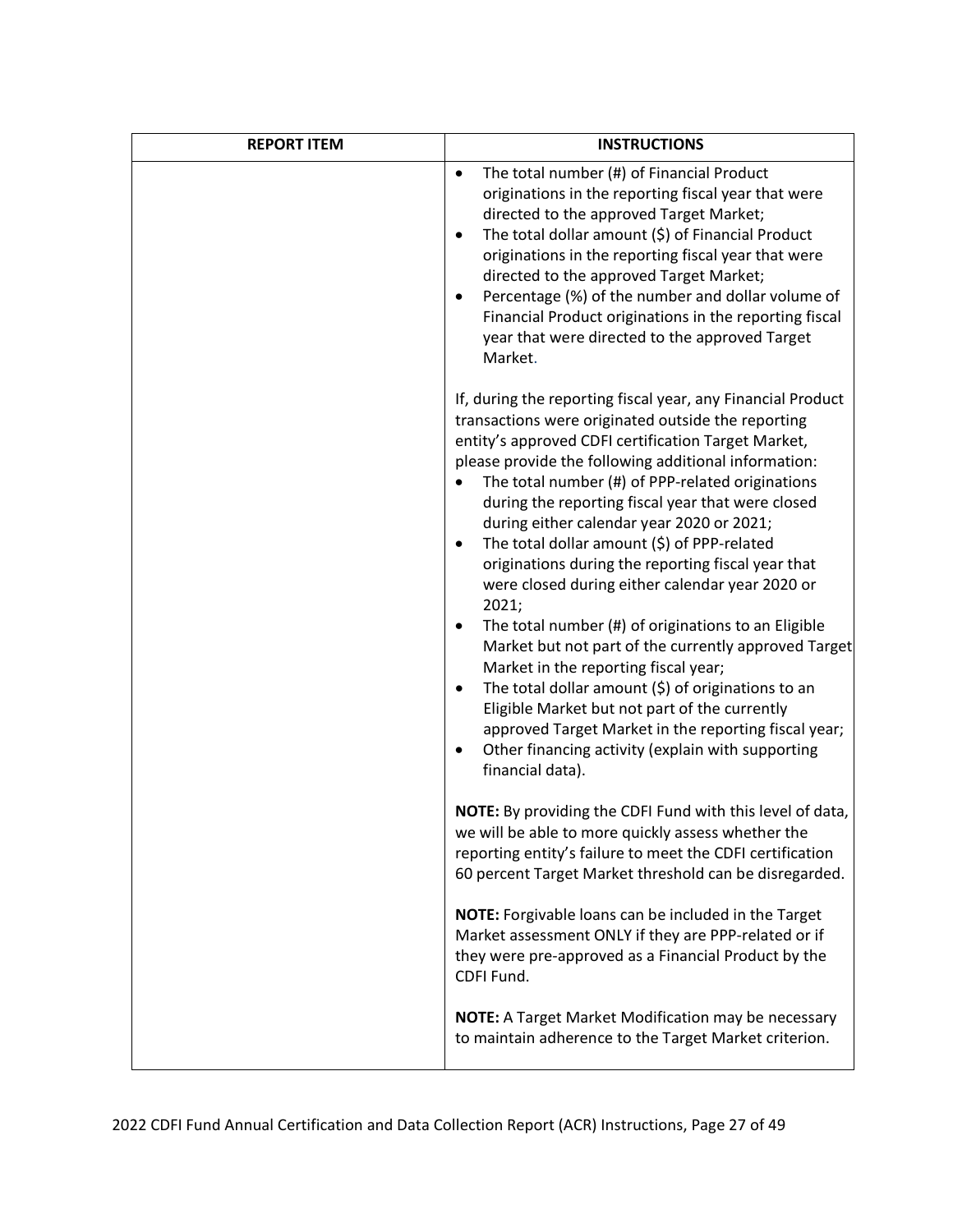| <b>REPORT ITEM</b>             | <b>INSTRUCTIONS</b>                                                                                                                                                                                                                                                                                                                                                                                                                                                                          |
|--------------------------------|----------------------------------------------------------------------------------------------------------------------------------------------------------------------------------------------------------------------------------------------------------------------------------------------------------------------------------------------------------------------------------------------------------------------------------------------------------------------------------------------|
| <b>Approved Target Markets</b> | Click on the link to view the CDFI's specific list of<br>Approved Target Markets in AMIS.                                                                                                                                                                                                                                                                                                                                                                                                    |
|                                | If the approved CDFI certification Target Market<br>component(s) identified does not match the current<br>approved Target Market per the reporting entity's most<br>recent CDFI Certification determination letter, submit a<br>Service Request in AMIS to notify the CDFI Fund about<br>the discrepancy and provide a copy of the most recent<br>CDFI Certification determination letter. CDFI Fund staff<br>will confirm the approved Target Market and make any<br>necessary corrections. |
|                                | DO NOT edit the Target Market information yourself.                                                                                                                                                                                                                                                                                                                                                                                                                                          |
| <b>Target Market changes</b>   | Indicate whether the market(s) served by the<br>reporting entity have changed in any way that might<br>necessitate a modification to its approved CDFI<br>certification Target Market. Access the reporting<br>entity's most recent CDFI certification determination<br>letter to review the approved CDFI certification<br>Target Market and CIMS to review the related Target<br>Market map(s).                                                                                            |
|                                | A "yes" response means the approved CDFI<br>certification Target Market described in the most<br>recent CDFI certification determination letter and<br>represented by the Target Market map(s) in CIMS do<br>not need to be modified.<br>A "no" response means the approved CDFI<br>certification Target Market described in the most<br>recent CDFI determination letter and represented by<br>the related                                                                                  |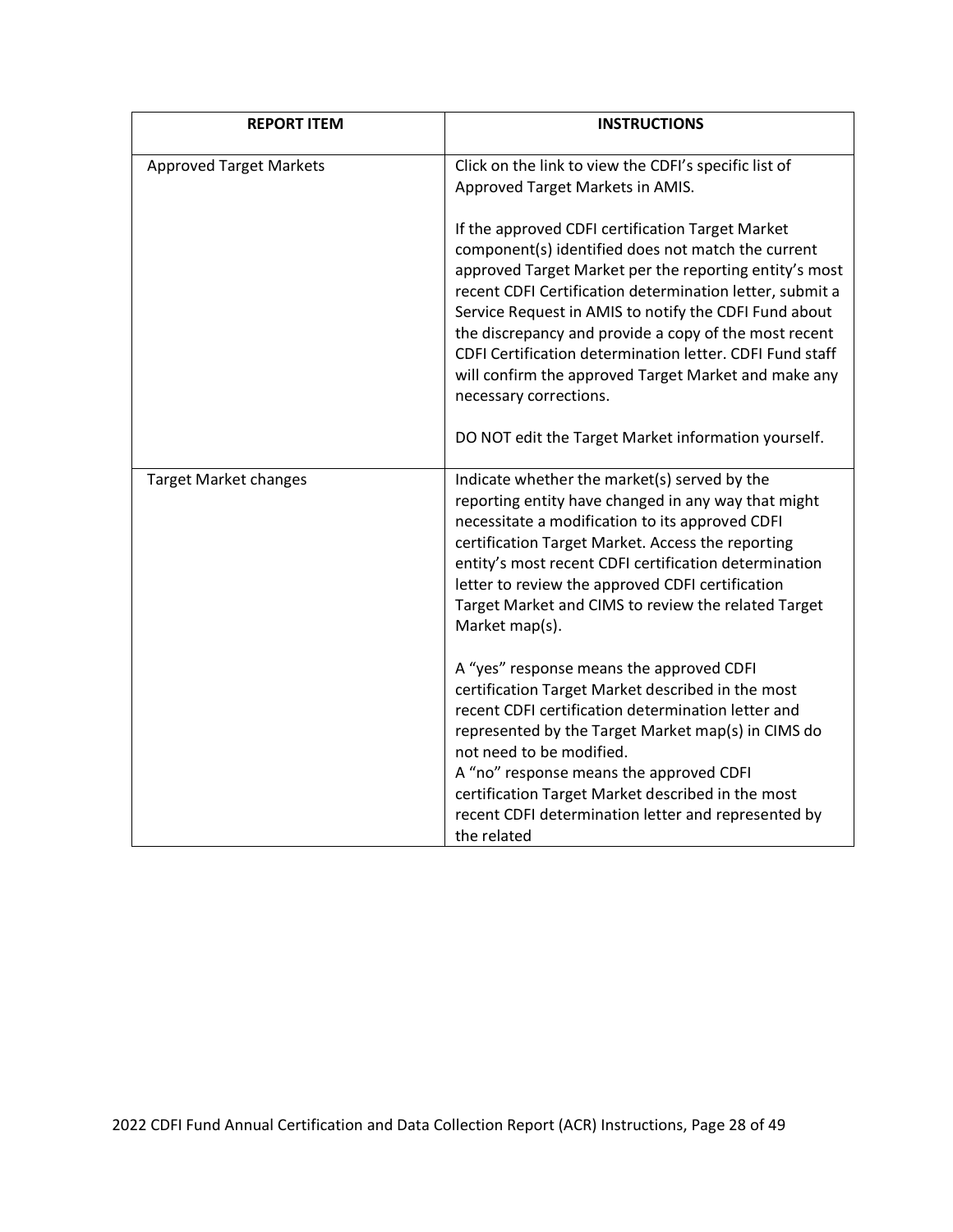| <b>REPORT ITEM</b>                    | <b>INSTRUCTIONS</b>                                                                                                                                                                                                                                                                                                                                                                                                                                                                                                                                                                   |
|---------------------------------------|---------------------------------------------------------------------------------------------------------------------------------------------------------------------------------------------------------------------------------------------------------------------------------------------------------------------------------------------------------------------------------------------------------------------------------------------------------------------------------------------------------------------------------------------------------------------------------------|
|                                       | Target Market map(s) in CIMS needs to be modified. A<br>"no" response requires the respondent to describe<br>the reason the modification is needed and the<br>reporting entity's ability to continue to meet the<br>Target Market requirements.                                                                                                                                                                                                                                                                                                                                       |
|                                       | <b>NOTE:</b> If there has been a change to the market(s)<br>served by the reporting entity that necessitates a<br>modification to its approved CDFI certification Target<br>Market, answer "no" to this question. Approval for a<br>change to the approved CDFI certification Target<br>Market requires a Target Market modification. The<br>reporting entity must complete a Target Market<br>Modification Application in AMIS and submit it<br>simultaneously with the ACR. No changes to the CDFI<br>certification Target Market are effective until<br>approved by the CDFI Fund. |
| If No, describe Target Market changes | If the response to the Target Market changes<br>attestation is "No", please explain the reason a<br>Target Market modification is needed and the<br>reporting entity's ability to continue to meet the<br>Target Market requirements. Attach any related<br>documentation to the ACR.                                                                                                                                                                                                                                                                                                 |
| Dataset Used                          | Select the CIMS dataset used to verify Target Market<br>activity.<br>2011 - 2015 Investment Area eligible tracts<br>NOTE: As of October 1, 2019, the 2011-2015 is<br>required for organizations to use to validate activity<br>to Target Markets.                                                                                                                                                                                                                                                                                                                                     |
|                                       | A transition from the 2006-2010 to the 2011-2015<br>dataset may require a Target Market Modification<br>to maintain compliance to the Target Market<br>criterion. Be sure to update your Investment Area<br>(IA) maps to the new data set. A Target Market<br>Modification is not required if the IA continues to be<br>eligible.                                                                                                                                                                                                                                                     |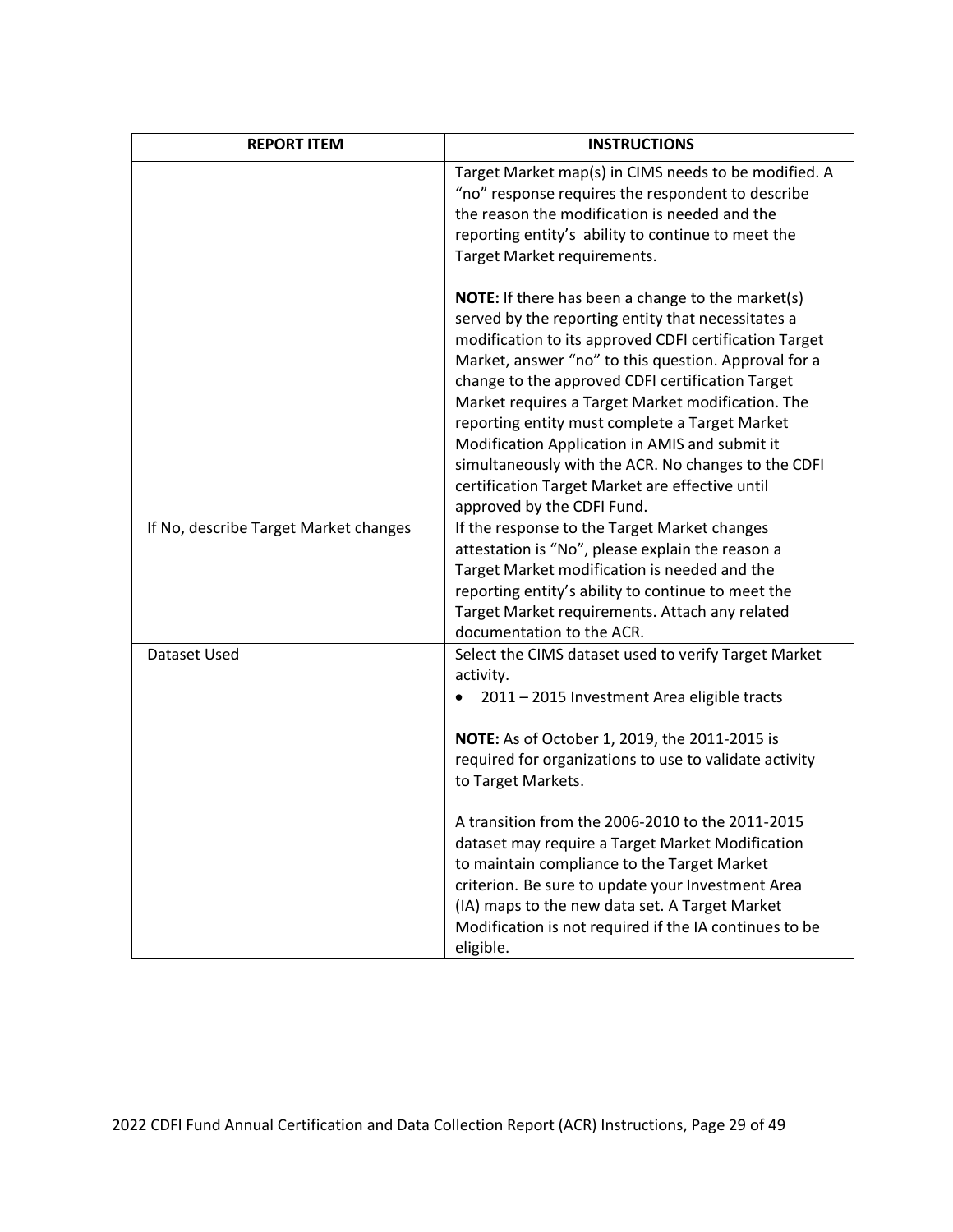| <b>REPORT ITEM</b>            | <b>INSTRUCTIONS</b>                                                                                                                                                                                                                                                                                                                                                                                                                                                                                                                                                  |
|-------------------------------|----------------------------------------------------------------------------------------------------------------------------------------------------------------------------------------------------------------------------------------------------------------------------------------------------------------------------------------------------------------------------------------------------------------------------------------------------------------------------------------------------------------------------------------------------------------------|
| <b>Accountability</b>         |                                                                                                                                                                                                                                                                                                                                                                                                                                                                                                                                                                      |
| Accountability attestation    | Indicate whether the reporting entity continues to<br>maintain Accountability to its approved CDFI<br>certification Target Market.<br>A "yes" response means Accountability to the<br>approved Target Market continues to be met.<br>A "no" response means Accountability to the approved<br>Target Market is not being met. A "no" response<br>requires the respondent to explain why the reporting<br>entity is not meeting the Accountability requirements<br>and to provide information to demonstrate that it can be<br>accepted as meeting these requirements. |
| If No, explain Accountability | If the response to Accountability attestation is "No",<br>please explain. Attach any related documentation to<br>the ACR.                                                                                                                                                                                                                                                                                                                                                                                                                                            |
| Accountability method changes | Indicate whether there have been any changes to the<br>methods by which the CDFI maintains Accountability<br>to its approved Target Market.                                                                                                                                                                                                                                                                                                                                                                                                                          |
|                               | Accountability changes include but are not limited to<br>new board members being added to or existing<br>members departing from a board used for<br>Accountability purposes; changes to the role or<br>functioning for an advisory board used for<br>Accountability; changes in source of Accountability<br>for one or more board members; a different board(s)<br>will be used to maintain Accountability to the Target<br>Market, etc.                                                                                                                             |
|                               | A "yes" response means the Accountability<br>methodology for the approved Target Market remains<br>the same.<br>A "no" response means the Accountability<br>methodology for the approved Target Market has<br>changed. A "no" response requires the respondent to<br>describe the change and provide information to<br>demonstrate that the reporting entity can be<br>accepted as meeting the Accountability requirements.                                                                                                                                          |
|                               | NOTE: If the reporting entity has experienced any<br>changes to the way it maintains Accountability to its<br>approved Target Market since the CDFI Fund last<br>approved the CDFI certification, then it must select<br>" $no$ ".                                                                                                                                                                                                                                                                                                                                   |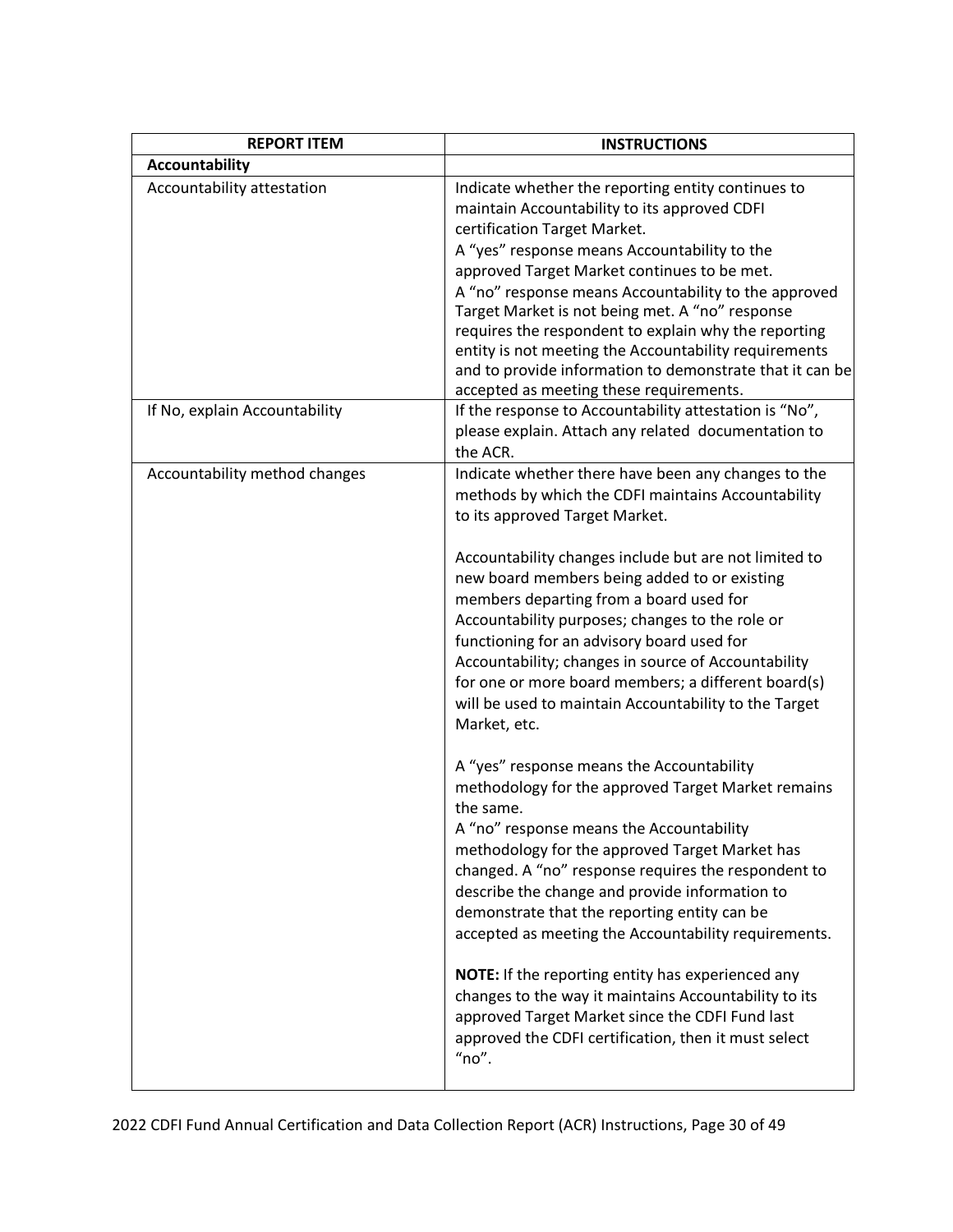| <b>REPORT ITEM</b>                     | <b>INSTRUCTIONS</b>                                                                                                                                                                                                                                                                                                                                                                                                                                                                                                                         |
|----------------------------------------|---------------------------------------------------------------------------------------------------------------------------------------------------------------------------------------------------------------------------------------------------------------------------------------------------------------------------------------------------------------------------------------------------------------------------------------------------------------------------------------------------------------------------------------------|
|                                        | <b>NOTE:</b> If there have been changes in the way the<br>reporting entity maintains Accountability to its<br>approved CDFI certification Target Market, the<br>Board section of its AMIS Organization Detail Page<br>must be updated with the new information for all<br>board members and connected to the approved<br>Target Market.                                                                                                                                                                                                     |
| If No, explain Account. method changes | If the response to Accountability method changes<br>attestation is "No" please explain and provide<br>updated Accountability information via the<br>Organization Boards section of the reporting<br>entity's AMIS account. Attach any related<br>documentation to the ACR.                                                                                                                                                                                                                                                                  |
|                                        | To provide updated Accountability information,<br>create a new CDFI certification board record(s) in<br>the Organization Boards section of the reporting<br>entity's AMIS account.                                                                                                                                                                                                                                                                                                                                                          |
|                                        | For information on how to present Accountability<br>information in AMIS, please see the "Create a new<br>Target Market record" section of the AMIS -<br>Submission Guidance for CDFI Certification<br>Application and the "AC - Boards Subsection" of<br>the CDFI Certification Application Supplemental<br>Guidance and Tips handbooks available at:<br>https://www.cdfifund.gov/programs-<br>training/certification/cdfi/Pages/apply-<br>step.aspx#step1. [If there is an existing Target<br>Market record in AMIS for a current approved |
|                                        | Target Market component, try to link board<br>members from the new board record that are<br>being presented as accountable to that particular<br>Target Market component to the existing AMIS<br>Target Market record. If that cannot be done,<br>create a new Target Market record in AMIS for<br>that Target Market component using the exact<br>same Target Market component name from the<br>existing record and link accountable board<br>members to the new Target Market record.]                                                    |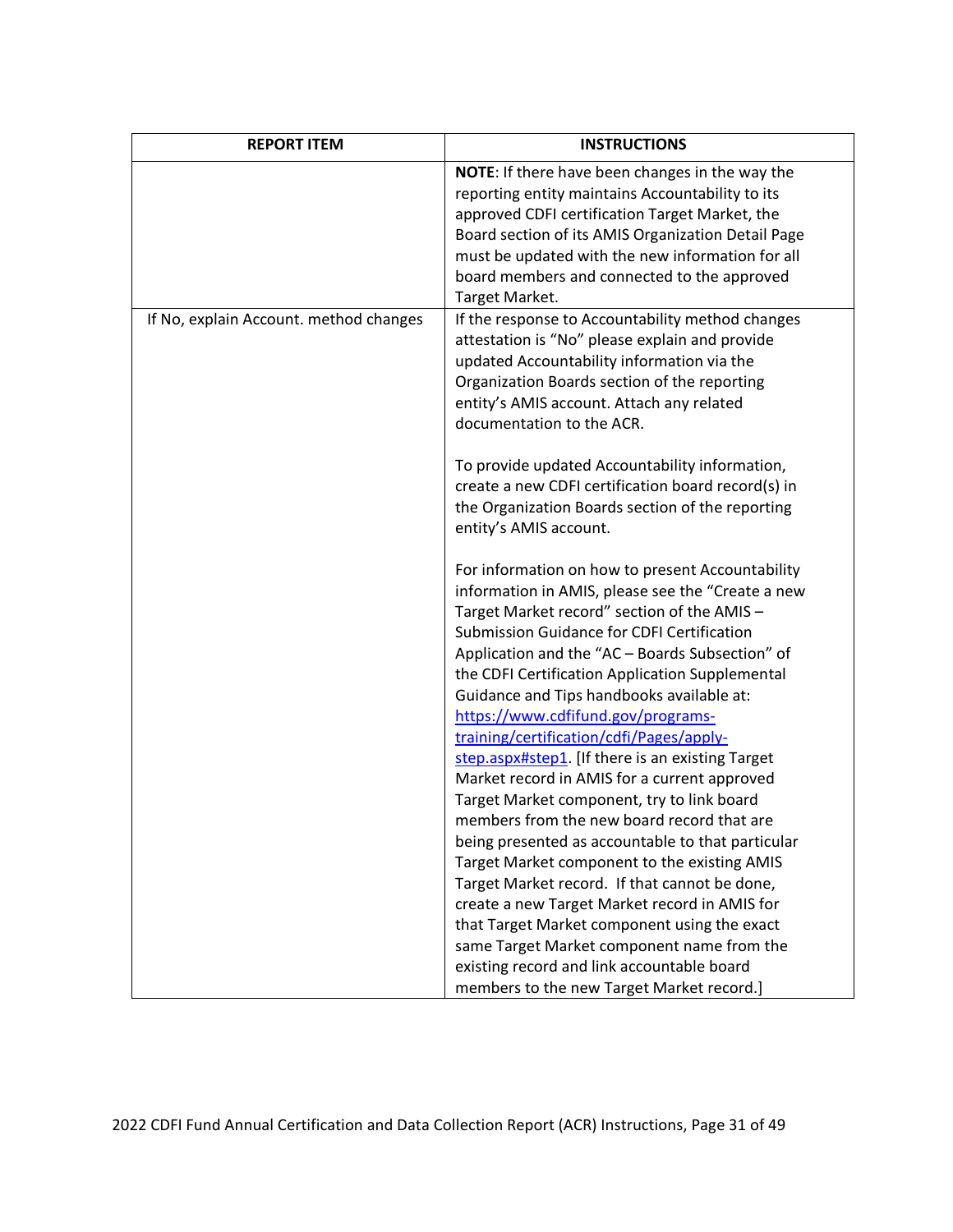| <b>REPORT ITEM</b>                           | <b>INSTRUCTIONS</b>                                                                                                                                                                                                                                                                                                                                                                                                                                           |
|----------------------------------------------|---------------------------------------------------------------------------------------------------------------------------------------------------------------------------------------------------------------------------------------------------------------------------------------------------------------------------------------------------------------------------------------------------------------------------------------------------------------|
| <b>Non-Government Entity</b>                 |                                                                                                                                                                                                                                                                                                                                                                                                                                                               |
| Non-Government Entity attestation            | Indicate whether the CDFI continues to meet the<br>Non-Government Entity (NGE) requirements.<br>A "yes" response means the NGE criterion continue to<br>be met.<br>A "no" response means that there has been a<br>change that affects compliance with the NGE<br>criterion. A "no" response requires the respondent<br>to describe the change and the reporting entity's<br>ability to meet the NGE criterion.                                                |
| If No, explain Non-Gov Entity change         | If "No", please explain and attach any relevant<br>documentation to the ACR.                                                                                                                                                                                                                                                                                                                                                                                  |
| <b>Other Eligibility Information Changes</b> |                                                                                                                                                                                                                                                                                                                                                                                                                                                               |
| Other eligibility information changes?       | Indicate whether the CDFI has had changes to other<br>eligibility information since its most recent<br>certification by the CDFI Fund.<br>A "no" response means that there has not be any<br>other eligibility information changes.<br>A "yes" response means there has been other eligibility<br>information changes.<br><b>NOTE:</b> Other eligibility information changes typically<br>pertain to material event items that could affect<br>certification. |
| If Yes, explain changes in eligibility       | If "Yes", please explain and attach any relevant<br>documentation to the ACR.                                                                                                                                                                                                                                                                                                                                                                                 |
| <b>Review Summary</b>                        |                                                                                                                                                                                                                                                                                                                                                                                                                                                               |
| <b>Report Revision Request Deadline</b>      | Completed by CDFI Fund staff if necessary after<br>reviewing submitted ACR                                                                                                                                                                                                                                                                                                                                                                                    |
| <b>Revision Request Comments</b>             | Completed by CDFI Fund staff if necessary after<br>reviewing submitted ACR                                                                                                                                                                                                                                                                                                                                                                                    |
| Created By                                   | Auto-generated by AMIS upon saving the record for<br>the first time                                                                                                                                                                                                                                                                                                                                                                                           |
| Last Modified By                             | Auto-generated by AMIS upon saving the record for<br>the most recent time                                                                                                                                                                                                                                                                                                                                                                                     |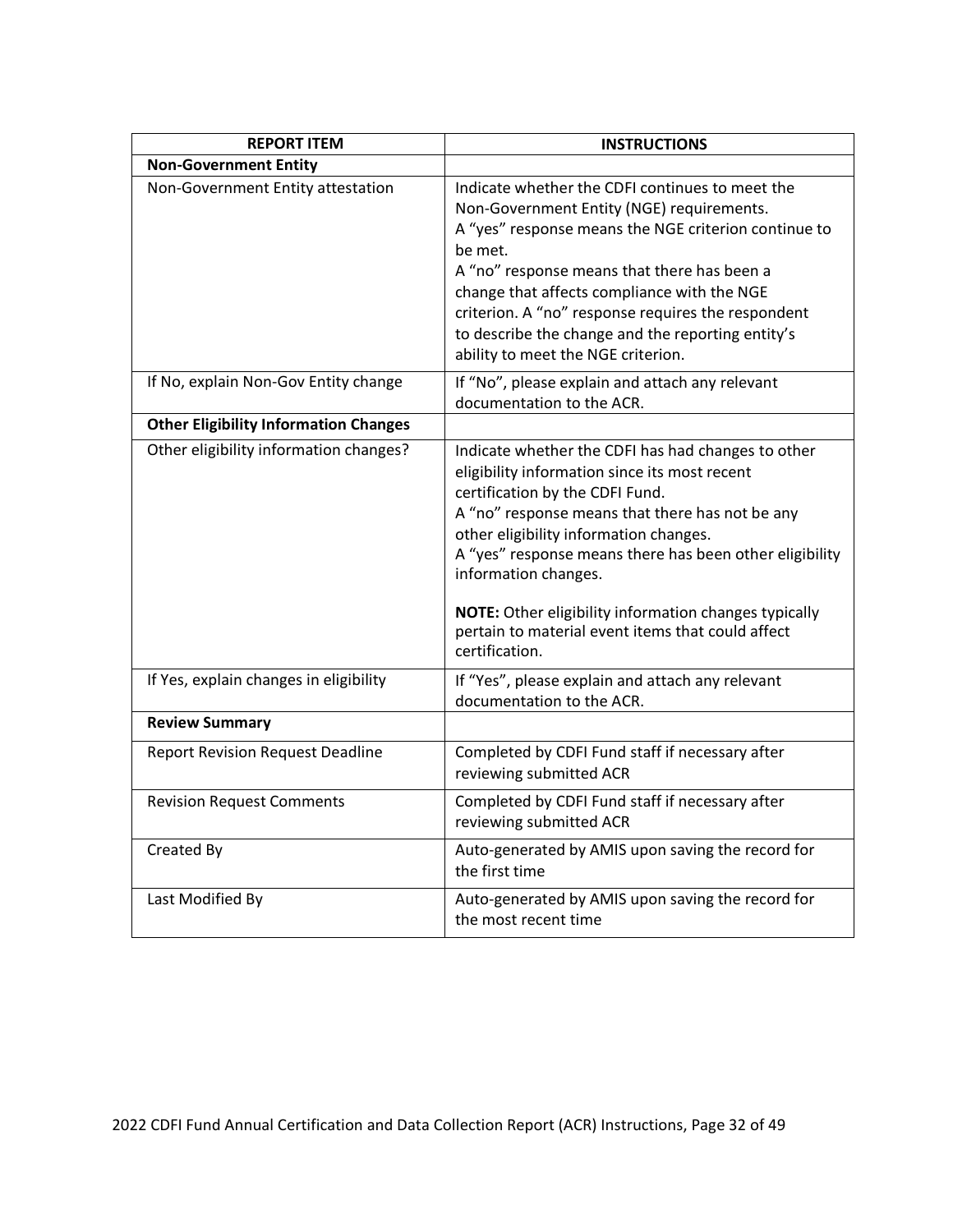| <b>REPORT ITEM</b>                                        | <b>INSTRUCTIONS</b>                                                                                                                                                                                                                                                                                                                                                                                                                                                                                                                                                                                                                                                                                    |
|-----------------------------------------------------------|--------------------------------------------------------------------------------------------------------------------------------------------------------------------------------------------------------------------------------------------------------------------------------------------------------------------------------------------------------------------------------------------------------------------------------------------------------------------------------------------------------------------------------------------------------------------------------------------------------------------------------------------------------------------------------------------------------|
| <b>Regulator Attestation (Certain Regulated</b>           |                                                                                                                                                                                                                                                                                                                                                                                                                                                                                                                                                                                                                                                                                                        |
| <b>Institutions Only)</b><br><b>Regulator Attestation</b> | After completing the Financial Data section, please<br>select "Yes" or "No" to the question below to indicate<br>if the values in the pre-populated fields accurately<br>reflect information submitted to your regulator (FRB,<br>FDIC, OCC or NCUA).<br>If you select "Yes", then you are in agreement that all                                                                                                                                                                                                                                                                                                                                                                                       |
|                                                           | of the pre-populated numeric values from your<br>regulator's publicly available quarterly call report data<br>are accurate.                                                                                                                                                                                                                                                                                                                                                                                                                                                                                                                                                                            |
|                                                           | If you select "No", then you do not agree with one or<br>more of the pre-populated numeric values from your<br>regulator's publicly available quarterly call report data. A<br>"No" response requires the respondent to attach<br>documentation detailing the financial data fields with<br>the incorrect values and what the correct values should<br>be using the "Related Attachments" section on the "CDFI<br>Annual Certification Report Detail" page with the<br>document type of "Regulator Attestation<br>Documentation". Documentation examples may include<br>a submitted call report form (original or revised), audited<br>financial statements, interim statements and balance<br>sheets. |
|                                                           | Pre-populated fields vary by the institution type.                                                                                                                                                                                                                                                                                                                                                                                                                                                                                                                                                                                                                                                     |
|                                                           | For banks/thrifts, the fields are:<br><b>Unrestricted Cash and Cash Equivalents</b><br>Average Assets<br>Allowance Loan and Lease Losses Reserve                                                                                                                                                                                                                                                                                                                                                                                                                                                                                                                                                       |
|                                                           | <b>Total Assets</b><br><b>Total Liabilities</b><br>Tier 1 Capital                                                                                                                                                                                                                                                                                                                                                                                                                                                                                                                                                                                                                                      |
|                                                           | Interest Income<br><b>Interest Expense</b><br><b>Total Charge-Offs</b><br><b>Total Recoveries</b>                                                                                                                                                                                                                                                                                                                                                                                                                                                                                                                                                                                                      |
|                                                           | Loans 90-Days or More Past Due<br><b>Other Real Estate Owned</b>                                                                                                                                                                                                                                                                                                                                                                                                                                                                                                                                                                                                                                       |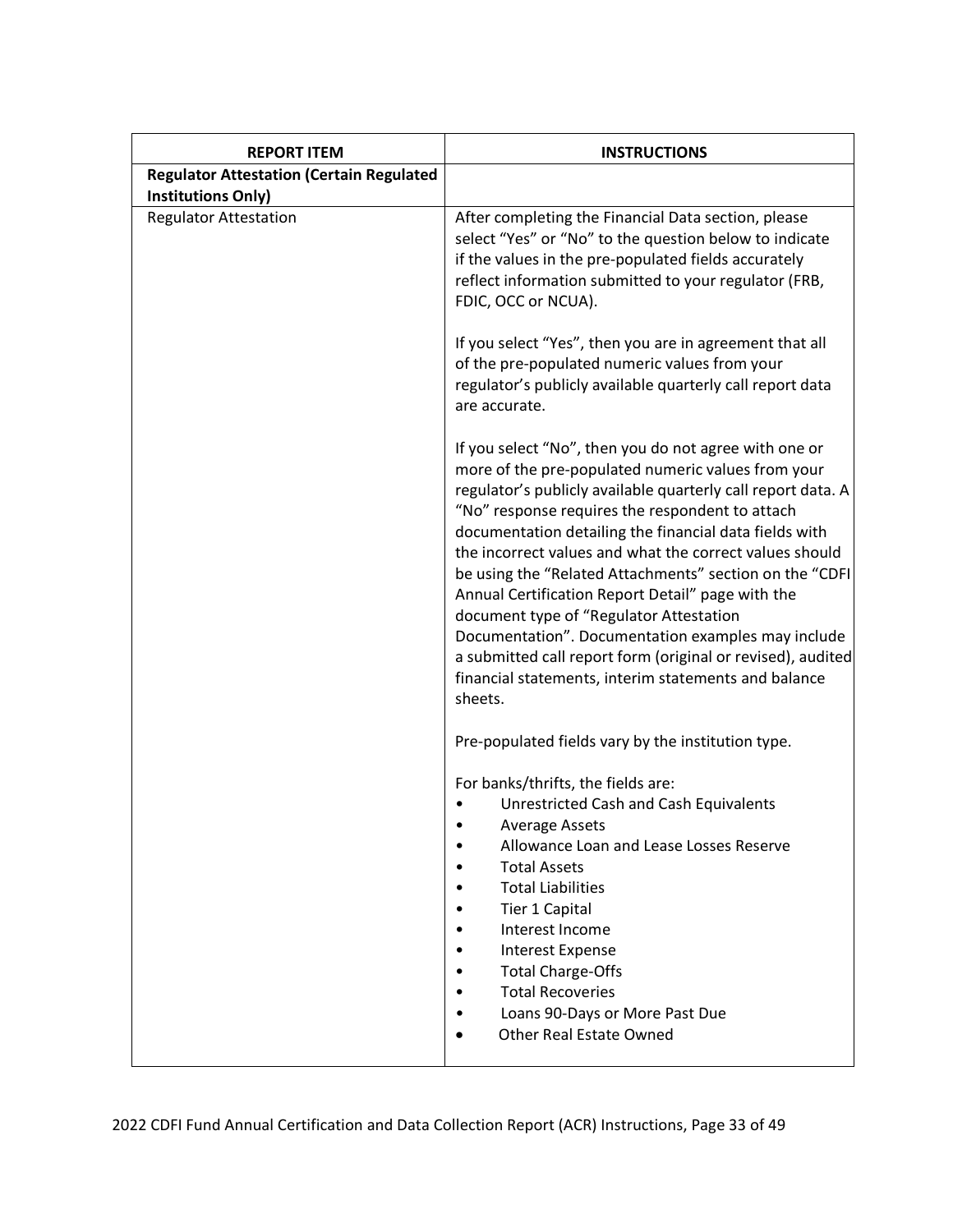| <b>REPORT ITEM</b>                     | <b>INSTRUCTIONS</b>                                                                                                                                                                                                                                                                               |
|----------------------------------------|---------------------------------------------------------------------------------------------------------------------------------------------------------------------------------------------------------------------------------------------------------------------------------------------------|
|                                        | For credit unions, the fields are:<br>Allowance Loan and Lease Losses Reserve<br><b>Total Assets</b><br><b>Total Net Worth</b><br>Interest Income<br><b>Total Liabilities</b><br><b>Interest Expense</b><br><b>Total Charge-Offs</b><br><b>Total Recoveries</b><br>Loans 60 Days or More Past Due |
| <b>Regulator Attestation Selection</b> | Do you agree that all of the pre-populated numeric<br>values from your regulator's publicly available<br>quarterly call report data are accurate?<br>Yes<br><b>No</b>                                                                                                                             |
| I acknowledge the note below           | Click to acknowledge that review of your ACR<br>submission will be delayed if you have selected "No"<br>to the attestation above and DO NOT attach<br>supporting documentation.<br>[Check the box displayed]                                                                                      |
| <b>Note</b>                            | Review of your ACR submission will be delayed if you<br>have selected "No" to the attestation above and DO<br>NOT attach supporting documentation via the<br>"Related Attachments" section below.                                                                                                 |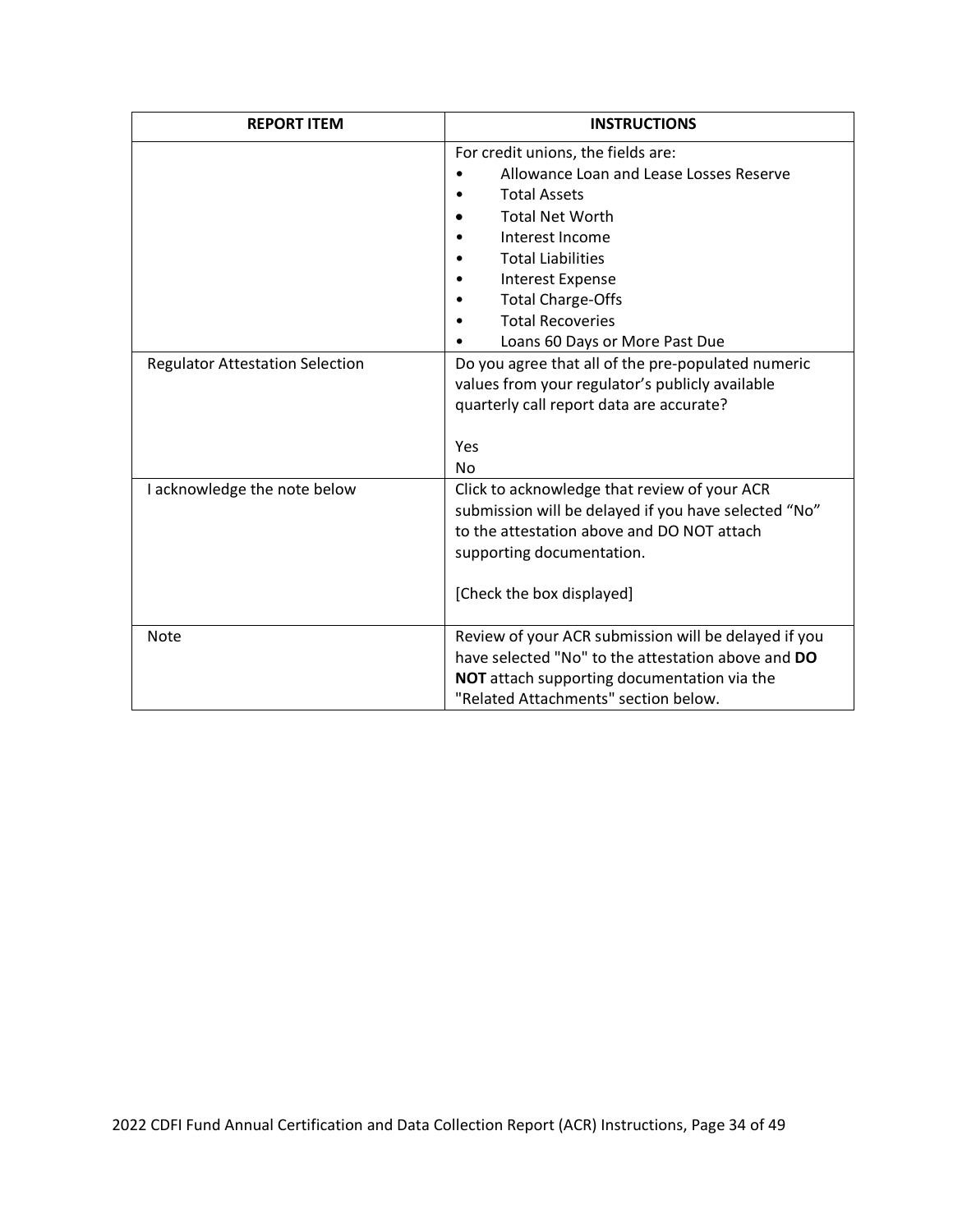#### **SECTION 2: Development Services Detail**

The Development Services Related List must have at least one development service entry.

| <b>REPORT ITEM</b>                            | <b>INSTRUCTIONS</b>                             |
|-----------------------------------------------|-------------------------------------------------|
| <b>SECTION 2. Development Services Detail</b> |                                                 |
| <b>CDFI Annual Certification Report</b>       | Auto-generated                                  |
| Development Services ID                       | Auto-generated upon submission of Section       |
| <b>Development Services</b>                   | Select Development Services for the following   |
|                                               | categories:                                     |
|                                               | <b>Business Technical Assistance</b>            |
|                                               | <b>Credit Counseling</b><br>٠                   |
|                                               | <b>Financial Education</b>                      |
|                                               | o Auto Purchasing Education                     |
|                                               | Tax Preparation and VITA Sites<br>$\circ$       |
|                                               | Payday Alternative Lending Education<br>$\circ$ |
|                                               | Homeownership Counseling and Technical          |
|                                               | Assistance                                      |
|                                               | Real Estate Technical Assistance                |
|                                               | Other                                           |
| <b>Financial Product</b>                      | Select Development Services for the following   |
|                                               | financial products:                             |
|                                               | <b>Business Financing</b>                       |
|                                               | <b>Charter School Financing</b><br>$\bullet$    |
|                                               | <b>Climate-Centered Financing</b><br>٠          |
|                                               | <b>Commercial Real Estate Financing</b>         |
|                                               | <b>Consumer Financing</b><br>٠                  |
|                                               | <b>Facility Financing</b><br>٠                  |
|                                               | <b>Health Care Facility Financing</b><br>٠      |
|                                               | Microfinancing                                  |
|                                               | Multifamily Housing Financing                   |
|                                               | Single Family Housing Financing                 |
|                                               | <b>Small Business Financing</b>                 |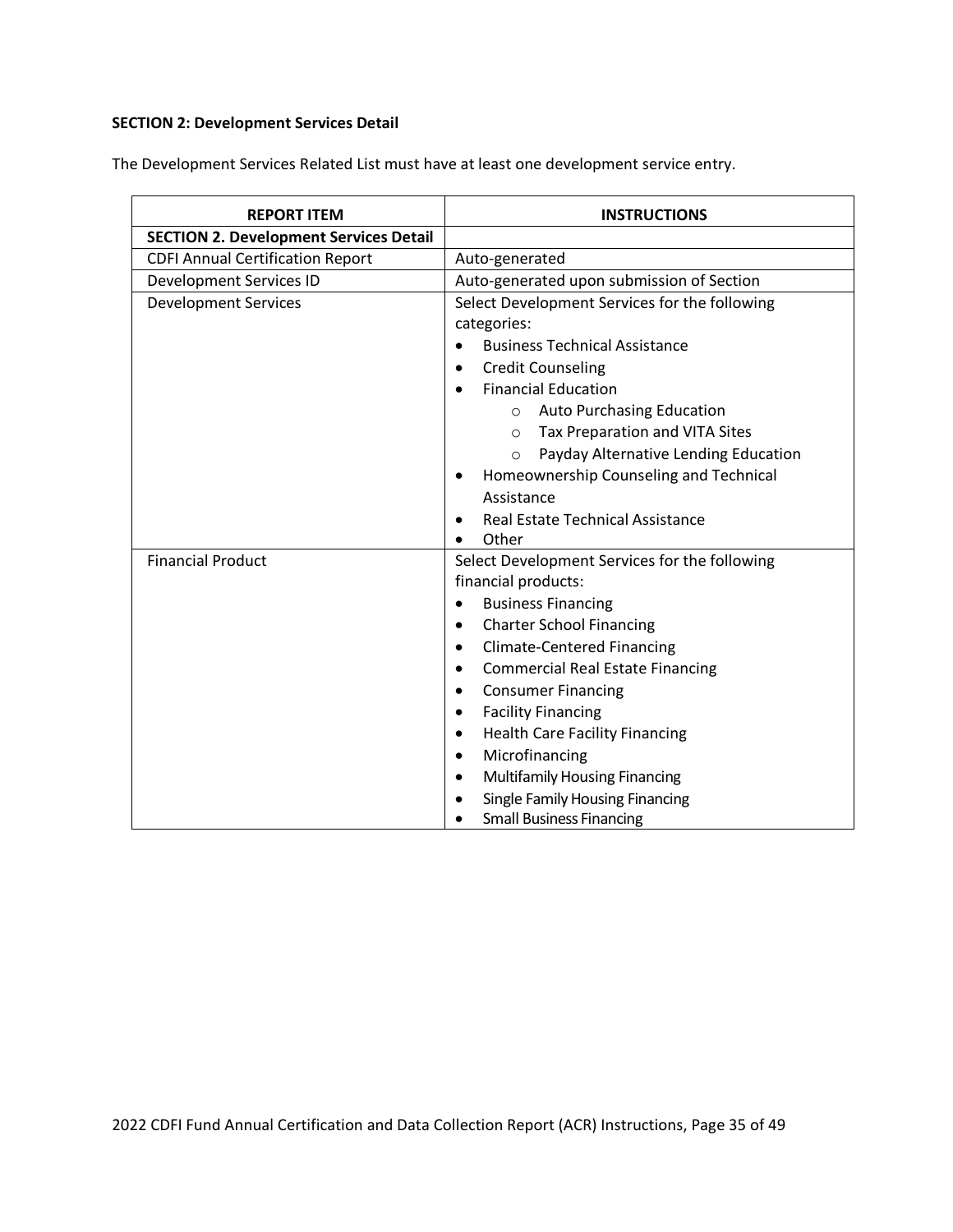| <b>REPORT ITEM</b>                  | <b>INSTRUCTIONS</b>                                                                                                                                                                                                                                                                                              |
|-------------------------------------|------------------------------------------------------------------------------------------------------------------------------------------------------------------------------------------------------------------------------------------------------------------------------------------------------------------|
| <b>Total Clients Served</b>         | Enter the total number of clients served for the<br>Development Service. Be sure that the total clients<br>served for each Development Service includes clients in<br>the Target Market(s).                                                                                                                      |
|                                     | <b>NOTE:</b> The total number of clients served should include<br>both one-on-one counseling and classroom counseling.<br>The Fund recognizes that some clients may receive both<br>individual and classroom services, however, double<br>counting clients is not a concern in how this question is<br>answered. |
| <b>Target Market Clients Served</b> | Enter the total number of Target Market clients served<br>which may be a subset of the total number of clients<br>served.                                                                                                                                                                                        |
| <b>Other Development Services</b>   | If Development Service is "Other", then describe the<br>other Development Services not included in the<br>categories above.                                                                                                                                                                                      |

#### **SECTION 3: Financial Data Information**

The financial data gathered in this section of the ACR will be used by the CDFI Fund to gain insight on the CDFI Industry. The Financial Data Related List must have ONLY one financial data record for each reporting year.

After selecting the "New Financial Data" button, a new screen will appear asking the user to select the appropriate financial data record type. The default "Record Type of New Record" shown is based on the "Financial Institution Type" and "Tax Status" or "Organization Structure" of your organization as recorded in your organization's AMIS organizational profile. If the default record type shown is correct, click the "Continue" button and proceed with answering the financial data questions.

If the default record type shown does not reflect what is your organization's actual financial institution type and tax status, then click on the "Cancel" button and submit an AMIS service request asking that the "Financial Institution Type" and "Organization Structure" fields in your organization's AMIS "Organization Detail" profile be updated to reflect the correct information. Once the requested changes have been made, you may then go back into the ACR and click on "New Financial Data" button to start the Financial Data section of the ACR.

For reference, there are five record types available:

- Bank or Thrift
- Depository Institution Holding Company
- Credit Unions
- Loan Fund and Venture Capital For-Profit
- Loan Fund and Venture Capital Non-Profit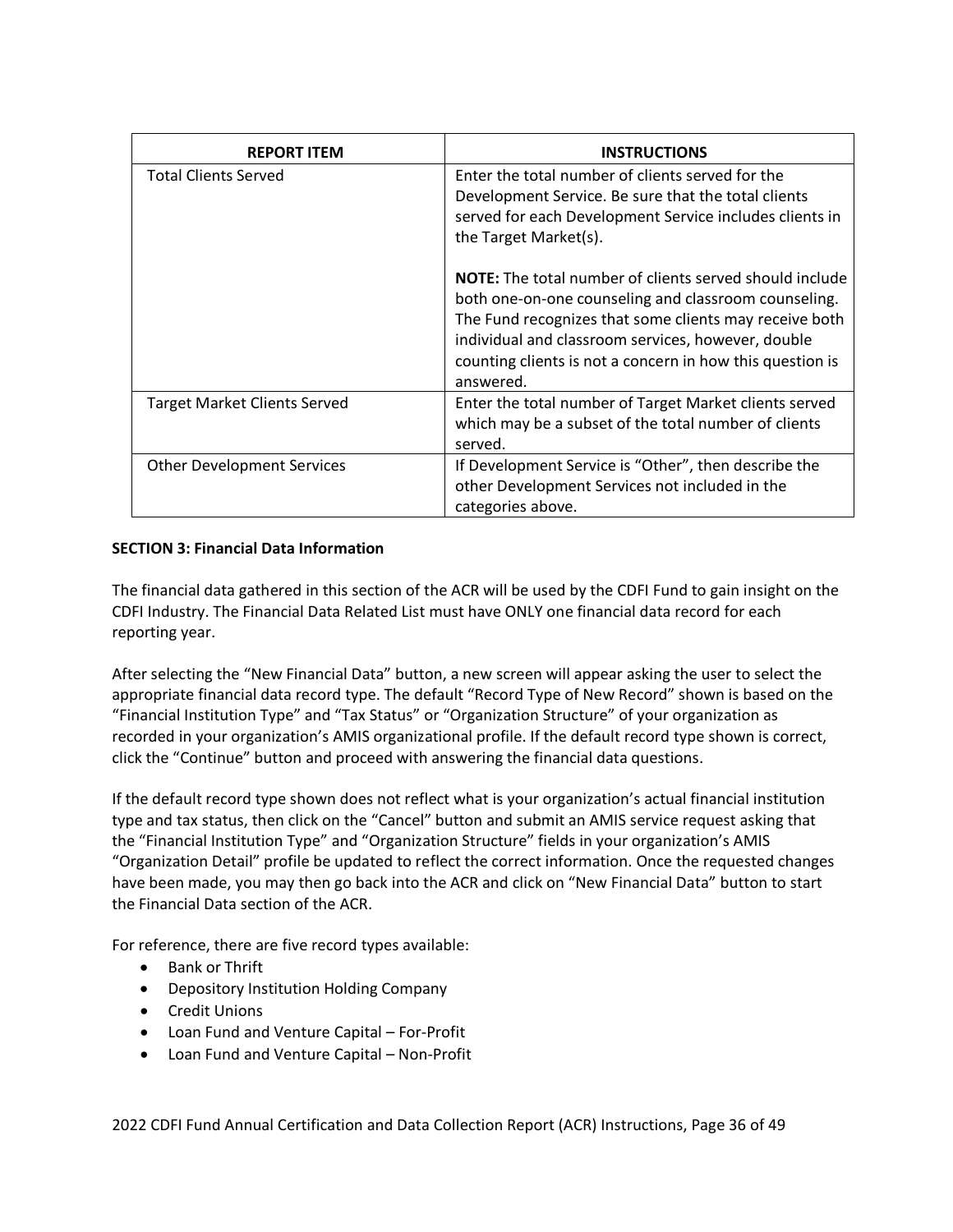#### **Having the correct institution type shown on the screen ensures that you will receive the financial data questions appropriate for your institution type.**

You will also see reminder language about how to deal with negative and zero values for the financial data fields at the bottom of the "Select Financial Data Record Type".

In an effort to improve data quality as well as gain a greater understanding of a CDFI's financial position, you will now see additional data validation rules as well as opportunities to explain particular data values. These validation rules will be analyzing your answers as you enter each required financial data field, so you may see a warning message appear after you answer one question which may then disappear or remain depending on how you answer a later question. Once the user finishes entering in their data and hits save, an error message may appear at the top of the screen indicating all of the financial data fields where entered values should be changed in order to finish the "Financial Data" section of the ACR. However, if a user does not want to change the entered value, then the user depending on the data field in question will need to provide an explanation of at least 20 characters for why the entered value is correct or select an answer from a dropdown menu selection.

| <b>Data Field</b>                             | <b>Validation Rule</b>                               |
|-----------------------------------------------|------------------------------------------------------|
| <b>Restricted Cash and Cash Equivalents</b>   | Restricted Cash and Cash Equivalents < = Cash        |
|                                               | and Cash Equivalents                                 |
| <b>Unrestricted Cash and Cash Equivalents</b> | Unrestricted Cash and Cash Equivalents < = Cash      |
|                                               | and Cash Equivalents                                 |
| <b>Current Assets</b>                         | Current Assets < Total Assets                        |
|                                               | Current Assets > Cash and Cash Equivalents           |
| Allowance Loan and Lease Losses Reserve       | Allowance Loan and Lease Losses Reserve < Total      |
|                                               | <b>Outstanding Loan Portfolio</b>                    |
| <b>Total Assets</b>                           | Total Assets = Total Liabilities + (Total Net Assets |
|                                               | OR Total Net Worth OR Total                          |
|                                               | Equity)                                              |
| <b>Current Liabilities</b>                    | Current Liabilities < = Total Liabilities            |
| <b>Total Liabilities</b>                      | <b>Total Liabilities &lt; Total Assets</b>           |
| <b>Total Equity</b>                           | Total Equity = Total Assets - Total Liabilities      |
| <b>Total Net Worth</b>                        | Total Net Worth = Total Assets - Total Liabilities   |
| <b>Government Grants</b>                      | Government Grants < = Total Revenue                  |
| Interest Income                               | Interest Income < = Earned Revenue                   |
| <b>Earned Revenue</b>                         | Earned Revenue < = Total Revenue                     |
|                                               | Earned Revenue < = Operating Revenue                 |
| <b>Operating Revenue</b>                      | Operating Revenue < = Total Revenue                  |
|                                               | Operating Revenue > = Earned Revenue +               |
|                                               | <b>Government Grants</b>                             |
|                                               | Operating Revenue > = Interest Income                |
| <b>Total Revenue</b>                          | Total Revenue > = Interest Income                    |
| Provision for Loan Losses                     | Provision for Loan Losses < = Total Expenses         |

#### **ACR Financial Data Validation Rules in Effect:**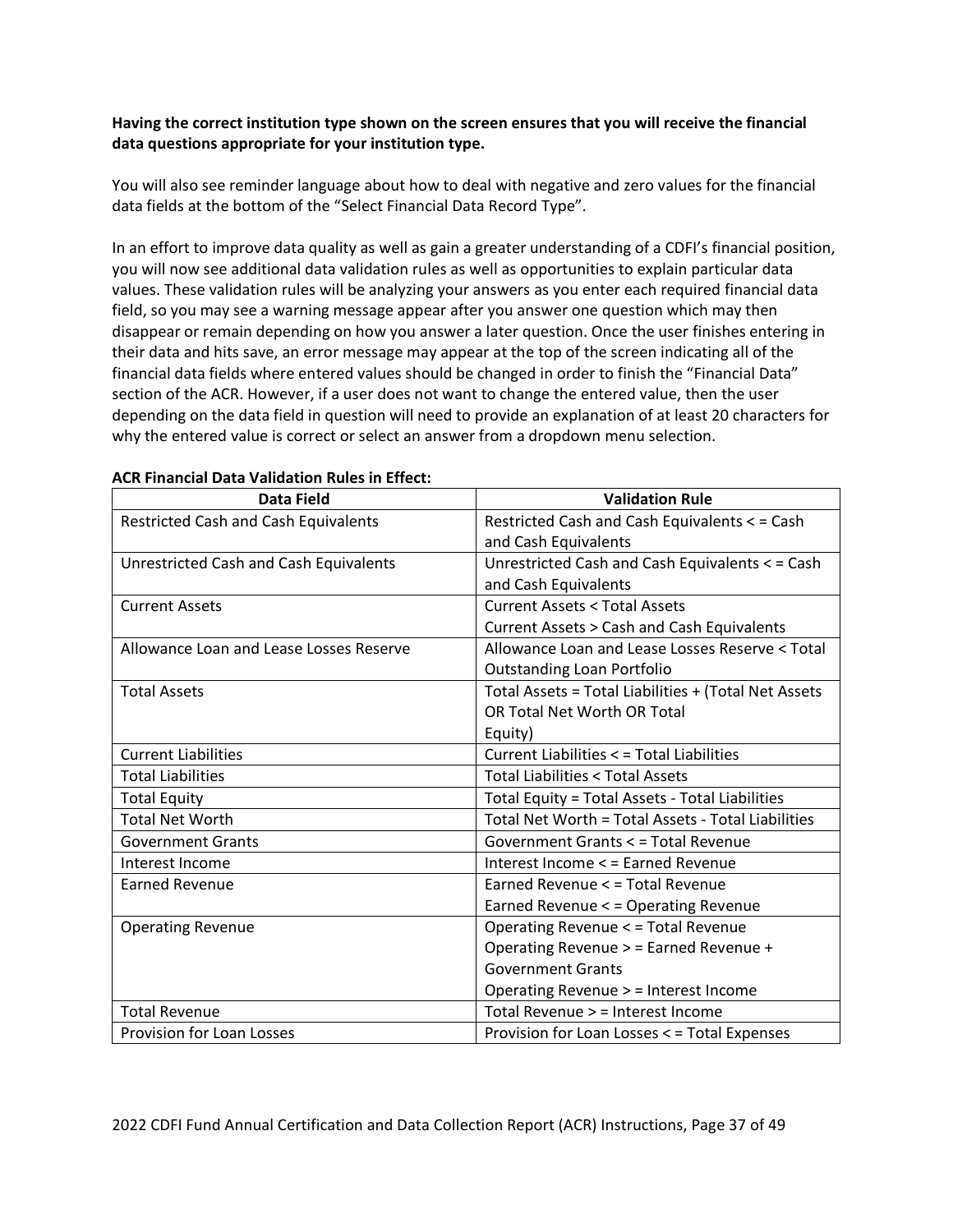| Data Field                                        | <b>Validation Rule</b>                           |
|---------------------------------------------------|--------------------------------------------------|
| <b>Operating Expenses</b>                         | Operating Expenses < = Total Expenses            |
|                                                   | Operating Expenses > = Interest Expense +        |
|                                                   | <b>Provision for Loan Losses</b>                 |
| <b>Total Financing Capital</b>                    | Total Financing Capital < = Total Assets         |
| <b>Total Outstanding Investment Portfolio</b>     | Total Outstanding Investment Portfolio < = Total |
|                                                   | Assets                                           |
| <b>Total Outstanding Loan Portfolio</b>           | Total Outstanding Loan Portfolio <= Total Assets |
| <b>Total Outstanding Loan Guarantee Portfolio</b> | Total Outstanding Loan Guarantee Portfolio <=    |
|                                                   | <b>Total Assets</b>                              |
| <b>Total Charge Offs</b>                          | Total Charge Offs < Total Outstanding Loan       |
|                                                   | Portfolio                                        |
| <b>Total Recoveries</b>                           | Total Recoveries < = Total Value of Non-         |
|                                                   | <b>Performing Assets</b>                         |
| <b>Total Value of Non-Performing Assets</b>       | Total Value of Non-Performing Assets < = Total   |
|                                                   | <b>Outstanding Loan Portfolio</b>                |
|                                                   | Total Value of Non-Performing Assets > = Loans   |
|                                                   | 90 Days or More Past Due + Other Real Estate     |
|                                                   | Owned                                            |
| Loans 90 Days or More Past Due                    | Loans 90 Days or More Past Due < = Total Value   |
|                                                   | of Non-Performing Assets                         |
| <b>Other Real Estate Owned</b>                    | Other Real Estate Owned < = Total Assets         |

Once the user has addressed any error messages that appeared upon clicking the "Save" button for the first time and hits the "Save" button again, a window will appear showing the user-entered data along with a series of indicator flags for certain data fields. A flag's color will appear as either green or orange depending on whether the user's entered data meets the data field's validation. Green flags indicate the validation has been met while orange flags offer a warning that the validation has not been met. It is at the user's discretion to change the relevant data field values in order for the orange warning flag to change to a green flag. The indicator flags are:

- Current Assets Indicator
	- $\circ$  Current Assets is over the max threshold which is 50\*Total Liabilities
- Allowance Loan and Lease Losses Reserve Indicator (Allow. Ln and Lease Losses Res)
	- $\circ$  Allowance Loan and Lease Losses Reserve is over the max threshold which is 0.4 \* Total Outstanding Loan Portfolio
- Total Assets Indicator
	- o Total Assets is over the max threshold which is 50\*Total Liabilities
- Total Asset Indicator
	- o Total Assets should be equal to Total Liabilities plus Net Worth (Assets Section) [Credit Union only]
	- o Total Assets should be equal to Total Liabilities plus Total Equity (Assets Section) [Bank or Thrift and Depository Institution Holding Company only]
	- o Total Assets should be equal to Total Liabilities plus Total Net Assets (Assets Section) [Loan Funds only]
- Current Liabilities Indicator –

2022 CDFI Fund Annual Certification and Data Collection Report (ACR) Instructions, Page 38 of 49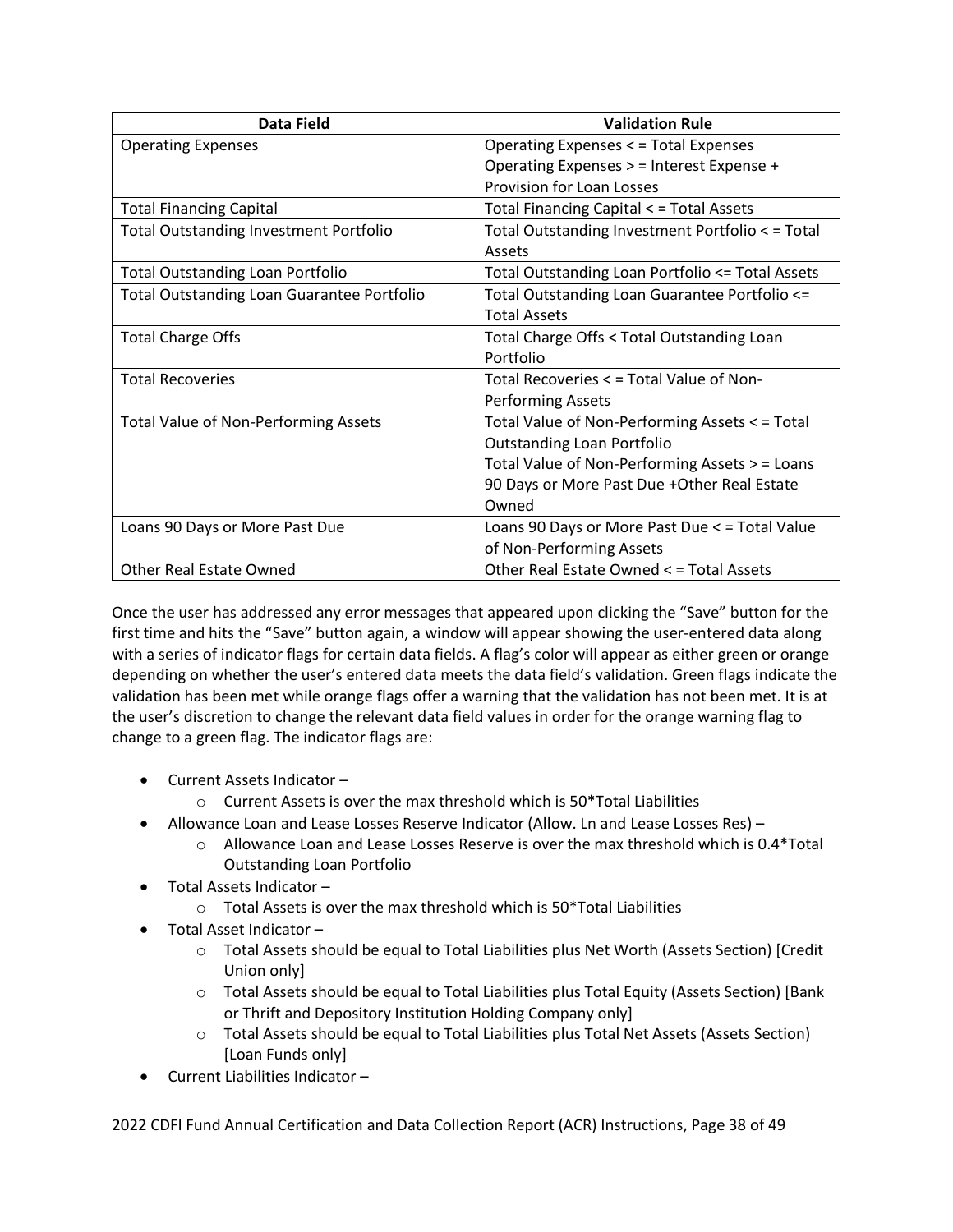- $\circ$  Current Liabilities is over the max threshold which is 50\*Current Assets
- Total Liabilities Indicator
	- $\circ$  Total Liabilities should be less than or equal to Total Assets (Liabilities Section)
- Interest Income Indicator
	- $\circ$  Interest Income is over the max threshold which is 50\*Interest Expense
- Total Revenue Indicator
	- o Total Revenue is over the max threshold which is 50\*Total Expenses
- Income Indicator
	- o Operating Revenue cannot be less than Interest Income (Income Section)
	- o Total Revenue cannot be less than Interest Income (Income Section)
- Interest Expense Indicator
	- o Interest Expense is over the max threshold which is 50\*Interest Income
- Provision for Loan Losses Indicator
	- $\circ$  Provision for Loan Losses is over the max threshold which is 0.4\*Total Outstanding Loan Portfolio
- Total Expenses Indicator
	- o Total Expenses is over the max threshold which is 10\*Total Revenue
- Expense Indicator
	- o Interest Expense cannot be more than Total Expense (Expenses Section)
	- o Operating Expenses cannot be more than Total Expense (Expenses Section)
	- o Interest Expense cannot be more than Operating Expense (Expenses Section)
- Total Charge-Offs Indicator
	- o Total Charge-Offs is over the max threshold which 0.4\*Total Outstanding Loan Porfolio.
	- Total Value of Non-performing Assets (Total Val of Non-perform Asst) Indicator
		- $\circ$  Total Value of Non-performing Assets is over the max threshold which is 0.4\*Total Outstanding Loan Portfolio.
- Loan Indicator
	- o The sum of Loans 90-Days or More Past Due and Other Real Estate Owned should be equal to the value entered into Total Value of Non-performing Assets (Loan and Investment Portfolio Values)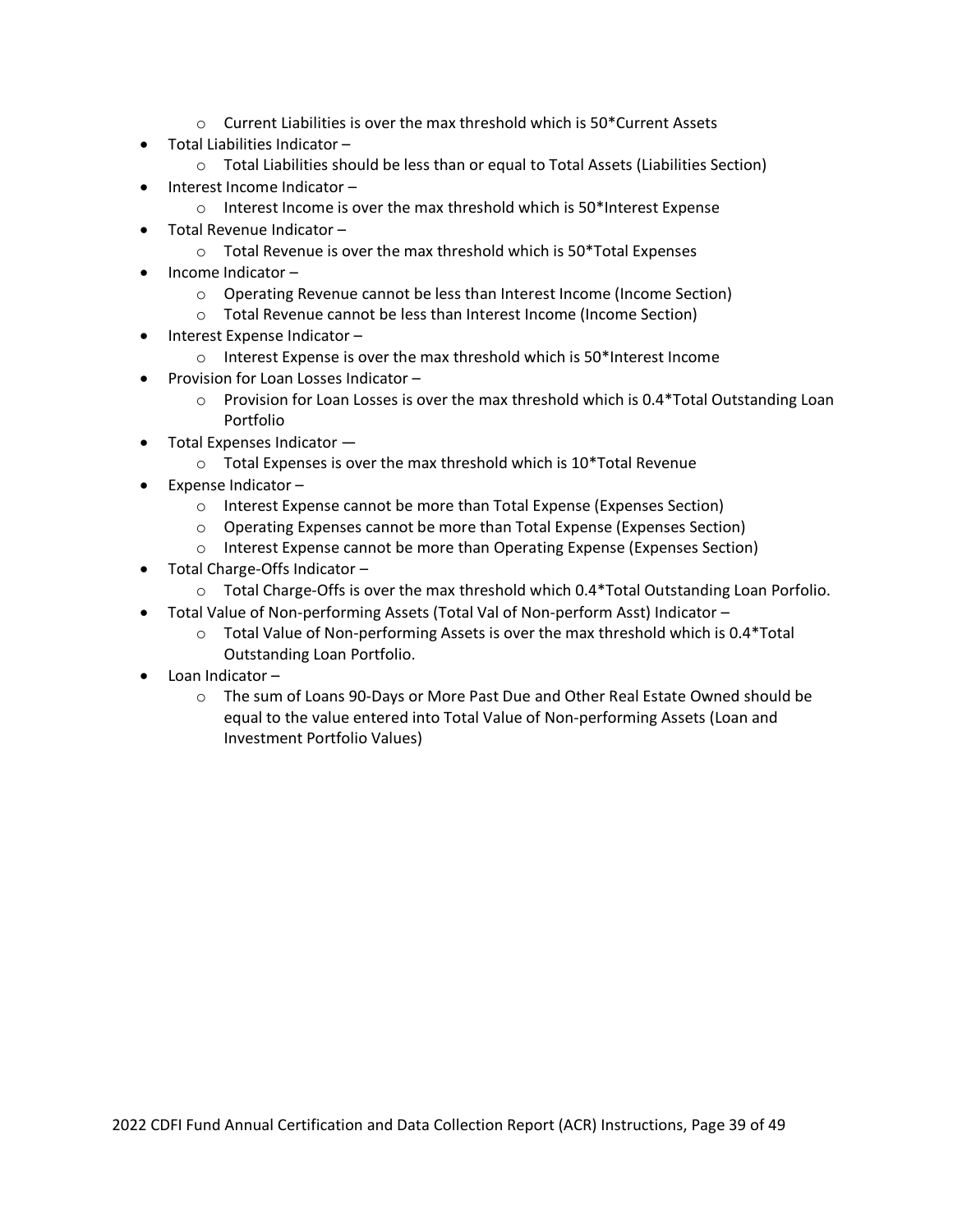| <b>REPORT ITEM</b>                            | <b>INSTRUCTIONS</b>                                                                                                                                                                                                               |
|-----------------------------------------------|-----------------------------------------------------------------------------------------------------------------------------------------------------------------------------------------------------------------------------------|
| <b>SECTION 3. Financial Data Detail</b>       | For additional guidance on financial data, see the<br><b>Appendix in the CDFI Financial Assistance Application</b><br>Guidance for Loan Funds, Venture Capital Funds,<br><b>Credit Unions, Cooperativas and Banks or Thrifts.</b> |
| <b>Information</b>                            |                                                                                                                                                                                                                                   |
| <b>CDFI Annual Certification Report</b>       | Auto-generated                                                                                                                                                                                                                    |
| <b>Organization Type</b>                      | Auto-generated upon submission of Section                                                                                                                                                                                         |
| Values from audited financial statement       | Are the following financial values being taken from<br>audited financial statements?                                                                                                                                              |
|                                               | Yes                                                                                                                                                                                                                               |
|                                               | <b>No</b>                                                                                                                                                                                                                         |
| Fiscal Year Begin Date                        | What fiscal year are the following values being taken<br>from? Enter the month, day, and year for the beginning<br>of the time period.                                                                                            |
|                                               | NOTE: There are validations in place to ensure the<br>beginning and end dates add up to a 12 month time<br>period. Any date combination resulting in a shorter or<br>longer time period will result in an error message.          |
| <b>Fiscal Year End Date</b>                   | What fiscal year are the following values being taken<br>from? Enter the month, day, and year for the end of the<br>time period.                                                                                                  |
|                                               | NOTE: There are validations in place to ensure the<br>beginning and end dates add up to a 12 month time<br>period. Any date combination resulting in a shorter or<br>longer time period will result in an error message.          |
| Record Type                                   | Auto-generated upon submission of Section                                                                                                                                                                                         |
| <b>Financials ID</b>                          | Auto-generated upon submission of Section                                                                                                                                                                                         |
| <b>RSSDID</b>                                 | Auto-generated upon submission of Section                                                                                                                                                                                         |
| <b>Assets</b>                                 |                                                                                                                                                                                                                                   |
| <b>Restricted Cash and Cash Equivalents</b>   | Enter the amount of the organization's Cash and<br>Cash Equivalents that are NOT available to cover<br>the organization's Operating Expenses.                                                                                     |
| <b>Unrestricted Cash and Cash Equivalents</b> | Enter the amount of the organization's Unrestricted<br>Cash and Cash Equivalents that are available to<br>cover the organization's Operating Expenses.                                                                            |
|                                               | NOTE: Data field will be pre-populated with<br>regulator call report data for banks and thrifts only,<br>so it will appear grayed-out and then appear with<br>its pre-populated value once user clicks the "Save"<br>button.      |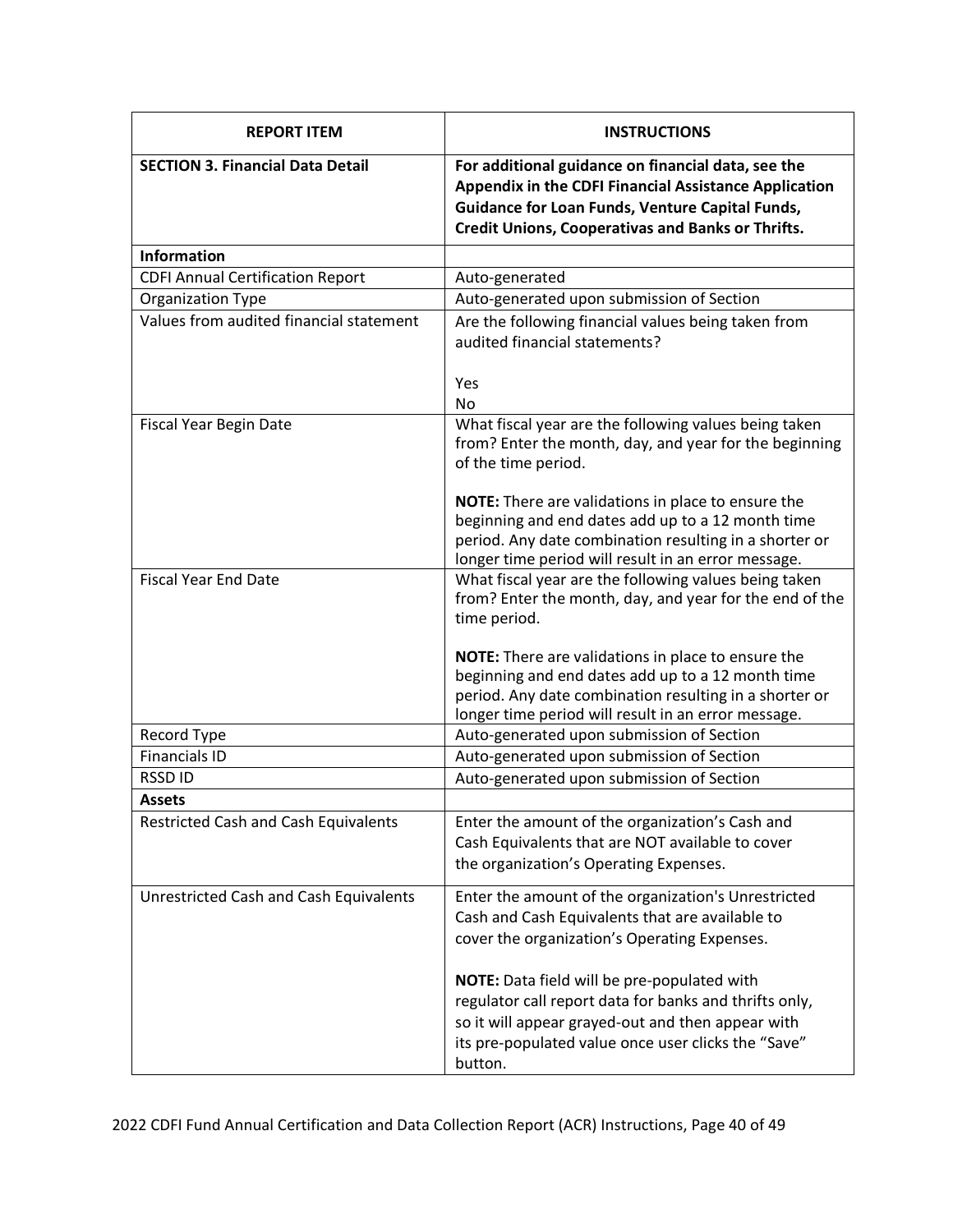| <b>REPORT ITEM</b>                         | <b>INSTRUCTIONS</b>                                                                                                                                                                                                                        |
|--------------------------------------------|--------------------------------------------------------------------------------------------------------------------------------------------------------------------------------------------------------------------------------------------|
| Cash and Cash Equivalents                  | Auto-calculated upon submission of Section                                                                                                                                                                                                 |
|                                            | <b>NOTE:</b> The sum of Restricted and Unrestricted Cash and<br>Cash Equivalents                                                                                                                                                           |
| <b>Average Assets</b>                      | Enter the amount of the organization's Average Assets.<br>This is calculated by taking the sum of Assets at the<br>beginning and end of a period and dividing by 2.                                                                        |
|                                            | NOTE: Data field will be pre-populated with regulator<br>call report data for banks and thrifts only, so it will<br>appear grayed-out and then appear with its pre-<br>populated value once user clicks the "Save" button.                 |
| <b>Current Assets</b>                      | Enter the amount of the organization's Assets that<br>are reasonably expected to be converted to cash<br>within the next 12 months.                                                                                                        |
| Allowance Loan and Lease Losses<br>Reserve | Enter the amount of the organization's ALLL (i.e., Loan<br>Loss Reserves).                                                                                                                                                                 |
|                                            | NOTE: Data field will be pre-populated with regulator<br>call report data for banks, thrifts, and credit unions only,<br>so it will appear grayed-out and then appear with its pre-<br>populated value once user clicks the "Save" button. |
| <b>Total Assets</b>                        | Enter the organization's Total Assets. Total Assets are<br>the value of the sum of all Assets. This amount may<br>include Assets not reflected above.                                                                                      |
|                                            | NOTE: Data field will be pre-populated with regulator<br>call report data for banks, thrifts, and credit unions only,<br>so it will appear grayed-out and then appear with its pre-<br>populated value once user clicks the "Save" button. |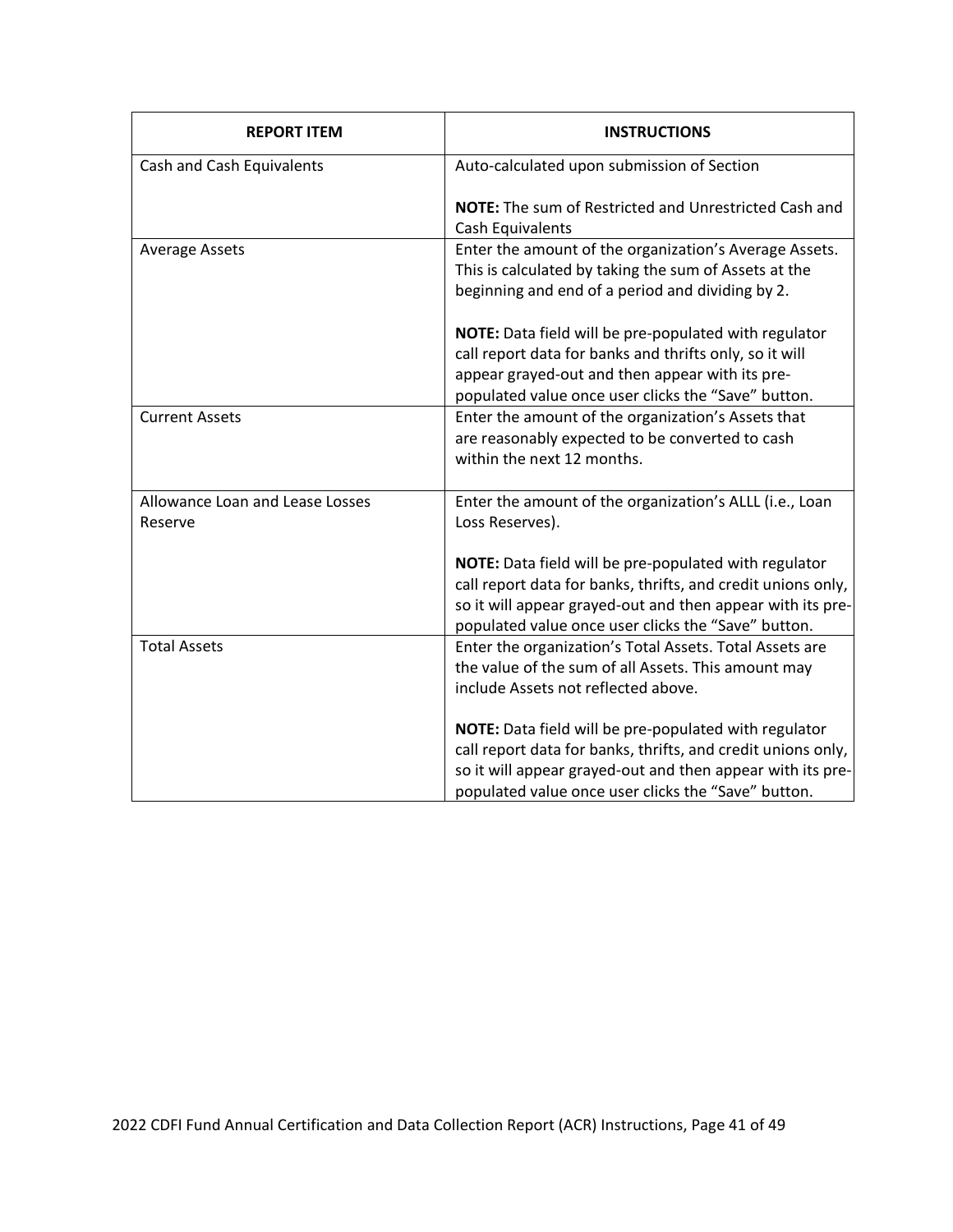| <b>REPORT ITEM</b>                                                                                                                                                                                                                                                                                           | <b>INSTRUCTIONS</b>                                                                                                                                                                                                                                                                                                                                                                                                                                                                                                                                                                                                                                                                                                                                                                                                                                                                                                                                                                                                                                                                                                                                                                             |
|--------------------------------------------------------------------------------------------------------------------------------------------------------------------------------------------------------------------------------------------------------------------------------------------------------------|-------------------------------------------------------------------------------------------------------------------------------------------------------------------------------------------------------------------------------------------------------------------------------------------------------------------------------------------------------------------------------------------------------------------------------------------------------------------------------------------------------------------------------------------------------------------------------------------------------------------------------------------------------------------------------------------------------------------------------------------------------------------------------------------------------------------------------------------------------------------------------------------------------------------------------------------------------------------------------------------------------------------------------------------------------------------------------------------------------------------------------------------------------------------------------------------------|
| <b>Liabilities</b>                                                                                                                                                                                                                                                                                           |                                                                                                                                                                                                                                                                                                                                                                                                                                                                                                                                                                                                                                                                                                                                                                                                                                                                                                                                                                                                                                                                                                                                                                                                 |
| <b>Current Liabilities</b>                                                                                                                                                                                                                                                                                   | Enter the amount of Debts, obligations, or<br>Payables due within the next 12 months.                                                                                                                                                                                                                                                                                                                                                                                                                                                                                                                                                                                                                                                                                                                                                                                                                                                                                                                                                                                                                                                                                                           |
| <b>Total Liabilities</b>                                                                                                                                                                                                                                                                                     | Enter the amount for the total value of the<br>organization's short-term and long-term<br>outstanding Debts, Obligations, and<br>Payables.<br>NOTE: Data field will be pre-populated with regulator<br>call report data for banks, thrifts, and credit unions<br>only, so it will appear grayed-out and then appear<br>with its pre-populated value once user clicks the<br>"Save" button.                                                                                                                                                                                                                                                                                                                                                                                                                                                                                                                                                                                                                                                                                                                                                                                                      |
| Net Assets, Net Worth, or Equity<br><b>Information</b>                                                                                                                                                                                                                                                       |                                                                                                                                                                                                                                                                                                                                                                                                                                                                                                                                                                                                                                                                                                                                                                                                                                                                                                                                                                                                                                                                                                                                                                                                 |
| <b>Total Net Worth for Credit</b><br>Unions<br>Tier 1 Capital and Total Equity for<br><b>Banks</b><br><b>Temporarily Restricted Net</b><br>Non-<br>Assets,<br>Profit<br>Permanently Restricted Net<br>Loan<br>Assets<br>Funds<br><b>Unrestricted Net Assets</b><br>Total Equity for For-Profit Loan<br>Funds | .For Credit Unions, enter "Total Net Worth" from<br>5300 NCUA form, Acct 997 unless the<br>reporting entity has equity adjustments in<br>Accts 668, 658, 658A, 996, 945B, 945A,<br>EQ0009, 945C and 602 which need to be<br>taken into account.<br>. For Cooperativas, enter the numerical value<br>from field 30001 on the AITSA form.<br>. For Banks, enter Tier 1 capital data from Call<br>Report UBPR8274, Schedule RC-R Item 26. Tier<br>1 capital (sum of items 19 and 25), RCOA8274<br>and total equity.<br>.Non-profit Loan Funds, enter IRS 990 Form<br>Net Asset data<br>. For-profit Loan Funds, enter the residual interest<br>in the Assets of an entity that remains after<br>deducting its Liabilities. This includes all<br>unrestricted, temporarily restricted and<br>permanently restricted net assets.<br>NOTE: Data fields of "Total Net Worth" will be pre-<br>populated with regulator call report data for credit<br>unions only and "Tier 1 Capital" will be pre-<br>populated with regulator call report data for banks<br>and thrifts only, so they will appear grayed-out and<br>then appear with their pre-populated value once<br>user clicks the "Save" button. |
|                                                                                                                                                                                                                                                                                                              | NOTE: For credit unions and cooperativas, calculate<br>"Total Net Worth" using the value of net worth that                                                                                                                                                                                                                                                                                                                                                                                                                                                                                                                                                                                                                                                                                                                                                                                                                                                                                                                                                                                                                                                                                      |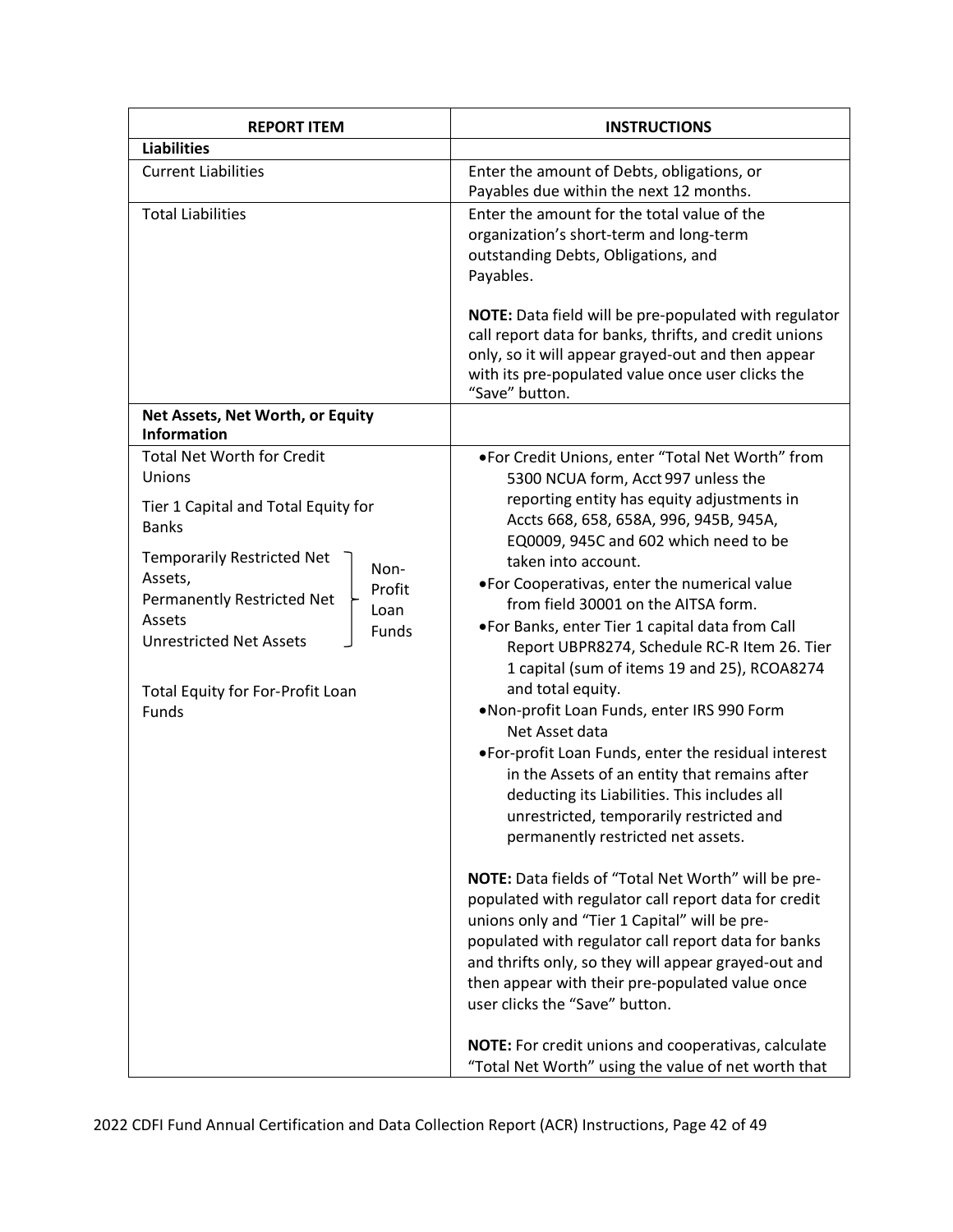| <b>REPORT ITEM</b>        | <b>INSTRUCTIONS</b>                                                                  |
|---------------------------|--------------------------------------------------------------------------------------|
|                           | balances out the balance sheet. To pre-populate this                                 |
|                           | value for credit unions, the CDFI Fund will use the                                  |
|                           | answer from Total Liabilities, Shares and Equity (Acct                               |
|                           | 014) minus Total Liabilities (Acct LI0069).                                          |
| <b>Income</b>             |                                                                                      |
| <b>Government Grants</b>  | Funds given to the CDFI without expectation of                                       |
|                           | repayment from all federal, state, and local                                         |
|                           | governments.                                                                         |
| Interest Income           | Enter the Gross Revenue generated by interest-<br>earning Assets.                    |
|                           | NOTE: Data field will be pre-populated with regulator                                |
|                           | call report data for banks, thrifts, and credit unions                               |
|                           | only, so it will appear grayed-out and then appear                                   |
|                           | with its pre-populated value once user clicks the                                    |
| <b>Earned Revenue</b>     | "Save" button.<br>Enter the Income generated by the organization's                   |
|                           | Assets and Activities, excluding Grants and                                          |
|                           | Contributions. This includes fees.                                                   |
|                           |                                                                                      |
| <b>Operating Revenue</b>  | Enter the Income generated by the<br>organization's Assets and Activities, including |
|                           | Grants and Contributions that have been                                              |
|                           | released from restrictions.                                                          |
| <b>Total Revenue</b>      | Enter the Total Revenue, including both Operating and                                |
|                           | Non-operating Revenues.                                                              |
| <b>Expenses</b>           |                                                                                      |
| <b>Interest Expense</b>   | Enter the Expenses generated by interest-bearing<br>Liabilities.                     |
|                           |                                                                                      |
|                           | NOTE: Data field will be pre-populated with regulator                                |
|                           | call report data for banks, thrifts, and credit unions                               |
|                           | only, so it will appear grayed-out and then appear                                   |
|                           | with its pre-populated value once user clicks the                                    |
|                           | "Save" button.                                                                       |
| Provision for Loan Losses | Enter the Expenses recorded in order to maintain                                     |
|                           | the Allowance for Loan and Lease Losses account in                                   |
|                           | the organization's reporting period.                                                 |
| <b>Operating Expenses</b> | Enter the Expenses related to the                                                    |
|                           | organization's everyday business operations,                                         |
|                           | such as Interest Expense, Staff Salaries,                                            |
|                           | Professional Fees, Depreciation, and Provision                                       |
|                           | for Loan Losses                                                                      |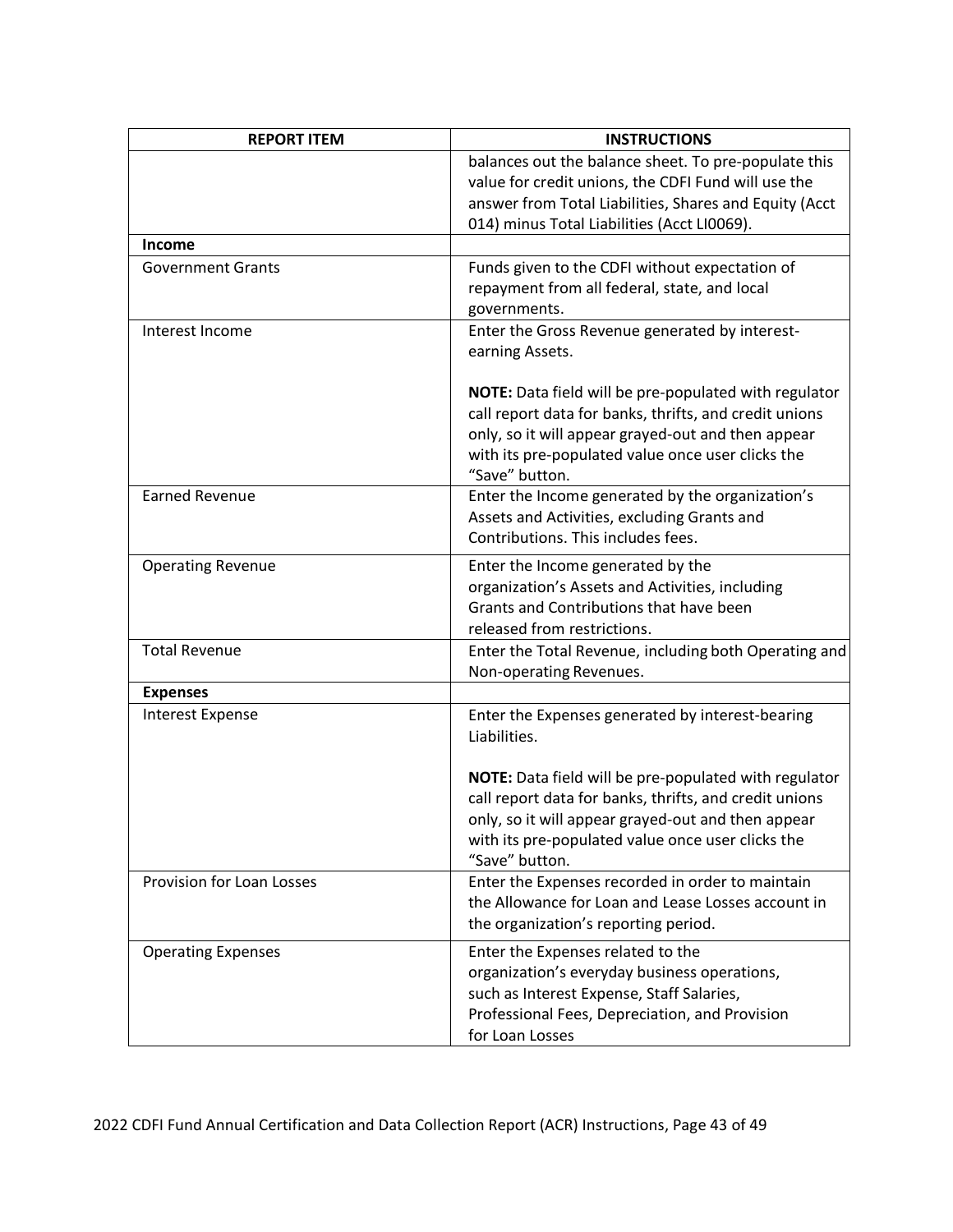| <b>REPORT ITEM</b>                            | <b>INSTRUCTIONS</b>                                                                                                                                                                                                                                                                                                                                                                                                     |
|-----------------------------------------------|-------------------------------------------------------------------------------------------------------------------------------------------------------------------------------------------------------------------------------------------------------------------------------------------------------------------------------------------------------------------------------------------------------------------------|
| <b>Total Expenses</b>                         | Enter the total value of Expenses incurred by the<br>organization during the reporting period.                                                                                                                                                                                                                                                                                                                          |
| <b>Capital Category</b>                       |                                                                                                                                                                                                                                                                                                                                                                                                                         |
| <b>Total Financing Capital</b>                | Capital available for lending or equity investments<br>that has not been restricted for other purposes.                                                                                                                                                                                                                                                                                                                 |
|                                               | Capital can include debt, grants, net assets,<br>retained earnings, deposits, and secondary<br>capital.                                                                                                                                                                                                                                                                                                                 |
| Loan and Investment Portfolio Values          |                                                                                                                                                                                                                                                                                                                                                                                                                         |
| <b>Total Outstanding Investment Portfolio</b> | Enter the aggregate amount of Equity Investments<br>outstanding as of the last day of the organization's<br>fiscal year.                                                                                                                                                                                                                                                                                                |
|                                               | NOTE: This dollar amount represents the total<br>outstanding equity investment amount shown in<br>the reporting entity's portfolio on the last day of<br>the FYE where equity investments are the Financial<br>Products that the reporting entity originated to<br>individuals or businesses to support the reporting<br>entity's mission of serving low-income and<br>underserved communities.                         |
|                                               | NOTE: If the reporting entity does not report any<br>equity investments in the ACR's Financial Products<br>Portfolio Breakdown Detail section, then this data<br>field should have a value of \$0.00.                                                                                                                                                                                                                   |
| <b>Total Outstanding Loan Portfolio</b>       | Enter the aggregate amount of Loans<br>outstanding as of the last day of the<br>organization's fiscal year.                                                                                                                                                                                                                                                                                                             |
|                                               | NOTE: This dollar amount represents the total<br>outstanding loan amount shown in the reporting<br>entity's portfolio on the last day of the FYE where<br>loans are the Financial Products that the reporting<br>entity originated to individuals or businesses to<br>support the reporting entity's mission of serving<br>low-income and underserved communities.<br>NOTE: If the reporting entity does not report any |
|                                               | Ioans in the ACR's Financial Products Portfolio<br>Breakdown Detail section, then this data field<br>should have a value of \$0.00.                                                                                                                                                                                                                                                                                     |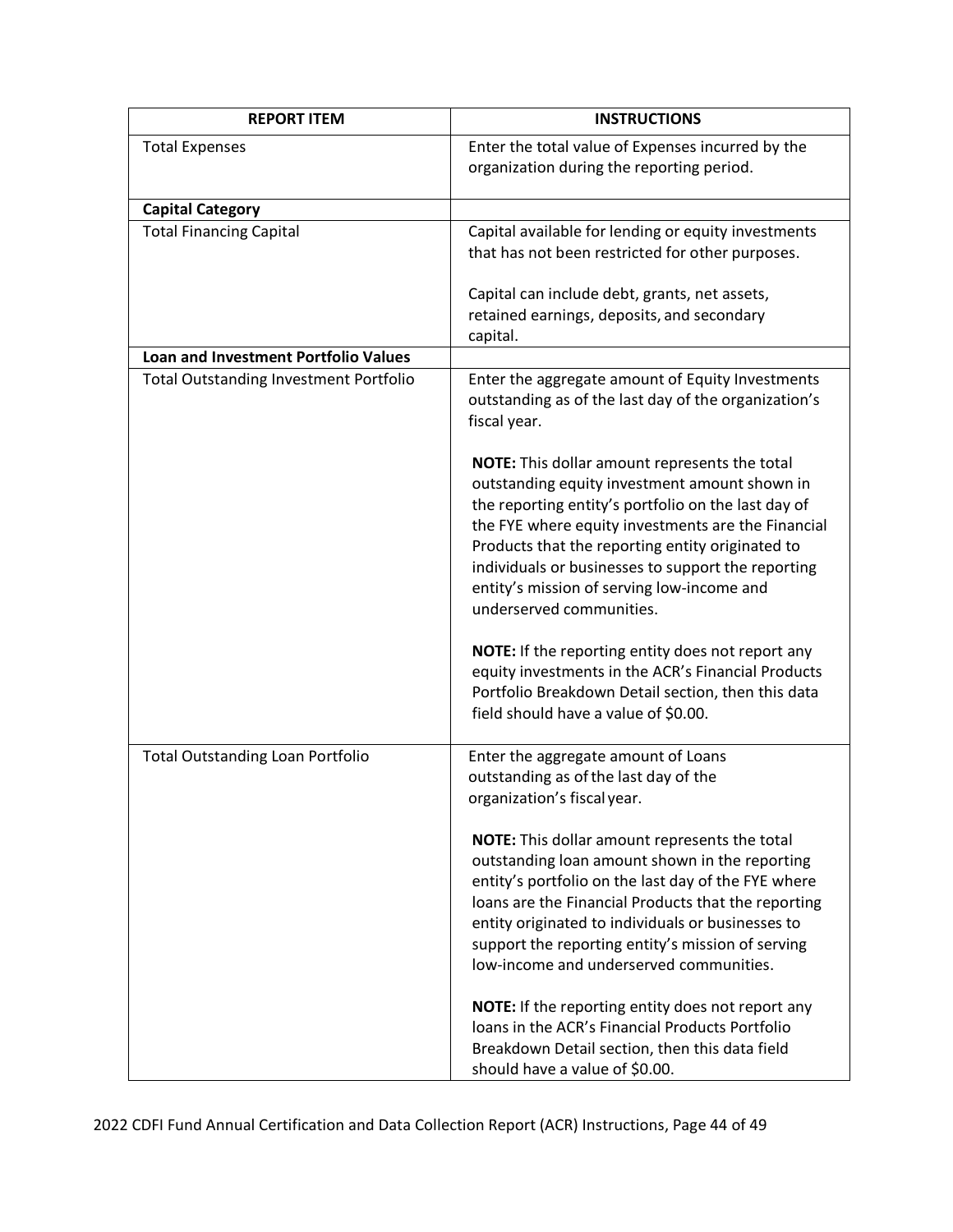| <b>REPORT ITEM</b>                         | <b>INSTRUCTIONS</b>                                                                                                                                                                                                                                                                                                                                                                       |
|--------------------------------------------|-------------------------------------------------------------------------------------------------------------------------------------------------------------------------------------------------------------------------------------------------------------------------------------------------------------------------------------------------------------------------------------------|
| Total Outstanding Loan Guarantee Portfolio | Enter the aggregate amount of Loan Guarantees<br>outstanding as of the last day of the organizations'<br>fiscal year.                                                                                                                                                                                                                                                                     |
|                                            | NOTE: This dollar amount represents the total<br>outstanding loan guarantee amount shown in the<br>reporting entity's portfolio on the last day of the<br>FYE where loan guarantees are the Financial<br>Products that the reporting entity originated to<br>individuals or businesses to support the reporting<br>entity's mission of serving low-income and<br>underserved communities. |
|                                            | NOTE: If the reporting entity does not report any<br>loan guarantees in the ACR's Financial Products<br>Portfolio Breakdown Detail section, then this data<br>field should have a value of \$0.00.                                                                                                                                                                                        |
| <b>Total Charge-Offs</b>                   | Enter the amount of Charge-Offs that have been<br>written off the balance sheet as of the last day of<br>the fiscal year.                                                                                                                                                                                                                                                                 |
|                                            | NOTE: Data field will be pre-populated with<br>regulator call report data for banks, thrifts, and<br>credit unions only, so it will appear grayed-out and<br>then appear with its pre-populated value once user<br>clicks the "Save" button.                                                                                                                                              |
| <b>Total Recoveries</b>                    | Enter the amount of Total Recoveries as of last day of<br>the fiscal year.                                                                                                                                                                                                                                                                                                                |
|                                            | NOTE: Data field will be pre-populated with regulator<br>call report data for banks, thrifts, and credit unions<br>only, so it will appear grayed-out and then appear<br>with its pre-populated value once user clicks the<br>"Save" button.                                                                                                                                              |
| Total Value of Non-performing Assets       | Enter the amount of Non-performing Assets as of last<br>day of fiscal year.                                                                                                                                                                                                                                                                                                               |
| Loans 90-Days or More Past Due             | The total dollar amount (\$) of all loans 90 or more<br>days past due. Loans should be considered past<br>due if any part of the payment is past due.                                                                                                                                                                                                                                     |
|                                            | NOTE: Loans in non-accrual status should also be                                                                                                                                                                                                                                                                                                                                          |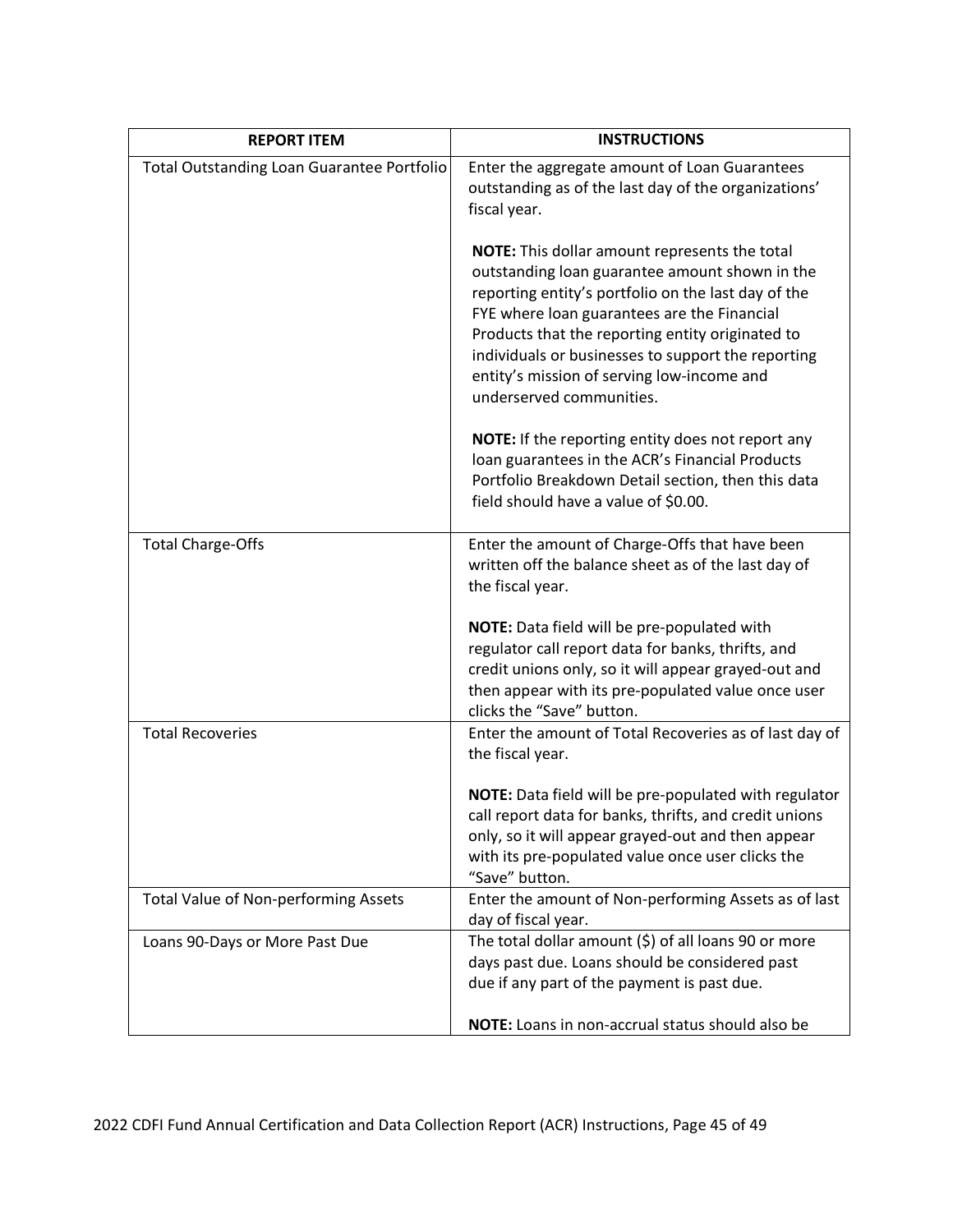| <b>REPORT ITEM</b>             | <b>INSTRUCTIONS</b>                                                                                                                                                                                                                                                                                                                                                                                                                                                                                                                                                                                                                                                                                                                                                |
|--------------------------------|--------------------------------------------------------------------------------------------------------------------------------------------------------------------------------------------------------------------------------------------------------------------------------------------------------------------------------------------------------------------------------------------------------------------------------------------------------------------------------------------------------------------------------------------------------------------------------------------------------------------------------------------------------------------------------------------------------------------------------------------------------------------|
|                                | included in the data value entered for this data<br>field.                                                                                                                                                                                                                                                                                                                                                                                                                                                                                                                                                                                                                                                                                                         |
|                                | <b>NOTE:</b> Credit Unions and cooperativas should<br>enter the total dollar amount $(\xi)$ of all loans 60 or<br>more days past due.                                                                                                                                                                                                                                                                                                                                                                                                                                                                                                                                                                                                                              |
|                                | NOTE: Data field will be pre-populated with<br>regulator call report data for banks, thrifts, and<br>credit unions only, so it will appear grayed-out and<br>then appear with its pre-populated value once<br>user clicks the "Save" button.                                                                                                                                                                                                                                                                                                                                                                                                                                                                                                                       |
| <b>Other Real Estate Owned</b> | Other Real Estate Owned (OREO). In general, real<br>estate, including capitalized and operating leases,<br>that is acquired through any means, in full or<br>partial satisfaction of a Debt previously<br>contracted. It consists of real property held for<br>reasons other than to conduct a financial<br>institution's regular business.                                                                                                                                                                                                                                                                                                                                                                                                                        |
|                                | NOTE: For regulatory purposes, OREO includes:<br>All real estate, other than financial institution<br>premises, actually owned or controlled by the<br>financial institution and its consolidated<br>subsidiaries, including real estate acquired<br>through foreclosure or deed in lieu of foreclosure,<br>even if the financial institution has not yet<br>received title to the property;<br>Real estate collateral in a financial institution's<br>possession, regardless of whether formal<br>foreclosure proceedings have been initiated;<br>Property originally acquired for future expansion<br>but no longer intended for that purpose; and<br>Foreclosed real estate sold under contract and<br>accounted for under the deposit method of<br>accounting. |
|                                | NOTE: Data field will be pre-populated with regulator<br>call report data for banks and thrifts, so it will appear<br>grayed-out and then appear with its pre-populated<br>value once user clicks the "Save" button.                                                                                                                                                                                                                                                                                                                                                                                                                                                                                                                                               |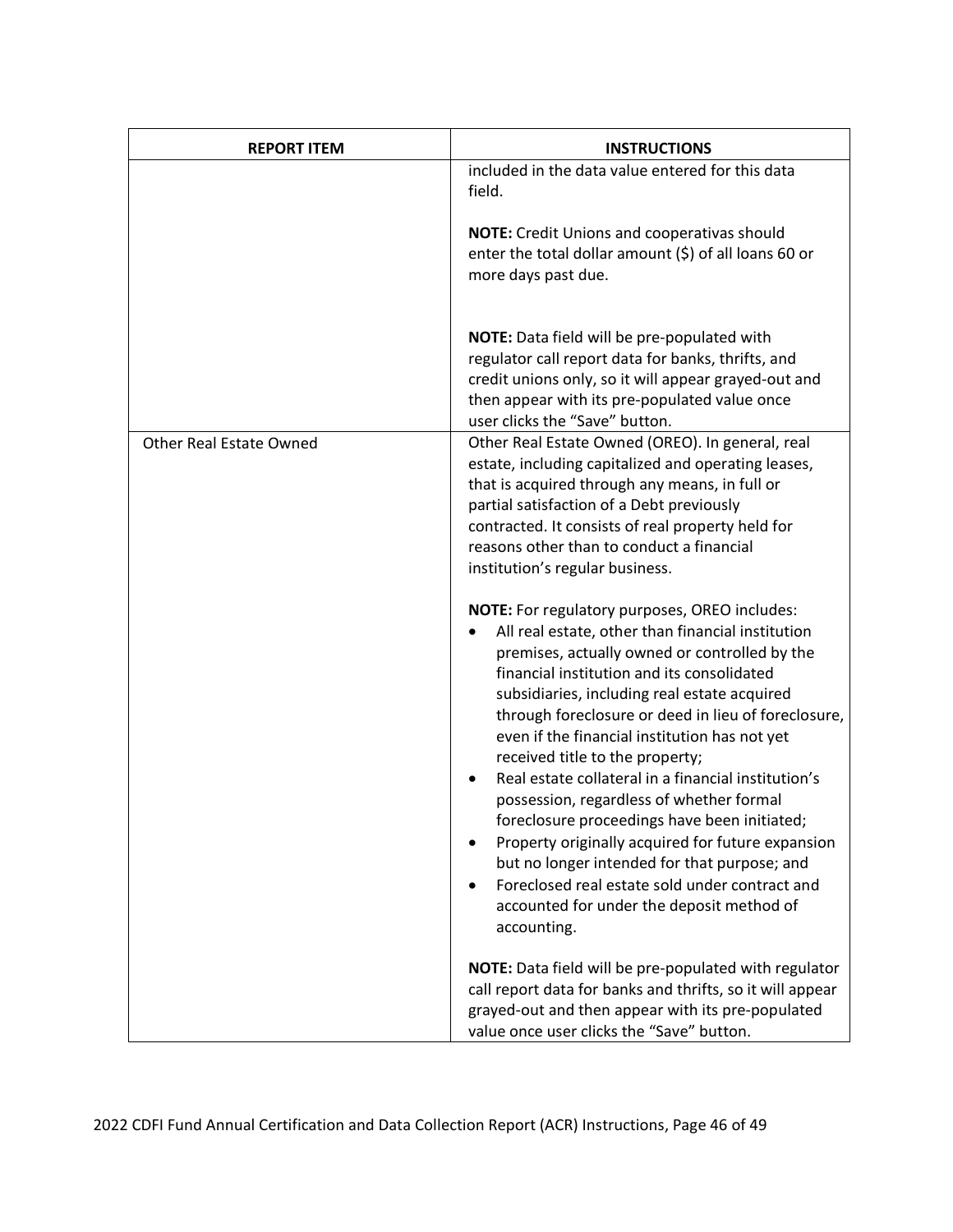#### **SECTION 4: Financial Products Portfolio Information**

The Financial Product Portfolio Breakdown Related List must have at least one financial data portfolio entry.

| <b>REPORT ITEM</b>                                                 | <b>INSTRUCTIONS</b>                                                                                                                                                                                                                                                                                                                                                                                                                                                                                                                                                                                                                                                                                                 |
|--------------------------------------------------------------------|---------------------------------------------------------------------------------------------------------------------------------------------------------------------------------------------------------------------------------------------------------------------------------------------------------------------------------------------------------------------------------------------------------------------------------------------------------------------------------------------------------------------------------------------------------------------------------------------------------------------------------------------------------------------------------------------------------------------|
| <b>SECTION 4. Financial Products</b><br>Portfolio Breakdown Detail |                                                                                                                                                                                                                                                                                                                                                                                                                                                                                                                                                                                                                                                                                                                     |
| <b>CDFI Annual Certification Report</b>                            | Auto-generated                                                                                                                                                                                                                                                                                                                                                                                                                                                                                                                                                                                                                                                                                                      |
| Financial Product Portfolio Breakdown ID                           | Auto-generated upon submission of Section                                                                                                                                                                                                                                                                                                                                                                                                                                                                                                                                                                                                                                                                           |
| <b>Financial Product</b>                                           | Select 1) Loans, or 2) Equity Investments or<br>3) Loan Guarantees. These three types are reported<br>separately below.                                                                                                                                                                                                                                                                                                                                                                                                                                                                                                                                                                                             |
| Type                                                               | Select and enter the requested data for all Loans,<br>Loan Guarantees or Equity Investments in the<br>following categories:<br><b>Business Financing</b><br><b>Commercial Real Estate Financing</b><br><b>Charter School</b><br>$\bullet$<br><b>Climate-Centered Financing</b><br>Commercial<br><b>Community Facility</b><br>٠<br><b>Health Care Facility</b><br>٠<br><b>Consumer Financing</b><br>$\bullet$<br><b>Intermediary Financing</b><br>٠<br>Microfinance Financing<br>$\bullet$<br><b>Residential Real Estate Financing</b><br><b>Other Financing</b><br>Paycheck Protection Program (PPP)                                                                                                                |
|                                                                    | NOTE: "Paycheck Protection Program (PPP)" should<br>only be used in conjunction with "Loans" as the<br>selected "Financial Product" type. If the reporting<br>entity answered "Yes" to the question about PPP<br>origination activities in the "Target Market"<br>subsection of the "Annual Certification Report<br>Detail" page, then they are required to provide<br>count and dollar amount information for the PPP<br>activity.<br>NOTE: If the reporting entity originated PPP loans<br>during the most recently ended fiscal year, but the<br>PPP loans no longer appear on your balance sheet<br>or in your portfolio, you should still select "PPP" as<br>the type of loan and then enter "0" for the total |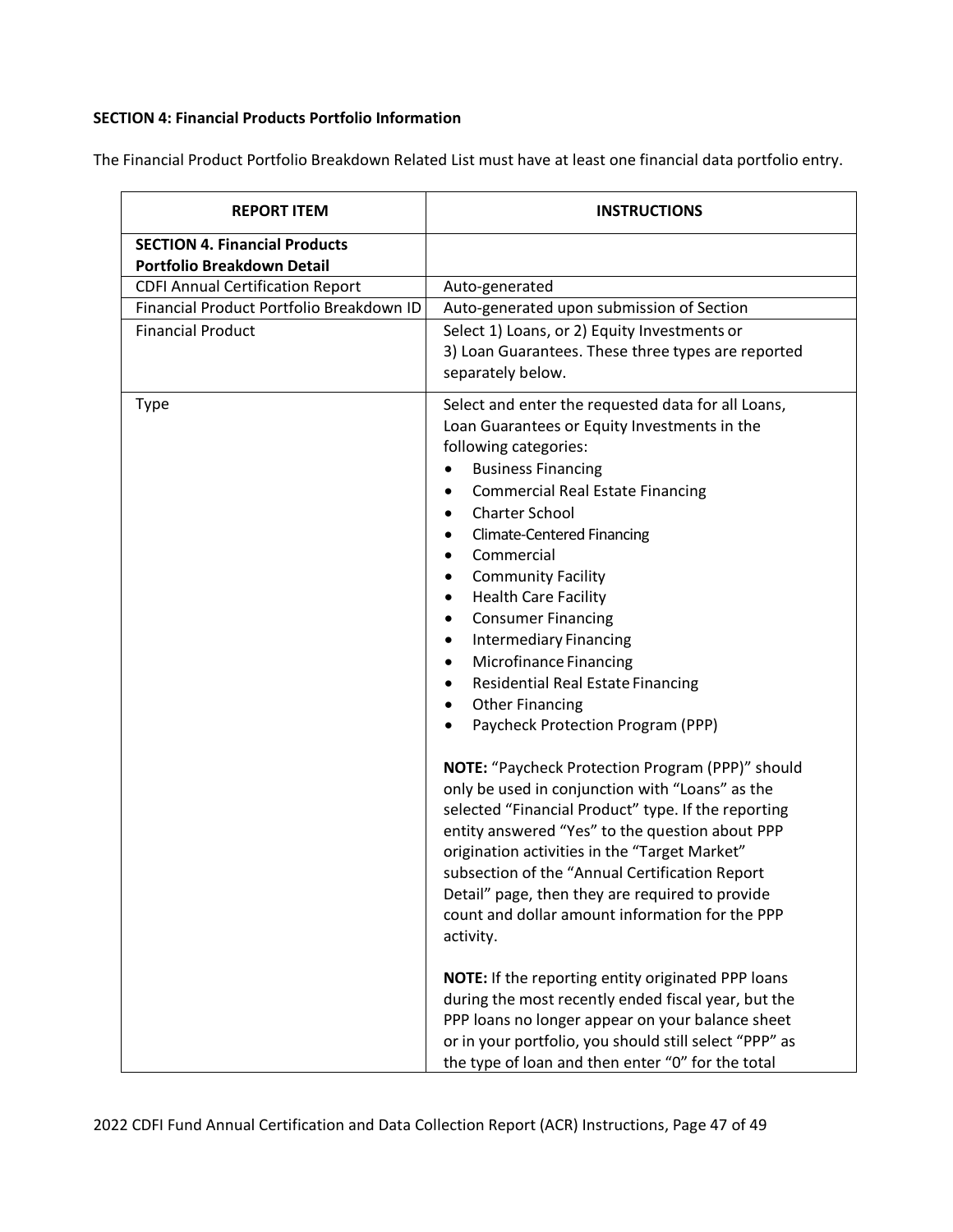| <b>REPORT ITEM</b>                   | <b>INSTRUCTIONS</b>                                                                                                                                                                                                                                                                                                                                                                                                                                                                                                                                          |
|--------------------------------------|--------------------------------------------------------------------------------------------------------------------------------------------------------------------------------------------------------------------------------------------------------------------------------------------------------------------------------------------------------------------------------------------------------------------------------------------------------------------------------------------------------------------------------------------------------------|
|                                      | number and total dollar amount of PPP loans in your<br>total portfolio as well as target market.                                                                                                                                                                                                                                                                                                                                                                                                                                                             |
|                                      | <b>NOTE:</b> Examples of Climate-Centered financing<br>could include projects related to climate resilience;<br>response to or preparation for extreme weather;<br>reduction of emissions; sustainability; energy,<br>water, or location efficiency; or clean energy<br>projects, including Solar (NAICS 221114), Wind<br>power (NAICS 221115), Geothermal power (NAICS<br>221116), Biomass (NAICS 221117), as well as other<br>terms such as "LEED", "recycling", "waste<br>processing", "Biofuel", "brownfield", "renewable<br>energy" or "green lending". |
| Subtype                              | Subtype only applies to Commercial Real Estate<br>Financing<br><b>Charter School Loans</b><br>Commercial<br><b>Community Facility</b><br><b>Health Care</b>                                                                                                                                                                                                                                                                                                                                                                                                  |
| If Type is Other Financing, Describe | Describe "Other Financing Type" if it is not included in the<br>list above.                                                                                                                                                                                                                                                                                                                                                                                                                                                                                  |
| Total Portfolio #                    | Enter the total number of all types of outstanding<br>Loans, Loan Guarantees or Equity Investments as<br>Financial Products in a reporting entity's portfolio as<br>of the last day of the fiscal year.                                                                                                                                                                                                                                                                                                                                                      |
| Total Portfolio \$                   | Enter the dollar amount of all types of outstanding Loans,<br>Loan Guarantees or Equity Investments as Financial<br>Products in a reporting entity's portfolio as of the last day<br>of the fiscal year.                                                                                                                                                                                                                                                                                                                                                     |
| Target Market #                      | Enter the total number of all types of outstanding<br>Loans, Loan Guarantees or Equity Investments as<br>Financial Products in the reporting entity's approved<br>Target Market as of the last day of the fiscal year.<br><b>NOTE:</b> Only Financial Product transactions included<br>on a reporting entity's Balance Sheet may be counted<br>towards the 60% of Financial Product transactions in<br>their approved Target Market.                                                                                                                         |